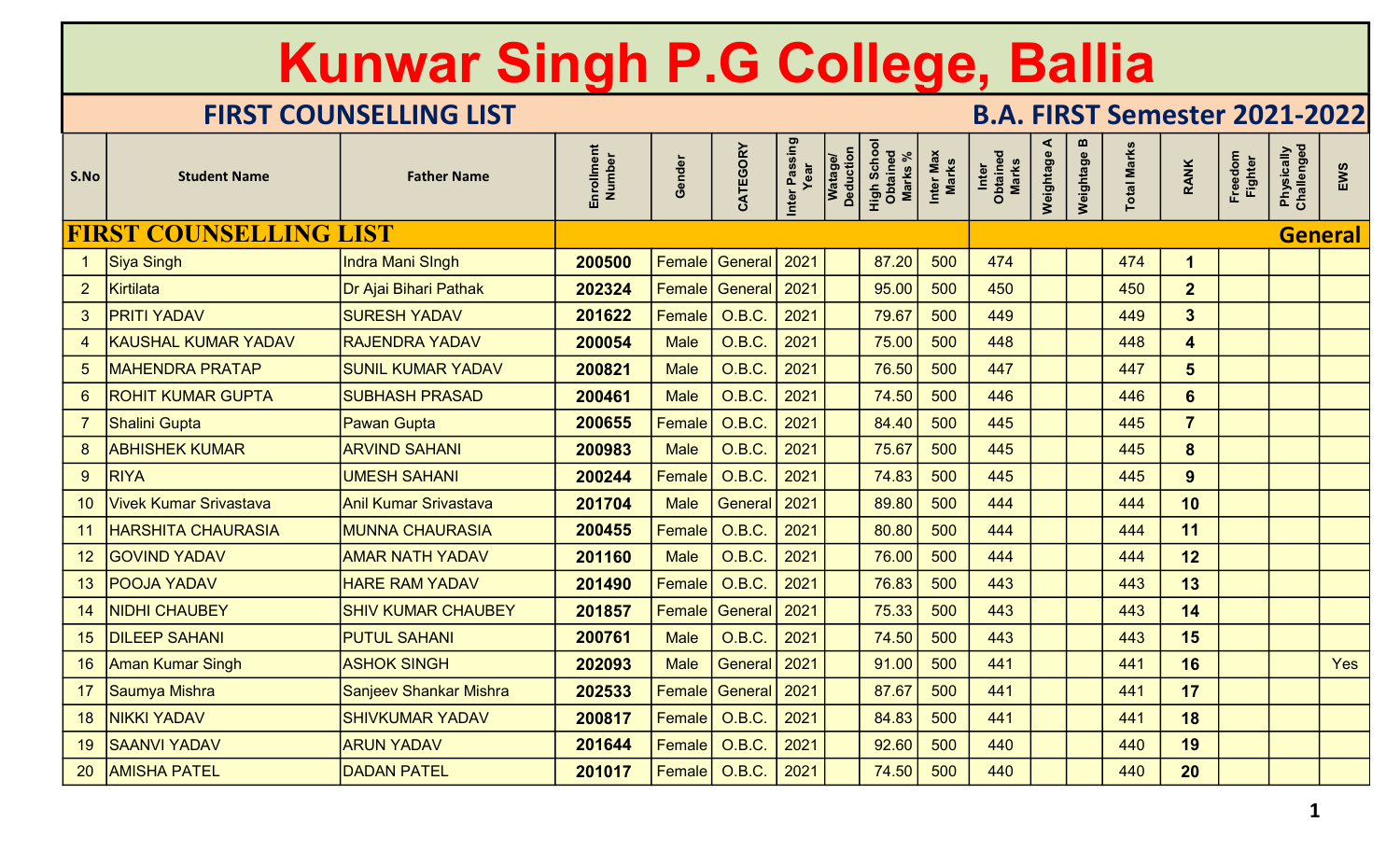|      |                                                          | Kunwar Singh P.G College, Ballia |                      |                      |                         |                       |                      |                                     |                           |                                      |                |                |                    |                 |                    |                          |     |
|------|----------------------------------------------------------|----------------------------------|----------------------|----------------------|-------------------------|-----------------------|----------------------|-------------------------------------|---------------------------|--------------------------------------|----------------|----------------|--------------------|-----------------|--------------------|--------------------------|-----|
|      |                                                          | <b>FIRST COUNSELLING LIST</b>    |                      |                      |                         |                       |                      |                                     |                           | <b>B.A. FIRST Semester 2021-2022</b> |                |                |                    |                 |                    |                          |     |
| S.No | <b>Student Name</b>                                      | <b>Father Name</b>               | Enrollment<br>Number | Gender               | CATEGORY                | Inter Passing<br>Year | Watage/<br>Deduction | High Schoc<br>Obtained<br>Marks $%$ | Inter Max<br><b>Marks</b> | Inter<br>Obtained<br>Marks           | ⋖<br>Weightage | m<br>Weightage | <b>Total Marks</b> | <b>RANK</b>     | Freedom<br>Fighter | Physically<br>Challenged | EWS |
| 21   | <b>VISHAL YADAV</b>                                      | <b>KAMALDEV YADAV</b>            | 201329               | <b>Male</b>          | O.B.C.                  | 2021                  |                      | 73.67                               | 500                       | 439                                  |                |                | 439                | 21              |                    |                          |     |
| 22   | <b>JYOTI</b>                                             | <b>SANTOSH KUMAR</b>             | 200980               | Female               | General                 | 2021                  |                      | 74.17                               | 500                       | 438                                  |                |                | 438                | 22              |                    |                          |     |
| 23   | <b>ANAMIKA CHAUBEY</b>                                   | <b>AJAY CHAUBEY</b>              | 200389               | Female               | General   2021          |                       |                      | 72.67                               | 500                       | 438                                  |                |                | 438                | 23              |                    |                          |     |
| 24   | NITESH KUMAR YADAV                                       | <b>VIJAY SHANKAR YADAV</b>       | 201415               | <b>Male</b>          | O.B.C.                  | 2021                  |                      | 74.17                               | 500                       | 437                                  |                |                | 437                | 24              |                    |                          |     |
| 25   | <b>AKANKSHA</b>                                          | <b>RANJEET PRASAD</b>            | 201972               | Female               | S.T.                    | 2021                  |                      | 84.60                               | 500                       | 436                                  |                |                | 436                | 25              |                    |                          |     |
| 26   | <u>VISHWAKARMA KUMAR SAHAN<mark>RAM JI SAHANI</mark></u> |                                  | 202270               | <b>Male</b>          | O.B.C.                  | 2021                  |                      | 73.50                               | 500                       | 436                                  |                |                | 436                | 26              |                    |                          |     |
| 27   | <b>MAITHILEE SINGH</b>                                   | <b>DEO BHUSHAN SINGH</b>         | 200654               | Female               | General <sup>1</sup>    | $\vert$ 2021          |                      | 88.83                               | 500                       | 434                                  |                |                | 434                | 27              |                    |                          |     |
| 28   | <b>MEENA YADAV</b>                                       | <b>SWAMI NATH YADAV</b>          | 201791               | <b>Female</b>        | O.B.C.                  | 2021                  |                      | 71.83                               | <b>500</b>                | 434                                  |                |                | 434                | 28              |                    |                          |     |
| 29   | NIDHI SINGH                                              | <b>DHARMENDRA SINGH</b>          | 200622               |                      | Female   General   2021 |                       |                      | 83.33                               | 500                       | 433                                  |                |                | 433                | 29              |                    |                          |     |
|      | 30 ASHISH KUMAR SAHANI                                   | <b>KAMESHVAR SAHANI</b>          | 200200               | <b>Male</b>          | O.B.C.                  | $\vert$ 2021          |                      | 71.83                               | 500                       | 433                                  |                |                | 433                | 30 <sup>°</sup> |                    |                          |     |
|      | 31 ADITA                                                 | <b>MANNU YADAV</b>               | 201786               |                      | Female   O.B.C.         | $\vert$ 2021          |                      | 71.50                               | 500                       | 433                                  |                |                | 433                | 31              |                    |                          |     |
|      | 32 SHEETAL PANDEY                                        | <b>RADHESHYAM PANDEY</b>         | 200435               |                      | Female   General   2021 |                       |                      | 81.33                               | 500                       | 432                                  |                |                | 432                | 32              |                    |                          |     |
| 33   | <b>GOLDI PRASAD</b>                                      | <b>KAMALESHWAR PRASAD</b>        | 200551               |                      | Female General 2021     |                       |                      | 71.67                               | 500                       | 432                                  |                |                | 432                | 33              |                    |                          |     |
|      | 34   PREETI GUPTA                                        | <b>AKSHAY LAL GUPTA</b>          | 201479               |                      | Female   O.B.C.         | 2021                  |                      | 71.17                               | 500                       | 432                                  |                |                | 432                | 34              |                    |                          |     |
|      | 35 DEEPAK KUMAR                                          | <b>RAM KUMAR</b>                 | 201240               | <b>Male</b>          | O.B.C.                  | $\vert$ 2021          |                      | 69.33                               | 500                       | 431                                  |                |                | 431                | 35              |                    |                          |     |
|      | 36   PRIYA PRASAD                                        | <b>SITARAM PRASAD</b>            | 200249               | $\mid$ Female $\mid$ | <b>S.T.</b>             | 2021                  |                      | 68.83                               | 500                       | 431                                  |                |                | 431                | 36              |                    |                          |     |
|      | 37   MAMTA YADAV                                         | <b>RAJNARAYAN YADAV</b>          | 201218               |                      | Female   O.B.C.         | 2021                  |                      | 82.33                               | 500                       | 430                                  |                |                | 430                | 37              |                    |                          |     |
|      | 38   SHEELA CHAUHAN                                      | <b>SHYAMA CHAUHAN</b>            | 201636               |                      | Female   O.B.C.         | 2021                  |                      | 82.00                               | 500                       | 428                                  |                |                | 428                | 38              |                    |                          |     |
|      | 39   ANJALI DUBEY                                        | <b>SUBASH CHANDRA DUBEY</b>      | 200419               |                      | Female   General   2021 |                       |                      | 80.83                               | 500                       | 428                                  |                |                | 428                | 39              |                    |                          |     |
|      | 40   RAHUL GUPTA                                         | <b>RAMJEE GUPTA</b>              | 202289               | <b>Male</b>          | O.B.C.                  | $\vert$ 2021          |                      | 79.83                               | 500                       | 428                                  |                |                | 428                | 40              |                    |                          |     |
|      | 41 ANKIT KUMAR                                           | <b>ARJUN PRASAD</b>              | 201024               | <b>Male</b>          | <b>S.T.</b>             | 2021                  |                      | 69.17                               | 500                       | 428                                  |                |                | 428                | 41              |                    |                          |     |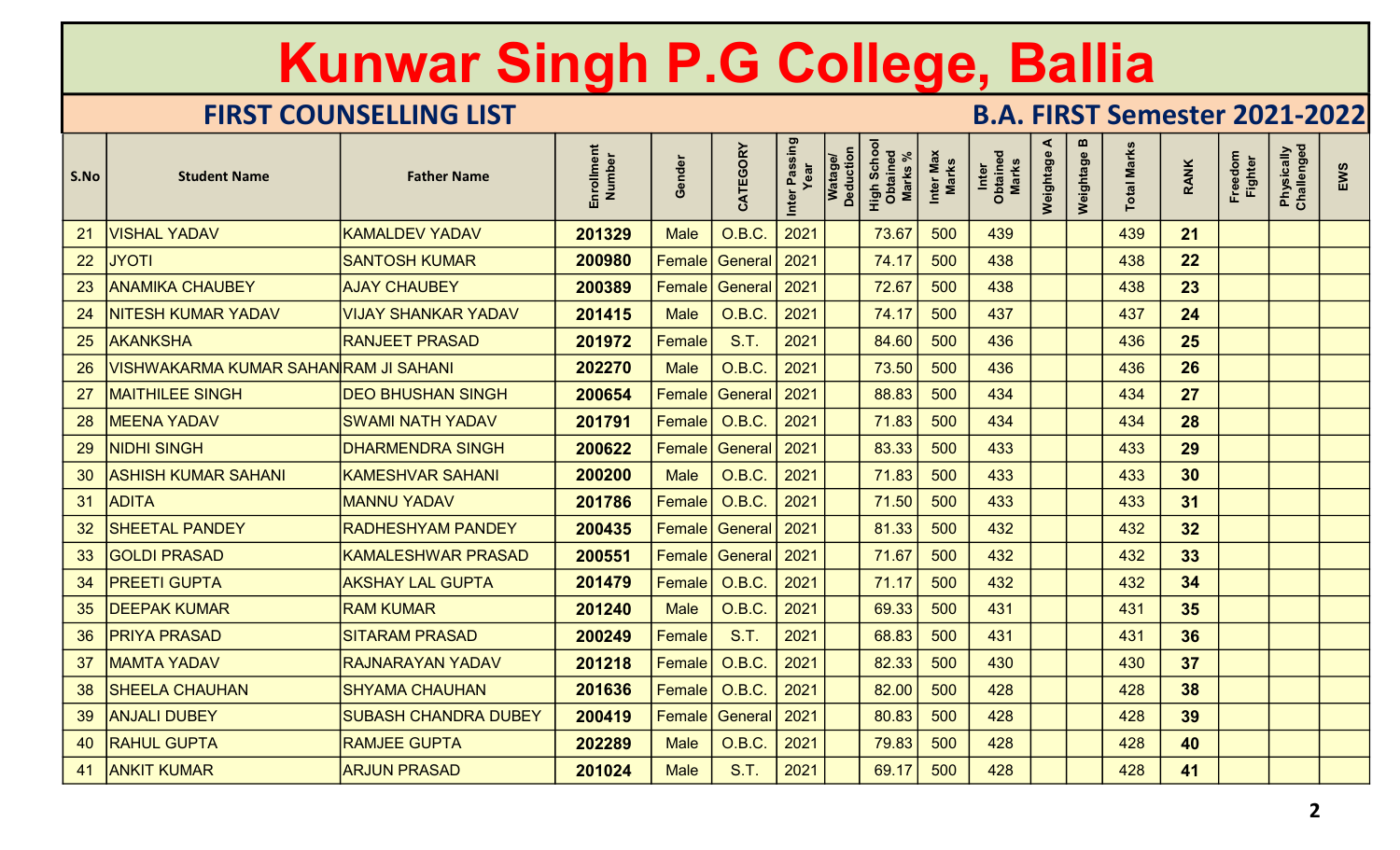|      |                              | Kunwar Singh P.G College, Ballia |                      |               |                                 |                       |                                                                  |                           |                                      |                |                |                    |             |                    |                          |     |
|------|------------------------------|----------------------------------|----------------------|---------------|---------------------------------|-----------------------|------------------------------------------------------------------|---------------------------|--------------------------------------|----------------|----------------|--------------------|-------------|--------------------|--------------------------|-----|
|      |                              | <b>FIRST COUNSELLING LIST</b>    |                      |               |                                 |                       |                                                                  |                           | <b>B.A. FIRST Semester 2021-2022</b> |                |                |                    |             |                    |                          |     |
| S.No | <b>Student Name</b>          | <b>Father Name</b>               | Enrollment<br>Number | Gender        | CATEGORY                        | Inter Passing<br>Year | Watage/<br>Deduction<br><b>High Schoo</b><br>Obtained<br>Marks % | Inter Max<br><b>Marks</b> | Inter<br>Obtained<br>Marks           | ⋖<br>Weightage | m<br>Weightage | <b>Total Marks</b> | <b>RANK</b> | Freedom<br>Fighter | Physically<br>Challenged | EWS |
| 42   | <b>Ashutosh</b>              | Shambhu Yadav                    | 200018               | <b>Male</b>   | O.B.C.                          | 2021                  | 85.60                                                            | 500                       | 427                                  |                |                | 427                | 42          |                    |                          |     |
| 43   | <b>NIRAJ YADAV</b>           | <b>KAILASH CHAUDHARI</b>         | 200819               | <b>Male</b>   | O.B.C.                          | 2021                  | 68.17                                                            | 500                       | 427                                  |                |                | 427                | 43          |                    |                          |     |
| 44   | <b>DEVENDRA KUMAR SAHANI</b> | <b>SHIVJI SAHANI</b>             | 200855               | <b>Male</b>   | O.B.C.                          | 2021                  | 66.83                                                            | 500                       | 427                                  |                |                | 427                | 44          |                    |                          |     |
| 45   | <b>ASHOK KUMAR SAHANI</b>    | <b>DHURENDAR SAHANI</b>          | 200731               | <b>Male</b>   | O.B.C.                          | 2021                  | 68.83                                                            | 500                       | 426                                  |                |                | 426                | 45          | yes                |                          |     |
| 46   | <b>SMRITI RAI</b>            | <b>HARISHANKAR RAI</b>           | 200292               | Female        | General                         | 2021                  | 67.00                                                            | 500                       | 426                                  |                |                | 426                | 46          |                    |                          |     |
| 47   | <b>DHIRAJ YADAV</b>          | <b>HARE RAM YADAV</b>            | 201155               | <b>Male</b>   | O.B.C.                          | 2021                  | 67.17                                                            | 500                       | 425                                  |                |                | 425                | 47          |                    |                          |     |
| 48   | <b>DINDAYAL SAHANI</b>       | <b>SAHAB SAHANI</b>              | 200191               | <b>Male</b>   | O.B.C.                          | 2021                  | 67.00                                                            | 500                       | 425                                  |                |                | 425                | 48          |                    |                          |     |
| 49   | <b>SAURABH KUMAR YADAV</b>   | <b>RAMJI YADAV</b>               | 201311               | <b>Male</b>   | General   2021                  |                       | 86.67                                                            | 500                       | 424                                  |                |                | 424                | 49          |                    |                          |     |
| 50   | <b>REKHA VERMA</b>           | <b>BALIRAM VERMA</b>             | 201883               | $ $ Female    | $\bigcup_{i=1}^{n}$ O.B.C. 2021 |                       | 71.00                                                            | 500                       | 423                                  |                |                | 423                | 50          |                    |                          |     |
|      | 51   KM NEELAM YADAV         | <b>RAMLAL YADAV</b>              | 201728               |               | Female   O.B.C.                 | $\sqrt{2021}$         | 64.67                                                            | 500                       | 423                                  |                |                | 423                | 51          |                    |                          |     |
|      | 52 KM GUDIYA GOND            | <b>SHRI GANGA SAGAR PRASA</b>    | 200232               |               | Female General 2021             |                       | 86.67                                                            | 500                       | 422                                  |                |                | 422                | 52          |                    |                          |     |
|      | 53   MUKESH KUMAR            | <b>VIRENDRA SAHANI</b>           | 200195               | Male          | $O.B.C.$ 2021                   |                       | 67.00                                                            | 500                       | 422                                  |                |                | 422                | 53          |                    |                          |     |
|      | 54   POOJA KHARWAR           | <b>SANTOSH KHARWAR</b>           | 200985               |               | Female General 2021             |                       | 64.83                                                            | 500                       | 422                                  |                |                | 422                | 54          |                    |                          |     |
|      | 55   ABHISHEK CHAUHAN        | <b>AMIR CHAUHAN</b>              | 202229               | <b>Male</b>   | O.B.C.                          | 2021                  | 91.00                                                            | 500                       | 421                                  |                |                | 421                | 55          |                    |                          |     |
| 56   | <b>RITIKA GUPTA</b>          | <b>RAJ KUMAR GUPTA</b>           | 200643               |               | Female   O.B.C.                 | 2021                  | 90.00                                                            | 500                       | 420                                  |                |                | 420                | 56          |                    |                          |     |
|      | 57 ANIL PRASAD               | <b>AKSHAYALAL PRASAD</b>         | 200204               | <b>Male</b>   | General   2021                  |                       | 64.83                                                            | 500                       | 419                                  |                |                | 419                | 57          |                    |                          |     |
|      | 58 Niraj Kumar Yadav         | Rajan Yadav                      | 201194               | <b>Male</b>   | $O.B.C.$ 2021                   |                       | 84.50                                                            | 500                       | 418                                  |                |                | 418                | 58          |                    |                          |     |
| 59   | <b>VIKRAM KUMAR PRASAD</b>   | <b>AMARNATH PRASAD</b>           | 200473               | <b>Male</b>   | General 2021                    |                       | 83.67                                                            | 500                       | 418                                  |                |                | 418                | 59          |                    |                          |     |
| 60   | <b>LOVELY</b>                | <b>BASHITH PASWAN</b>            | 201480               | <b>Female</b> | <b>S.C.</b>                     | 2021                  | 81.83                                                            | 500                       | 418                                  |                |                | 418                | 60          |                    |                          |     |
|      | 61 VARSHA RANA               | <b>RAJESH KUMAR PASWAN</b>       | 200278               | <b>Female</b> | S.C.                            | 2021                  | 81.33                                                            | 500                       | 418                                  |                |                | 418                | 61          |                    |                          |     |
|      | 62 ANJALI KHARWAR            | UPENDRA KHARWAR                  | 200289               |               | Female   General   2021         |                       | 65.17                                                            | 500                       | 418                                  |                |                | 418                | 62          |                    |                          |     |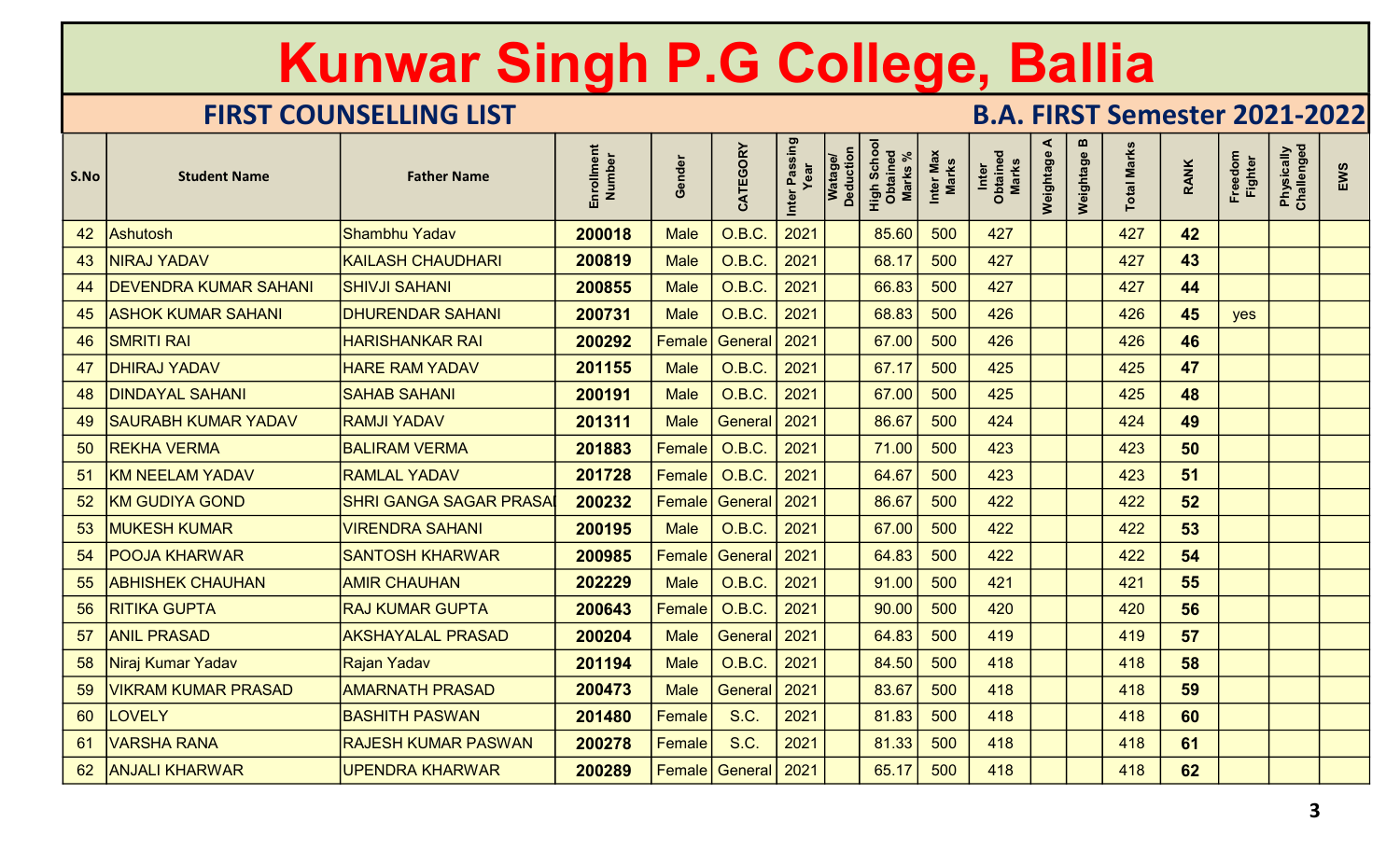|      |                            | Kunwar Singh P.G College, Ballia |                      |               |                            |                       |                                                                  |                           |                                      |                |             |                    |             |                           |                          |     |
|------|----------------------------|----------------------------------|----------------------|---------------|----------------------------|-----------------------|------------------------------------------------------------------|---------------------------|--------------------------------------|----------------|-------------|--------------------|-------------|---------------------------|--------------------------|-----|
|      |                            | <b>FIRST COUNSELLING LIST</b>    |                      |               |                            |                       |                                                                  |                           | <b>B.A. FIRST Semester 2021-2022</b> |                |             |                    |             |                           |                          |     |
| S.No | <b>Student Name</b>        | <b>Father Name</b>               | Enrollment<br>Number | Gender        | CATEGORY                   | Inter Passing<br>Year | Watage/<br>Deduction<br><b>High Schoo</b><br>Obtained<br>Marks % | Inter Max<br><b>Marks</b> | Inter<br>Obtained<br>Marks           | ⋖<br>Weightage | Weightage B | <b>Total Marks</b> | <b>RANK</b> | Freedom<br><b>Fighter</b> | Physically<br>Challenged | EWS |
| 63   | <b>ANIKET SAHANI</b>       | <b>SHYAM BIHARI SAHNAI</b>       | 201466               | <b>Male</b>   | O.B.C.                     | 2021                  | 89.00                                                            | 500                       | 417                                  |                |             | 417                | 63          |                           |                          |     |
| 64   | Dilip kumar yadav          | <b>RAJGRIHI YADAV</b>            | 200274               | <b>Male</b>   | O.B.C.                     | 2021                  | 84.67                                                            | 500                       | 417                                  |                |             | 417                | 64          |                           |                          |     |
| 65   | <b>SHWETA SONI</b>         | <b>KRISHANA SONI</b>             | 200540               | Female        | <b>O.B.C.</b>              | 2021                  | 80.50                                                            | 500                       | 417                                  |                |             | 417                | 65          |                           |                          |     |
| 66   | <b>KRISHNA KUMAR GUPTA</b> | <b>ASHOK KUMAR GUPTA</b>         | 202508               | <b>Male</b>   | <b>O.B.C.</b>              | 2021                  | 74.17                                                            | 500                       | 387                                  | 15             | 15          | 417                | 66          |                           |                          |     |
| 67   | <b>DEEPAK PRASAD</b>       | <b>RAM PRAVESH RAM</b>           | 201305               | <b>Male</b>   | General                    | 2021                  | 86.67                                                            | 500                       | 416                                  |                |             | 416                | 67          |                           |                          |     |
| 68   | <b>Pradeep Kumar Yadav</b> | <b>Mr Subedar Yadav</b>          | 201763               | <b>Male</b>   | O.B.C.                     | 2021                  | 83.00                                                            | 500                       | 416                                  |                |             | 416                | 68          |                           |                          |     |
| 69   | <b>AMOL YADAV</b>          | <b>LAL BAHADUR YADAV</b>         | 201106               | <b>Male</b>   | O.B.C.                     | 2021                  | 82.33                                                            | 500                       | 416                                  |                |             | 416                | 69          |                           |                          |     |
| 70   | <b>MD ARIF</b>             | <b>PHOOL MUHAMMAD</b>            | 201685               | <b>Male</b>   | O.B.C.                     | 2021                  | 79.50                                                            | 500                       | 415                                  |                |             | 415                | 70          |                           |                          |     |
| 71   | <b>ANGAD YADAV</b>         | <b>LALBABU YADAV</b>             | 201395               | <b>Male</b>   | $O.B.C.$ 2021              |                       | 85.80                                                            | 500                       | 414                                  |                |             | 414                | 71          |                           |                          |     |
|      | 72   AMIT VERMA            | <b>ARVIND VERMA</b>              | 200399               | <b>Male</b>   | O.B.C.                     | $\sqrt{2021}$         | 84.00                                                            | 500                       | 414                                  |                |             | 414                | 72          |                           |                          |     |
|      | 73 Aditya Kumar Rai        | Ambirishi Rai                    | 200881               | <b>Male</b>   | General 2021               |                       | 79.60                                                            | 500                       | 414                                  |                |             | 414                | 73          |                           |                          |     |
|      | 74 KISHAN KUMAR            | <b>SHANKAR PRASAD</b>            | 200396               | <b>Male</b>   | General   2021             |                       | 63.17                                                            | 500                       | 414                                  |                |             | 414                | 74          |                           |                          |     |
|      | 75   SUMIT KUMAR YADAV     | <b>LALLAN YADAV</b>              | 201092               | <b>Male</b>   | $O.B.C.$ 2021              |                       | 62.83                                                            | 500                       | 414                                  |                |             | 414                | 75          |                           |                          |     |
|      | 76   MANISHA SINGH         | <b>MAHATAM SINGH</b>             | 201284               | <b>Female</b> | General 2021               |                       | 62.50                                                            | 500                       | 414                                  |                |             | 414                | 76          |                           |                          |     |
| 77   | <b>ANKIT KUMAR SONI</b>    | <b>KRISHNAJI VERMA</b>           | 201276               | <b>Male</b>   | $O.B.C.$ 2021              |                       | 84.00                                                            | 500                       | 413                                  |                |             | 413                | 77          |                           |                          |     |
|      | 78 AARUSHI CHAURASIYA      | <b>MADAN CHAURASIYA</b>          | 202314               |               | <b>Female General 2021</b> |                       | 82.33                                                            | 500                       | 413                                  |                |             | 413                | 78          |                           |                          |     |
|      | 79   ANJALI SINGH          | YASHWANT SINGH                   | 200498               |               | Female   General   2021    |                       | 83.00                                                            | 500                       | 412                                  |                |             | 412                | 79          |                           |                          |     |
| 80   | <b>ROHIT KUMAR KHARWAR</b> | <b>MANOJ KHARWAR</b>             | 201543               | <b>Male</b>   | General   2021             |                       | 61.83                                                            | 500                       | 412                                  |                |             | 412                | 80          |                           |                          |     |
|      | 81 AARUHI CHAURASIYA       | <b>MADAN CHAURASIYA</b>          | 202323               |               | Female General 2021        |                       | 83.33                                                            | 500                       | 411                                  |                |             | 411                | 81          |                           |                          |     |
|      | 82 SHREYA YADAV            | <b>VINOD KUMAR YADAV</b>         | 200327               |               | Female   O.B.C.            | $\vert 2021 \vert$    | 81.67                                                            | 500                       | 411                                  |                |             | 411                | 82          |                           |                          |     |
|      | 83 ASHIYA BANO             | <b>HASNAIN ANSARI</b>            | 200982               |               | Female   O.B.C.            | $\vert 2021 \vert$    | 79.67                                                            | 500                       | 411                                  |                |             | 411                | 83          |                           |                          |     |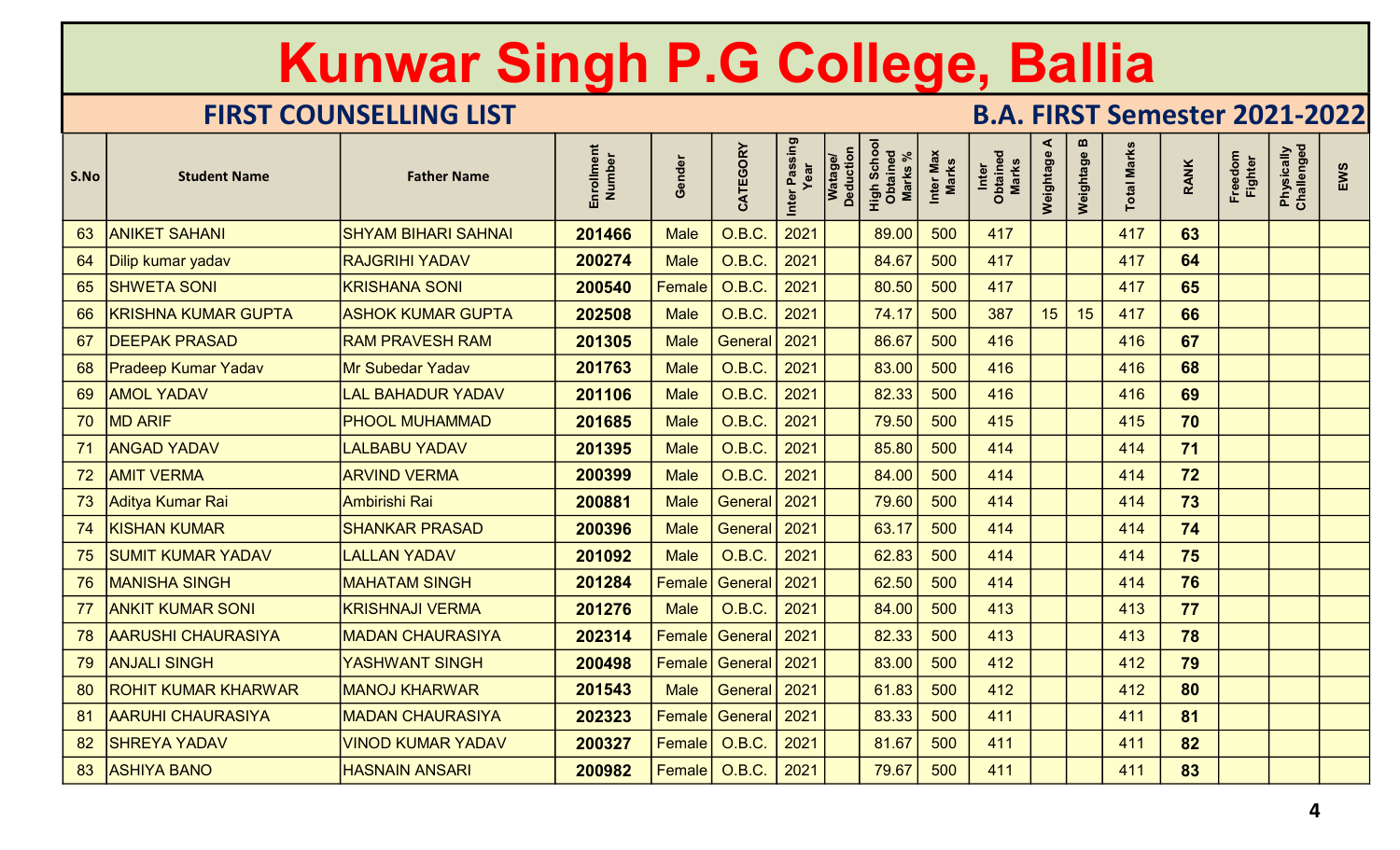|      |                               | <b>Kunwar Singh P.G College, Ballia</b> |                      |               |                                |                       |                             |                                                      |                           |                                      |                |             |                    |             |                    |                          |     |
|------|-------------------------------|-----------------------------------------|----------------------|---------------|--------------------------------|-----------------------|-----------------------------|------------------------------------------------------|---------------------------|--------------------------------------|----------------|-------------|--------------------|-------------|--------------------|--------------------------|-----|
|      |                               | <b>FIRST COUNSELLING LIST</b>           |                      |               |                                |                       |                             |                                                      |                           | <b>B.A. FIRST Semester 2021-2022</b> |                |             |                    |             |                    |                          |     |
| S.No | <b>Student Name</b>           | <b>Father Name</b>                      | Enrollment<br>Number | Gender        | CATEGORY                       | Inter Passing<br>Year | <b>Deduction</b><br>Watage/ | <b>High Schoon</b><br>Obtained<br>Marks <sup>'</sup> | Inter Max<br><b>Marks</b> | Inter<br>Obtained<br>Marks           | ⋖<br>Weightage | Weightage B | <b>Total Marks</b> | <b>RANK</b> | Freedom<br>Fighter | Physically<br>Challenged | EWS |
| 84   | <b>ABHISHEK KUMAR RAJBHAR</b> | <b>FATEHBAHADUR RAJBHAR</b>             | 200779               | <b>Male</b>   | O.B.C.                         | 2021                  |                             | 79.50                                                | 500                       | 411                                  |                |             | 411                | 84          |                    |                          |     |
| 85   | <b>JAHANGIR ANSARI</b>        | <b>RUSTAM ANSARI</b>                    | 201130               | <b>Male</b>   | O.B.C.                         | 2021                  |                             | 62.17                                                | 500                       | 411                                  |                |             | 411                | 85          |                    |                          |     |
| 86   | <b>NIDHI YADAV</b>            | <b>LALAN YADAV</b>                      | 201494               | <b>Female</b> | O.B.C.                         | 2021                  |                             | 77.67                                                | 500                       | 410                                  |                |             | 410                | 86          |                    |                          |     |
| 87   | <b>ASHISH PRASAD</b>          | <b>MUKTESHWAR PRASAD</b>                | 201461               | <b>Male</b>   | General <sup>'</sup>           | 2021                  |                             | 60.50                                                | 500                       | 410                                  |                |             | 410                | 87          |                    |                          |     |
| 88   | <b>ADITI CHAURASIYA</b>       | <b>MADAN CHAURASIYA</b>                 | 202321               | Female        | General                        | 2021                  |                             | 80.50                                                | 500                       | 409                                  |                |             | 409                | 88          |                    |                          |     |
| 89   | <b>RAHUL PRASAD</b>           | <b>RAMASHANKR PRASAD</b>                | 201246               | <b>Male</b>   | General                        | 2021                  |                             | 74.83                                                | 500                       | 409                                  |                |             | 409                | 89          |                    |                          |     |
| 90   | <b>AJEET THAKUR</b>           | <b>RAJNARAYAN THAKUR</b>                | 201059               | <b>Male</b>   | <b>O.B.C.</b>                  | 2021                  |                             | 62.83                                                | 500                       | 409                                  |                |             | 409                | 90          |                    |                          |     |
| 91   | <b>SHIVANI TIWARI</b>         | <b>ARVIND KUMAR TIWARI</b>              | 201343               | Female        | General 2021                   |                       |                             | 81.17                                                | 500                       | 408                                  |                |             | 408                | 91          |                    |                          |     |
| 92   | <b>AMIT KUMAR GAUTAM</b>      | <b>NANHAKU RAM</b>                      | 201057               | <b>Male</b>   | <b>S.C.</b>                    | $\vert 2021 \vert$    |                             | 77.33                                                | 500                       | 408                                  |                |             | 408                | 92          |                    |                          |     |
| 93   | <b>MANISHA GUPTA</b>          | <b>SHARVAN KUMAR GUPTA</b>              | 202297               |               | Female   O.B.C.                | $\vert$ 2021          |                             | 70.20                                                | 600                       | 408                                  |                |             | 408                | 93          |                    |                          |     |
|      | 94 Sudhanshu Chaubey          | <b>Sanjay Chaubey</b>                   | 200185               | <b>Male</b>   | General   2021                 |                       |                             | 58.50                                                | 500                       | 408                                  |                |             | 408                | 94          |                    |                          |     |
|      | 95   ANUJ KUMAR GUPTA         | <b>SURESH KUMAR GUPTA</b>               | 202062               | <b>Male</b>   | $O.B.C.$ 2021                  |                       |                             | 79.50                                                | 500                       | 407                                  |                |             | 407                | 95          |                    |                          |     |
|      | 96 SHWETA GUPTA               | <b>SURENDRA KUMAR GUPTA</b>             | 200251               |               | Female   O.B.C.                | 2021                  |                             | 74.83                                                | 500                       | 407                                  |                |             | 407                | 96          |                    |                          |     |
|      | 97   SURAJ KUMAR GUPTA        | <b>RAMJI GUPTA</b>                      | 200394               | <b>Male</b>   | 0.B.C.                         | $\vert$ 2021          |                             | 78.67                                                | 500                       | 406                                  |                |             | 406                | 97          |                    |                          |     |
|      | 98 ANKITA DUBEY               | <b>SUBASH CHANDRA DUBEY</b>             | 200428               |               | Female General 2021            |                       |                             | 75.17                                                | 500                       | 406                                  |                |             | 406                | 98          |                    |                          |     |
|      | 99 AKHILESH SINGH             | <b>RAVINDRA SINGH</b>                   | 201902               | <b>Male</b>   | General 2021                   |                       |                             | 70.00                                                | 500                       | 406                                  |                |             | 406                | 99          |                    |                          | Yes |
|      | 100 RITU BHARTI               | <b>ARVIND PRASAD</b>                    | 200160               | <b>Female</b> | S.C.                           | 2021                  |                             | 82.33                                                | 500                       | 405                                  |                |             | 405                | 100         |                    |                          |     |
|      | 101 KM JULEE VERMA            | <b>VIRENDRA VERMA</b>                   | 201099               |               | Female 0.B.C.                  | 2021                  |                             | 75.00                                                | 500                       | 405                                  |                |             | 405                | 101         |                    |                          |     |
|      | 102   PANKAJ YADAV            | <b>SUKHRAJ YADAV</b>                    | 201824               | <b>Male</b>   | 0.B.C.                         | 2021                  |                             | 58.50                                                | 500                       | 405                                  |                |             | 405                | 102         |                    |                          |     |
|      | 103   VISHAL GUPTA            | <b>SRIPRAKASH GUPTA</b>                 | 200283               | <b>Male</b>   | 0.B.C.                         | $ 2021\rangle$        |                             | 16.63                                                | 500                       | 405                                  |                |             | 405                | 103         |                    |                          |     |
|      | 104 PRITI SRIVASTAVA          | <b>CHANDAN KUMAR SRIVASTA</b>           | 200960               |               | <b>Female   General   2021</b> |                       |                             | 86.20                                                | 500                       | 404                                  |                |             | 404                | 104         |                    |                          |     |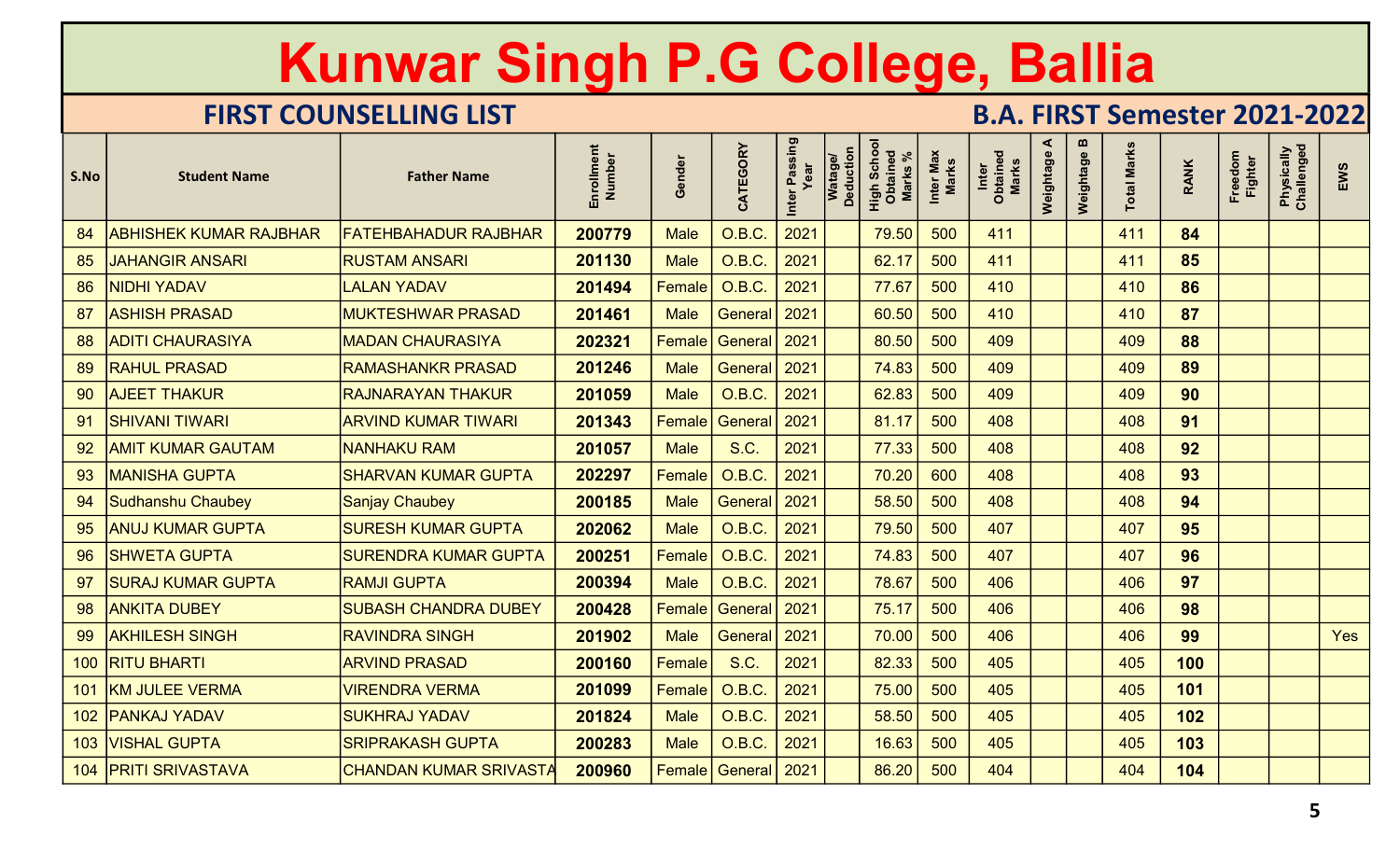|      |                                 | Kunwar Singh P.G College, Ballia |                      |               |                         |                       |                      |                                           |                           |                                      |                |             |                    |             |                    |                          |     |
|------|---------------------------------|----------------------------------|----------------------|---------------|-------------------------|-----------------------|----------------------|-------------------------------------------|---------------------------|--------------------------------------|----------------|-------------|--------------------|-------------|--------------------|--------------------------|-----|
|      |                                 | <b>FIRST COUNSELLING LIST</b>    |                      |               |                         |                       |                      |                                           |                           | <b>B.A. FIRST Semester 2021-2022</b> |                |             |                    |             |                    |                          |     |
| S.No | <b>Student Name</b>             | <b>Father Name</b>               | Enrollment<br>Number | Gender        | CATEGORY                | Inter Passing<br>Year | Watage/<br>Deduction | <b>High Schoon</b><br>Obtained<br>Marks % | Inter Max<br><b>Marks</b> | Inter<br>Obtained<br>Marks           | ⋖<br>Weightage | Weightage B | <b>Total Marks</b> | <b>RANK</b> | Freedom<br>Fighter | Physically<br>Challenged | EWS |
| 105  | <b>ANMOL YADAV</b>              | <b>RAJENDRA YADAV</b>            | 200248               | <b>Male</b>   | O.B.C.                  | 2021                  |                      | 76.50                                     | 500                       | 404                                  |                |             | 404                | 105         |                    |                          |     |
| 106  | <b>Vishal Kumar Gupta</b>       | Sanjay Gupta                     | 202580               | <b>Male</b>   | O.B.C.                  | 2021                  |                      | 75.83                                     | 500                       | 404                                  |                |             | 404                | 106         |                    |                          |     |
| 107  | <b>Shivani Gupta</b>            | Rajendra Prasad Gupta            | 201279               | $\sf Female $ | O.B.C.                  | 2021                  |                      | 72.83                                     | 500                       | 404                                  |                |             | 404                | 107         |                    |                          |     |
| 108  | <b>VISHAL PRAJAPATI</b>         | <b>VASHISHTH NARAYAN PRAJ</b>    | 202346               | <b>Male</b>   | O.B.C.                  | 2021                  |                      | 86.17                                     | 500                       | 403                                  |                |             | 403                | 108         |                    |                          |     |
| 109  | <b>NITESH YADAV</b>             | <b>ANIL YADAV</b>                | 201163               | <b>Male</b>   | O.B.C.                  | 2021                  |                      | 79.00                                     | 500                       | 403                                  |                |             | 403                | 109         |                    |                          |     |
| 110  | <b>NIDHI SINGH</b>              | <b>RAJU SINGH</b>                | 201230               | Female        | General                 | 2021                  |                      | 78.17                                     | 500                       | 403                                  |                |             | 403                | 110         |                    |                          |     |
| 111  | <b>VIKAS GUPTA</b>              | <b>SANJAY GUPTA</b>              | 202529               | <b>Male</b>   | <b>General</b>          | 2021                  |                      | 75.83                                     | 500                       | 403                                  |                |             | 403                | 111         |                    |                          |     |
| 112  | <b>SOMYA TIWARI</b>             | <b>KRIPA SHANKAR TIWARI</b>      | 200686               | $\sf Female $ | General   2021          |                       |                      | 74.67                                     | 500                       | 403                                  |                |             | 403                | 112         |                    |                          |     |
|      | 113 NIDHI KHARWAR               | <b>MUNNA KHARWAR</b>             | $201324$   Female    |               | S.T.                    |                       |                      | 76.50                                     | 500                       | 402                                  |                |             | 402                | 113         |                    |                          |     |
|      | 114 SHAURYA TIWARI              | <b>PANCHDEV TIWARI</b>           | 202449               | <b>Male</b>   | General 2021            |                       |                      | 75.00                                     | 500                       | 402                                  |                |             | 402                | 114         |                    |                          |     |
|      | 115 ARBAJ ALI                   | <b>AMJAD ALI</b>                 | 201176               | <b>Male</b>   | $O.B.C.$ 2021           |                       |                      | 75.00                                     | 500                       | 402                                  |                |             | 402                | 115         |                    |                          |     |
|      | 116 KSHAMA SINGH                | <b>PRAMOD SINGH</b>              | 201133               |               | Female   General   2021 |                       |                      | 75.00                                     | 500                       | 402                                  |                |             | 402                | 116         |                    |                          |     |
|      | 117 MUKESH KUMAR THAKUR         | <b>SANTOSH THAKUR</b>            | 200813               | Male          | $O.B.C.$ 2021           |                       |                      | 75.00                                     | 500                       | 402                                  |                |             | 402                | 117         |                    |                          |     |
|      | 118 KRISHNA VERMA               | <b>SURENDRA VERMA</b>            | 200372               | <b>Male</b>   | O.B.C.                  | $\vert$ 2021          |                      | 75.00                                     | 500                       | 402                                  |                |             | 402                | 118         |                    |                          |     |
|      | 119   AMARJEET KUMAR YADAV      | <b>DAYASHANKAR YADAV</b>         | 200956               | <b>Male</b>   | 0.B.C.                  | $\vert 2021$          |                      | 73.17                                     | 500                       | 402                                  |                |             | 402                | 119         |                    |                          |     |
|      | 120 MAMTA                       | <b>BHUWAL JI</b>                 | 200567               |               | Female   General   2021 |                       |                      | 72.67                                     | 500                       | 402                                  |                |             | 402                | 120         |                    |                          |     |
|      | 121   NIRAJ KUMAR GUPTA         | <b>ALGU GUPTA</b>                | 200115               | Male          | $O.B.C.$ 2021           |                       |                      | 71.00                                     | 500                       | 402                                  |                |             | 402                | 121         |                    |                          |     |
|      | 122 ADITYA KUMAR SINGH          | <b>SANJAY SINGH</b>              | 200168               | <b>Male</b>   | General 2021            |                       |                      | 68.40                                     | 500                       | 402                                  |                |             | 402                | 122         |                    |                          |     |
|      | 123 Sarita chauhan              | Dadan Chauhan                    | 201018               | <b>Female</b> | 0.B.C.                  | 2021                  |                      | 78.00                                     | 500                       | 401                                  |                |             | 401                | 123         |                    |                          |     |
|      | <b>124   SHRAVAN KUMAR</b>      | <b>SANJAY PRAJAPATI</b>          | 200253               | <b>Male</b>   | O.B.C.                  | 2020                  | $\sqrt{5}$           | 77.33                                     | 500                       | 406                                  |                |             | 401                | 124         |                    |                          |     |
|      | <b>125   MANISH KUMAR YADAV</b> | <b>RAMNARAYAN YADAV</b>          | 201174               | Male          | 0.B.C.                  | 2021                  |                      | 60.83                                     | 500                       | 401                                  |                |             | 401                | 125         |                    |                          |     |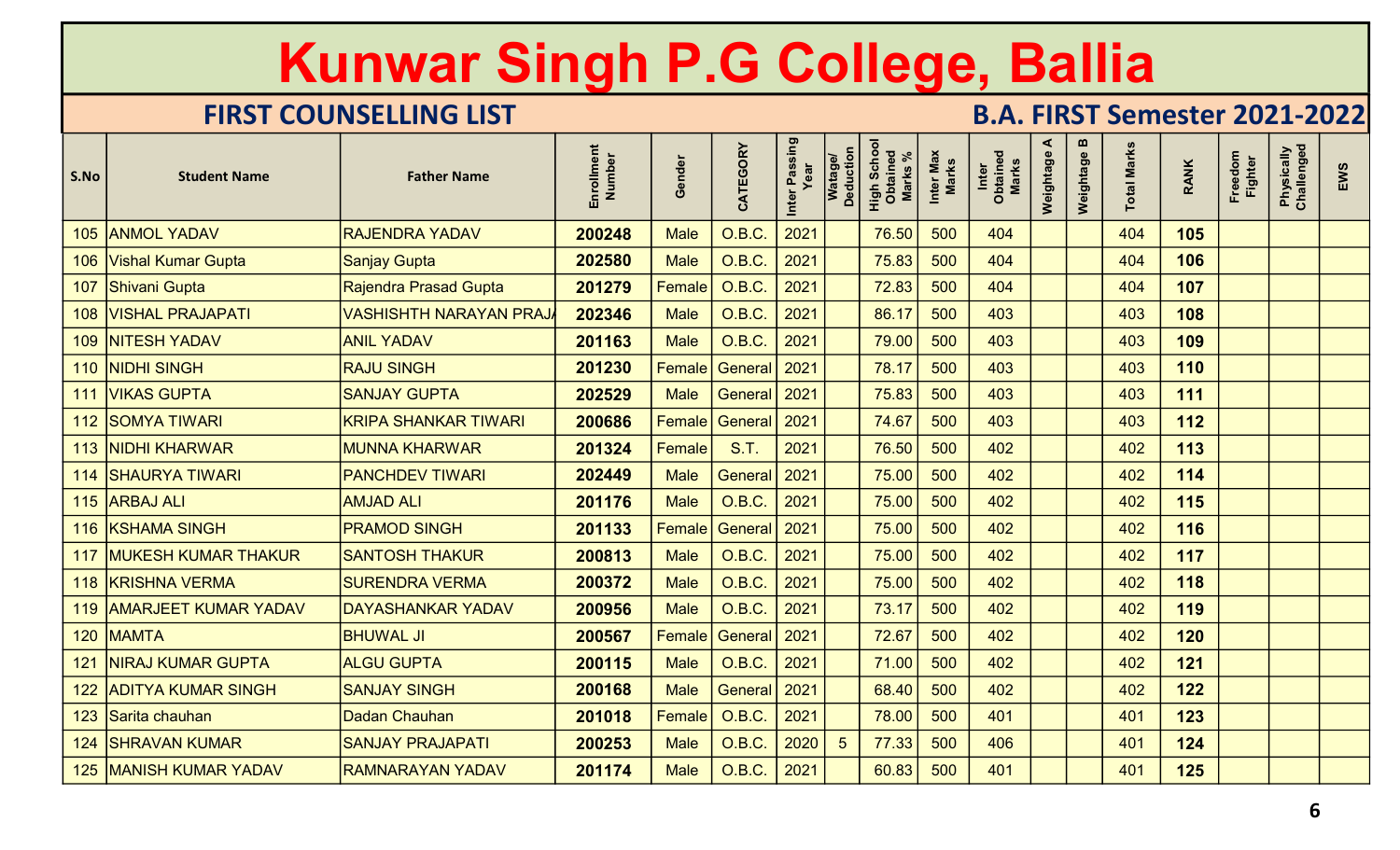|      |                              | Kunwar Singh P.G College, Ballia |                      |               |                 |                       |                                                                  |                           |                                      |                |                |                    |             |                           |                          |     |
|------|------------------------------|----------------------------------|----------------------|---------------|-----------------|-----------------------|------------------------------------------------------------------|---------------------------|--------------------------------------|----------------|----------------|--------------------|-------------|---------------------------|--------------------------|-----|
|      |                              | <b>FIRST COUNSELLING LIST</b>    |                      |               |                 |                       |                                                                  |                           | <b>B.A. FIRST Semester 2021-2022</b> |                |                |                    |             |                           |                          |     |
| S.No | <b>Student Name</b>          | <b>Father Name</b>               | Enrollment<br>Number | Gender        | CATEGORY        | Inter Passing<br>Year | Watage/<br>Deduction<br><b>High Schoo</b><br>Obtained<br>Marks % | Inter Max<br><b>Marks</b> | Inter<br>Obtained<br>Marks           | ⋖<br>Weightage | m<br>Weightage | <b>Total Marks</b> | <b>RANK</b> | Freedom<br><b>Fighter</b> | Physically<br>Challenged | EWS |
| 126  | <b>SUPRIYA RAI</b>           | <b>VISHNU SHANKAR RAI</b>        | 201517               | Female        | General         | 2021                  | 7.92                                                             | 500                       | 401                                  |                |                | 401                | 126         |                           |                          |     |
| 127  | <b>VISHAL YADAV</b>          | <b>HARISHANKAR YADAV</b>         | 200605               | <b>Male</b>   | O.B.C.          | 2021                  | 78.17                                                            | 500                       | 400                                  |                |                | 400                | 127         |                           |                          |     |
|      | <b>128 HARIOM PATEL</b>      | <b>BABBAN PRASAD KURMI</b>       | 201352               | <b>Male</b>   | O.B.C.          | 2021                  | 77.50                                                            | 500                       | 400                                  |                |                | 400                | 128         |                           |                          |     |
|      | 129 RISHTA VERMA             | <b>SUBHASH VERMA</b>             | 201402               | Female        | O.B.C.          | 2021                  | 74.83                                                            | 500                       | 400                                  |                |                | 400                | 129         |                           |                          |     |
|      | <b>130 SHREYANS SINGH</b>    | <b>AJEET SINGH</b>               | 200559               | <b>Male</b>   | General         | 2021                  | 84.83                                                            | 500                       | 399                                  |                |                | 399                | 130         |                           |                          |     |
| 131  | <b>VISHAL KUMAR PASWAN</b>   | <b>KRISHNA PASWAN</b>            | 201570               | <b>Male</b>   | S.C.            | 2021                  | 81.67                                                            | 500                       | 399                                  |                |                | 399                | 131         |                           |                          |     |
|      | 132 KM ANJALI YADAV          | <b>DASHRATH YADAV</b>            | 200358               | Female        | O.B.C.          | 2021                  | 79.67                                                            | 500                       | 399                                  |                |                | 399                | 132         |                           |                          |     |
|      | 133 Nisha Verma              | <b>Vinay Kumar verma</b>         | 201190               | $\sf Female $ | <b>O.B.C.</b>   | 2021                  | 79.00                                                            | 500                       | 399                                  |                |                | 399                | 133         |                           |                          |     |
|      | 134 Ankit Kumar Yadav        | Vijay Shankar Yadav              | 201964               | <b>Male</b>   | $O.B.C.$ 2021   |                       | 76.00                                                            | 500                       | 399                                  |                |                | 399                | 134         |                           |                          |     |
|      | 135 ANUJ KUMAR YADAV         | <b>RAM PRAVESH YADAV</b>         | 200314               | <b>Male</b>   | O.B.C.          | 2021                  | 74.00                                                            | 500                       | 399                                  |                |                | 399                | 135         |                           |                          |     |
|      | 136   DESH DEEPAK            | <b>RAM SANEHI YADAV</b>          | 201766               | <b>Male</b>   | O.B.C.          | $\vert$ 2021          | 95.00                                                            | 500                       | 398                                  |                |                | 398                | 136         |                           |                          |     |
|      | <b>137   SABAHAT AFREEN</b>  | <b>MD HATIM ANSARI</b>           | 200446               |               | Female   O.B.C. | $ 2021\rangle$        | 83.50                                                            | 500                       | 398                                  |                |                | 398                | 137         |                           |                          |     |
|      | 138   VISHWJEET KUMAR VERMA  | VIJAY KUMAR VERMA                | 201560               | <b>Male</b>   | O.B.C.          | $ 2021\rangle$        | 78.67                                                            | 500                       | 398                                  |                |                | 398                | 138         |                           |                          |     |
|      | 139 SWASTIKA                 | <b>KRISHNA PRASAD</b>            | 201435               | <b>Female</b> | O.B.C.          | 2021                  | 75.17                                                            | 500                       | 398                                  |                |                | 398                | 139         |                           |                          |     |
|      | 140 RITESH KUMAR YADAV       | <b>RAMPRAVESH YADAV</b>          | 201684               | <b>Male</b>   | 0.B.C.          | 2021                  | 74.00                                                            | 500                       | 398                                  |                |                | 398                | 140         |                           |                          |     |
|      | 141 KANHAIYA RAM             | <b>BABBAN RAM</b>                | 200798               | <b>Male</b>   | <b>S.C.</b>     | 2021                  | 73.17                                                            | 500                       | 398                                  |                |                | 398                | 141         |                           |                          |     |
|      | <b>142 RAJNISH YADAV</b>     | <b>VINOD KUMAR YADAV</b>         | 201308               | <b>Male</b>   | <b>O.B.C.</b>   | 2021                  | 73.00                                                            | 500                       | 398                                  |                |                | 398                | 142         |                           |                          |     |
|      | 143 RUPESH SAH               | <b>VIKRAMA PRASAD</b>            | 202460               | <b>Male</b>   | <b>S.T.</b>     | 2021                  | 80.00                                                            | 500                       | 397                                  |                |                | 397                | 143         |                           |                          |     |
|      | 144 ABHISHEK KUMAR GOND      | <b>DHANJEE PARSAD</b>            | 200468               | <b>Male</b>   | General 2021    |                       | 79.67                                                            | 500                       | 397                                  |                |                | 397                | 144         |                           |                          |     |
|      | <b>145 RAHUL KUMAR VERMA</b> | <b>MAHANTH VERMA</b>             | 201144               | <b>Male</b>   | O.B.C.          | $\sqrt{2021}$         | 77.50                                                            | 500                       | 397                                  |                |                | 397                | 145         |                           |                          |     |
|      | 146 AJEET KUMAR VERMA        | <b>HRIDAYA NAND VERMA</b>        | 201054               | <b>Male</b>   | 0.B.C.          | $ 2021\rangle$        | 74.33                                                            | 500                       | 397                                  |                |                | 397                | 146         |                           |                          |     |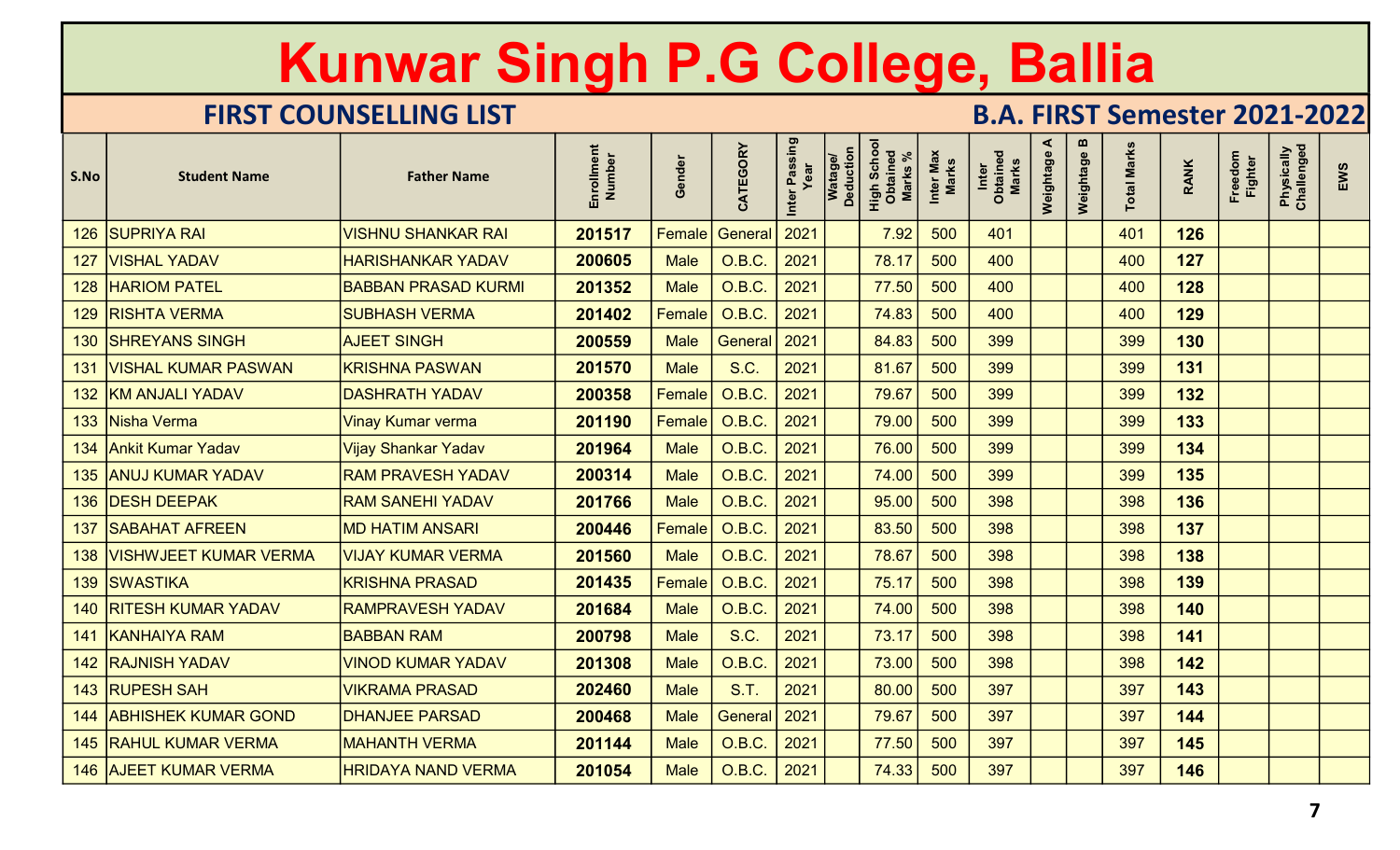|      |                             | Kunwar Singh P.G College, Ballia |                      |             |                              |                       |                                                                   |                           |                                      |                |                                    |                    |             |                           |                          |     |
|------|-----------------------------|----------------------------------|----------------------|-------------|------------------------------|-----------------------|-------------------------------------------------------------------|---------------------------|--------------------------------------|----------------|------------------------------------|--------------------|-------------|---------------------------|--------------------------|-----|
|      |                             | <b>FIRST COUNSELLING LIST</b>    |                      |             |                              |                       |                                                                   |                           | <b>B.A. FIRST Semester 2021-2022</b> |                |                                    |                    |             |                           |                          |     |
| S.No | <b>Student Name</b>         | <b>Father Name</b>               | Enrollment<br>Number | Gender      | CATEGORY                     | Inter Passing<br>Year | Watage/<br>Deduction<br><b>High Schoon</b><br>Obtained<br>Marks % | Inter Max<br><b>Marks</b> | Inter<br>Obtained<br>Marks           | ⋖<br>Weightage | $\boldsymbol{\omega}$<br>Weightage | <b>Total Marks</b> | <b>RANK</b> | Freedom<br><b>Fighter</b> | Physically<br>Challenged | EWS |
| 147  | <b>NITU PASWAN</b>          | <b>AMARNATH PASWAN</b>           | 200916               | Female      | S.C.                         | 2021                  | 72.83                                                             | 500                       | 397                                  |                |                                    | 397                | 147         |                           |                          |     |
| 148  | <b>RAMSAGAR SAHANI</b>      | <b>RAMAYAN SAHANI</b>            | 201651               | <b>Male</b> | O.B.C.                       | 2021                  | 71.50                                                             | 500                       | 397                                  |                |                                    | 397                | 148         |                           |                          |     |
| 149  | <b>AVANEESH KUMAR VERMA</b> | <b>BIPIN BIHARI VERMA</b>        | 201811               | <b>Male</b> | <b>O.B.C.</b>                | 2021                  | 61.83                                                             | 500                       | 397                                  |                |                                    | 397                | 149         |                           |                          |     |
|      | 150 RAHUL SHARMA            | <b>RAVINDRA SHARMA</b>           | 200070               | <b>Male</b> | <b>O.B.C.</b>                | 2021                  | 54.67                                                             | 500                       | 397                                  |                |                                    | 397                | 150         |                           |                          |     |
| 151  | <b>AJEET KUMAR YADAV</b>    | <b>RAJESH YADAV</b>              | 202260               | <b>Male</b> | General                      | 2021                  | 87.20                                                             | 500                       | 396                                  |                |                                    | 396                | 151         |                           |                          |     |
|      | 152 ANJALI VERMA            | <b>DUKHAN VERMA</b>              | 201023               | Female      | <b>O.B.C.</b>                | 2021                  | 83.50                                                             | 500                       | 396                                  |                |                                    | 396                | 152         |                           |                          |     |
|      | 153 RAHUL VERMA             | <b>VINOD KUMAR VERMA</b>         | 201473               | <b>Male</b> | O.B.C.                       | 2021                  | 81.50                                                             | 500                       | 396                                  |                |                                    | 396                | 153         |                           |                          |     |
| 154  | Rajkumar yadav              | Lochan yadav                     | 200165               | <b>Male</b> | O.B.C.                       | 2021                  | 81.00                                                             | 500                       | 396                                  |                |                                    | 396                | 154         |                           |                          |     |
|      | 155 SRIKRISHNA RAM          | <b>PATIRAM RAM</b>               | 200444               | <b>Male</b> | <b>S.C.</b>                  | 2021<br>$\sim$        | 80.83                                                             | 500                       | 396                                  |                |                                    | 396                | 155         |                           |                          |     |
|      | 156 Mithlesh Kumar yadav    | <b>Barmeshwar Yadav</b>          | 201553               | <b>Male</b> | O.B.C.                       | 2021                  | 78.67                                                             | 500                       | 396                                  |                |                                    | 396                | 156         |                           |                          |     |
|      | 157 RITU YADAV              | <b>VIJAY YADAV</b>               | 200949               |             | Female   O.B.C.              | $\vert$ 2021          | 76.17                                                             | 500                       | 396                                  |                |                                    | 396                | 157         |                           |                          |     |
|      | <b>158   MUSKAN VERMA</b>   | <b>RAJIV KUMAR VERMA</b>         | 200031               |             | Female   O.B.C.              | $ 2021\rangle$        | 75.67                                                             | 500                       | 396                                  |                |                                    | 396                | 158         |                           |                          |     |
|      | 159 ARADHYA SINGH           | <b>RAJESH PRATAP SINGH</b>       | 201062               |             | Female General 2021          |                       | 82.33                                                             | 500                       | 395                                  |                |                                    | 395                | 159         |                           |                          |     |
|      | 160 ANJALI SINGH            | <b>ASHOK SINGH</b>               | 201096               |             | Female General 2021          |                       | 73.67                                                             | 500                       | 395                                  |                |                                    | 395                | 160         |                           |                          | Yes |
|      | 161 ARIF                    | <b>SHAMIM AHMAD</b>              | 201027               | <b>Male</b> | O.B.C.                       | $\vert$ 2021          | 68.50                                                             | 500                       | 395                                  |                |                                    | 395                | 161         |                           |                          |     |
|      | 162 Surjeet Sah             | Lallan Sah                       | 200199               | <b>Male</b> | General 2021                 |                       | 88.20                                                             | 500                       | 394                                  |                |                                    | 394                | 162         |                           |                          |     |
|      | 163 GUDIYA SAHANI           | <b>SHRIRAM SAHANI</b>            | 201837               |             | Female   O.B.C.   2021       |                       | 79.83                                                             | 500                       | 394                                  |                |                                    | 394                | 163         |                           |                          |     |
|      | 164 SHWETA YADAV            | <b>RAVINDRA YADAV</b>            | 200619               |             | Female $\overline{O}$ O.B.C. | 2021                  | 77.00                                                             | 500                       | 394                                  |                |                                    | 394                | 164         |                           |                          |     |
|      | 165 ANSHU VERMA             | <b>RAMJEE VERMA</b>              | 200106               |             | Female 0.B.C.                | 2021                  | 76.33                                                             | 500                       | 394                                  |                |                                    | 394                | 165         |                           |                          |     |
|      | 166   ASHISH CHAUBEY        | <b>MURARI CHAUBEY</b>            | 200407               | <b>Male</b> | General   2021               |                       | 75.83                                                             | 500                       | 394                                  |                |                                    | 394                | 166         |                           |                          |     |
|      | 167 ROHIT KUMAR YADAV       | DAYASHANKAR YADAV                | 201080               | <b>Male</b> | O.B.C.                       | $ 2021\rangle$        | 74.50                                                             | 500                       | 394                                  |                |                                    | 394                | 167         |                           |                          |     |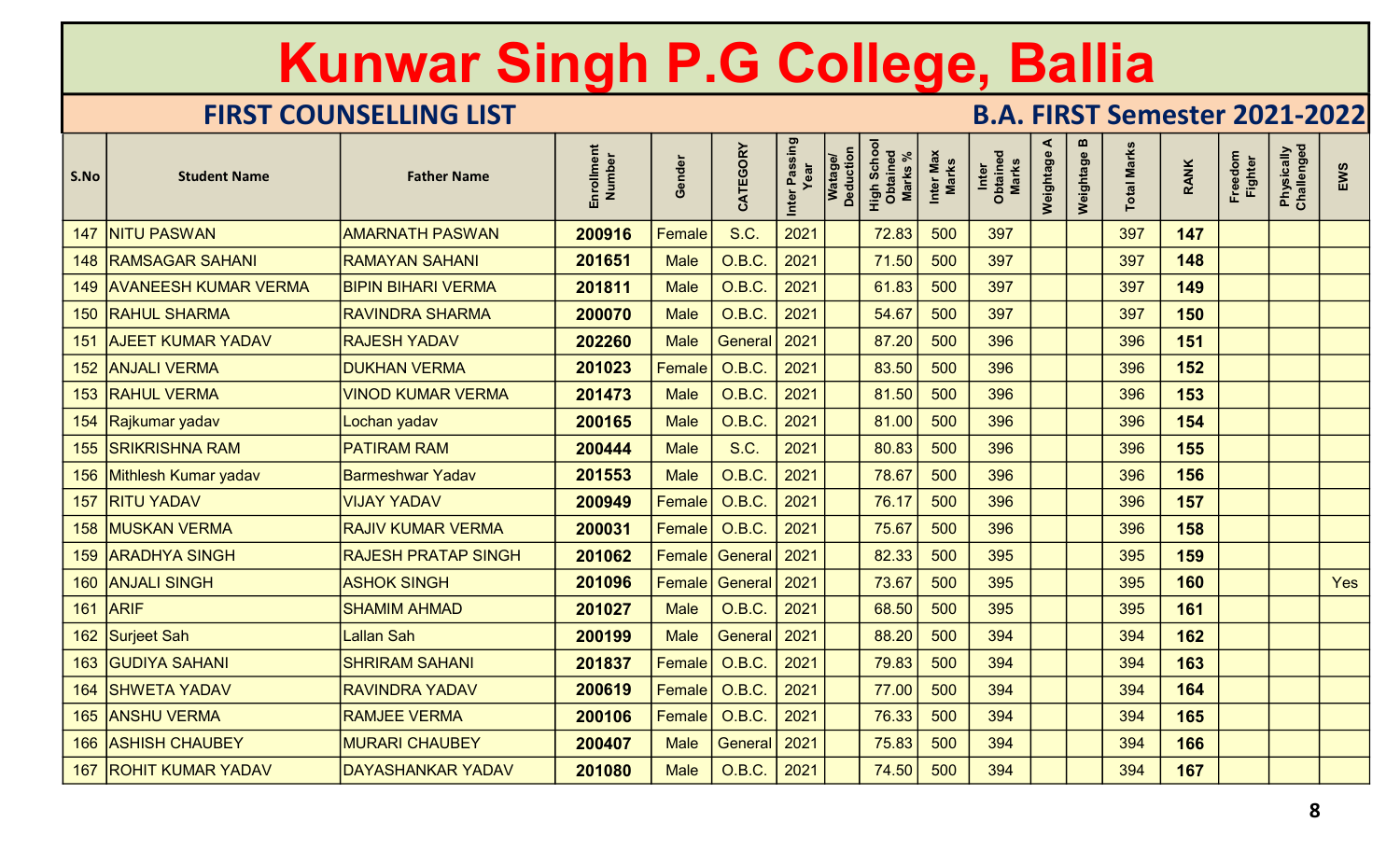|      |                               | Kunwar Singh P.G College, Ballia |                      |               |                 |                       |                      |                                           |                           |                                      |           |             |                    |             |                    |                          |     |
|------|-------------------------------|----------------------------------|----------------------|---------------|-----------------|-----------------------|----------------------|-------------------------------------------|---------------------------|--------------------------------------|-----------|-------------|--------------------|-------------|--------------------|--------------------------|-----|
|      |                               | <b>FIRST COUNSELLING LIST</b>    |                      |               |                 |                       |                      |                                           |                           | <b>B.A. FIRST Semester 2021-2022</b> | ⋖         |             |                    |             |                    |                          |     |
| S.No | <b>Student Name</b>           | <b>Father Name</b>               | Enrollment<br>Number | Gender        | CATEGORY        | Inter Passing<br>Year | Watage/<br>Deduction | <b>High Schoon</b><br>Obtained<br>Marks % | Inter Max<br><b>Marks</b> | Inter<br>Obtained<br>Marks           | Weightage | Weightage B | <b>Total Marks</b> | <b>RANK</b> | Freedom<br>Fighter | Physically<br>Challenged | EWS |
|      | 168 Abhijeet kumar yadav      | <b>BAIJNATH YADAV</b>            | 201895               | <b>Male</b>   | O.B.C.          | 2021                  |                      | 73.67                                     | 500                       | 394                                  |           |             | 394                | 168         |                    |                          |     |
|      | 169 AJEET YADAV               | <b>RAMLIL YADAV</b>              | 201834               | <b>Male</b>   | O.B.C.          | 2021                  |                      | 73.50                                     | 500                       | 394                                  |           |             | 394                | 169         |                    |                          |     |
|      | 170 RAHUL YADAV               | <b>DINESH YADAV</b>              | 200039               | <b>Male</b>   | <b>O.B.C.</b>   | 2021                  |                      | 70.67                                     | 500                       | 384                                  |           | 10          | 394                | 170         |                    |                          |     |
|      | 171   PRIYANKA YADAV          | <b>RAMASHANKAR YADAV</b>         | 200124               | Female        | O.B.C.          | 2021                  |                      | 82.67                                     | 500                       | 393                                  |           |             | 393                | 171         |                    |                          |     |
|      | 172 SUDHA VERMA               | <b>SUNIL VERMA</b>               | 200323               | Female        | O.B.C.          | 2021                  |                      | 82.33                                     | 500                       | 393                                  |           |             | 393                | 172         |                    |                          |     |
|      | 173 PARVEZ QURAISHI           | <b>IZHAR QURAISHI</b>            | 202280               | <b>Male</b>   | O.B.C.          | 2021                  |                      | 78.50                                     | 500                       | 393                                  |           |             | 393                | 173         |                    |                          |     |
|      | 174 Pallwi Singh              | <b>Santosh Singh</b>             | 200653               | Female        | General         | 2021                  |                      | 71.33                                     | 500                       | 393                                  |           |             | 393                | 174         |                    |                          |     |
|      | 175 ROHIT KUMAR CHAUHAN       | <b>HARICHANDRA CHAUHAN</b>       | 202196               | <b>Male</b>   | <b>O.B.C.</b>   | 2021                  |                      | 67.67                                     | 500                       | 393                                  |           |             | 393                | 175         |                    |                          |     |
|      | 176 ROHIT KUMAR CHAUHAN       | <b>HARICHANDRA CHAUHAN</b>       | 201884               | Male          | $O.B.C.$ 2021   |                       |                      | 67.67                                     | 500                       | 393                                  |           |             | 393                | 176         |                    |                          |     |
|      | 177 SANDHYA VERMA             | <b>RAJENDRA VERMA</b>            | 202104               | <b>Female</b> | O.B.C.          | 2021                  |                      | 78.17                                     | 500                       | 392                                  |           |             | 392                | 177         |                    |                          |     |
|      | 178 VIPUL VERMA               | <b>KAMATA VERMA</b>              | 200727               | <b>Male</b>   | <b>O.B.C.</b>   | 2021                  |                      | 77.83                                     | 500                       | 392                                  |           |             | 392                | 178         |                    |                          |     |
|      | 179 Chandan Kumar Yadav       | Bechan yadav                     | 201545               | <b>Male</b>   | 0.B.C.          | 2021                  |                      | 75.83                                     | 500                       | 392                                  |           |             | 392                | 179         |                    |                          |     |
|      | 180 SANJEET PRAJAPATI         | <b>NANDJI PRAJAPATI</b>          | 201750               | <b>Male</b>   | O.B.C.          | 2021                  |                      | 75.50                                     | 500                       | 392                                  |           |             | 392                | 180         |                    |                          |     |
|      | <b>181 NIDHI</b>              | <b>MUNNA MALLAH</b>              | 200563               | <b>Female</b> | O.B.C.          | 2021                  |                      | 73.67                                     | 500                       | 392                                  |           |             | 392                | 181         |                    |                          |     |
|      | 182 JYOTI RAJBHAR             | <b>SHIVANAND RAJBHAR</b>         | 201047               | Female        | O.B.C.          | 2021                  |                      | 73.50                                     | 500                       | 392                                  |           |             | 392                | 182         |                    |                          |     |
|      | 183 ABHISHEK YADAV            | <b>KOMAL YADAV</b>               | 201767               | <b>Male</b>   | O.B.C.          | 2021                  |                      | 73.17                                     | 500                       | 392                                  |           |             | 392                | 183         |                    |                          |     |
|      | 184 RUBBY YADAV               | <b>KASHINATH YADAV</b>           | 200889               | <b>Female</b> | <b>O.B.C.</b>   | 2021                  |                      | 69.00                                     | 500                       | 392                                  |           |             | 392                | 184         |                    |                          |     |
|      | <b>185 MANISH KUMAR GUPTA</b> | <b>MANOJ KUMAR GUPTA</b>         | 201858               | <b>Male</b>   | 0.B.C.          | 2021                  |                      | 66.00                                     | 500                       | 392                                  |           |             | 392                | 185         |                    |                          |     |
|      | 186 PRINCE KUMAR YADAV        | <b>RAM KISUN YADAV</b>           | 201818               | <b>Male</b>   | <b>O.B.C.</b>   | 2021                  |                      | 53.80                                     | 500                       | 392                                  |           |             | 392                | 186         |                    |                          |     |
|      | 187 RAHUL KUMAR YADAV         | <b>INDRACHANDRA YADAV</b>        | 200213               | <b>Male</b>   | 0.B.C.          | 2021                  |                      | 83.17                                     | 500                       | 391                                  |           |             | 391                | 187         |                    |                          |     |
|      | 188 NIDHI YADAV               | <b>VIJAY SHANKAR YADAV</b>       | 202315               |               | Female   O.B.C. | 2021                  |                      | 75.00                                     | 500                       | 391                                  |           |             | 391                | 188         |                    |                          |     |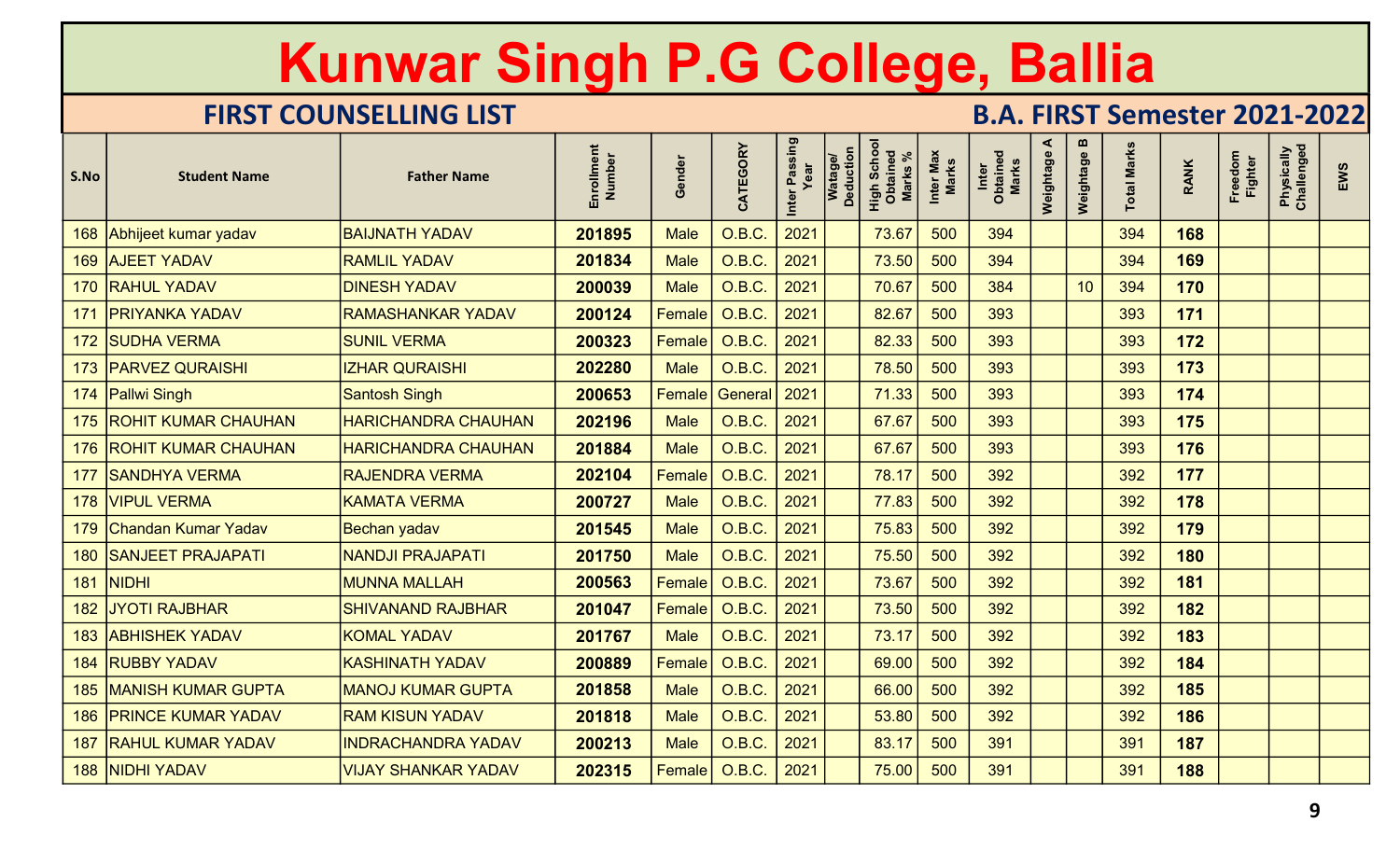|      |                          | Kunwar Singh P.G College, Ballia |                      |               |                         |                       |                      |                                           |                           |                                      |                |                                    |                    |             |                    |                          |     |
|------|--------------------------|----------------------------------|----------------------|---------------|-------------------------|-----------------------|----------------------|-------------------------------------------|---------------------------|--------------------------------------|----------------|------------------------------------|--------------------|-------------|--------------------|--------------------------|-----|
|      |                          | <b>FIRST COUNSELLING LIST</b>    |                      |               |                         |                       |                      |                                           |                           | <b>B.A. FIRST Semester 2021-2022</b> |                |                                    |                    |             |                    |                          |     |
| S.No | <b>Student Name</b>      | <b>Father Name</b>               | Enrollment<br>Number | Gender        | CATEGORY                | Inter Passing<br>Year | Watage/<br>Deduction | <b>High Schoon</b><br>Obtained<br>Marks % | Inter Max<br><b>Marks</b> | Inter<br>Obtained<br>Marks           | ⋖<br>Weightage | $\boldsymbol{\omega}$<br>Weightage | <b>Total Marks</b> | <b>RANK</b> | Freedom<br>Fighter | Physically<br>Challenged | EWS |
|      | 189 KRISHNA KUMAR        | <b>JAY VISHUN RAJBHAR</b>        | 200790               | <b>Male</b>   | O.B.C.                  | 2021                  |                      | 74.83                                     | 500                       | 391                                  |                |                                    | 391                | 189         |                    |                          |     |
|      | 190 RAJEEV RANJAN RAI    | <b>DEVENDRA KUMAR RAI</b>        | 201299               | <b>Male</b>   | General                 | 2021                  |                      | 69.83                                     | 500                       | 391                                  |                |                                    | 391                | 190         |                    |                          |     |
|      | 191   PANKAJ YADAV       | <b>PRABHU NATH YADAV</b>         | 200797               | <b>Male</b>   | <b>O.B.C.</b>           | 2021                  |                      | 61.17                                     | 500                       | 361                                  | 15             | 15                                 | 391                | 191         |                    |                          |     |
|      | 192 Vishvjeet Yadav      | Sambhu Yadav                     | 200873               | <b>Male</b>   | O.B.C.                  | 2021                  |                      | 77.17                                     | 500                       | 390                                  |                |                                    | 390                | 192         |                    |                          |     |
|      | 193 SHIWANGI RAI         | <b>GHANSHYAM RAI</b>             | 202180               | Female        | General                 | 2021                  |                      | 70.83                                     | 500                       | 390                                  |                |                                    | 390                | 193         |                    |                          |     |
|      | 194   VIVEK VERMA        | <b>SUBASHCHANDRA VERMA</b>       | 201165               | <b>Male</b>   | O.B.C.                  | 2021                  |                      | 70.67                                     | 500                       | 390                                  |                |                                    | 390                | 194         |                    |                          |     |
|      | 195 Neha Verma           | <b>Shivanand Verma</b>           | 200364               | Female        | O.B.C.                  | 2021                  |                      | 83.50                                     | 500                       | 389                                  |                |                                    | 389                | 195         |                    |                          |     |
|      | 196 Anand kumar yadav    | lalji yadav                      | 201936               | <b>Male</b>   | <b>O.B.C.</b>           | 2021                  |                      | 74.00                                     | 500                       | 389                                  |                |                                    | 389                | 196         |                    |                          |     |
|      | 197 JITENDRA KUMAR YADAV | <b>UMA SHANKAR YADAV</b>         | 201617               | <b>Male</b>   | O.B.C.                  |                       |                      | 74.00                                     | 500                       | 389                                  |                |                                    | 389                | 197         |                    |                          |     |
|      | 198   MANISH KUMAR       | <b>RADHESHYAM TURAIHA</b>        | 201347               | <b>Male</b>   | <b>S.C.</b>             | 2021                  |                      | 73.50                                     | 500                       | 389                                  |                |                                    | 389                | 198         |                    |                          |     |
|      | 199 NIRBHAY YADAV        | <b>RAMASHANKAR YADAV</b>         | 202519               | <b>Male</b>   | O.B.C.                  | 2021                  |                      | 72.83                                     | 500                       | 389                                  |                |                                    | 389                | 199         |                    |                          |     |
|      | 200 PANKAJ YADAV         | <b>HARERAM YADAV</b>             | 200460               | <b>Male</b>   | 0.B.C.                  | 2021                  |                      | 72.00                                     | 500                       | 389                                  |                |                                    | 389                | 200         |                    |                          |     |
|      | 201 RAHUL YADAV          | <b>RAMCHANDRA YADAV</b>          | 201169               | <b>Male</b>   | 0.B.C.                  | 2021                  |                      | 70.83                                     | 500                       | 389                                  |                |                                    | 389                | 201         |                    |                          |     |
|      | 202 BABITA GUPTA         | <b>RAMASHANKAR GUPTA</b>         | 201056               | <b>Female</b> | O.B.C.                  | 2021                  |                      | 69.33                                     | 500                       | 389                                  |                |                                    | 389                | 202         |                    |                          |     |
|      | 203 SHAILESH KUMAR YADAV | <b>CHANDRABALI YADAV</b>         | 202068               | <b>Male</b>   | <b>O.B.C.</b>           | 2021                  |                      | 68.67                                     | 500                       | 389                                  |                |                                    | 389                | 203         |                    |                          |     |
|      | 204 SANDIP KUMAR THAKUR  | <b>DADAN THAKUR</b>              | 200833               | <b>Male</b>   | O.B.C.                  | 2021                  |                      | 68.67                                     | 500                       | 389                                  |                |                                    | 389                | 204         |                    |                          |     |
|      | 205 SHIBRA MERAJ         | <b>MERAJ AHMAD</b>               | 202181               |               | Female   General   2021 |                       |                      | 60.33                                     | 500                       | 388.5                                |                |                                    | 388.5              | 205         |                    |                          |     |
|      | 206 AJIt KUMAR           | <b>SURESH PRASAD</b>             | 200609               | <b>Male</b>   | $O.B.C.$ 2021           |                       |                      | 87.33                                     | 500                       | 388                                  |                |                                    | 388                | 206         |                    |                          |     |
|      | 207 KULDEEP KUMAR        | <b>MUNNA</b>                     | 201797               | Male          | <b>O.B.C.</b>           | 2021                  |                      | 84.67                                     | 500                       | 388                                  |                |                                    | 388                | 207         |                    |                          |     |
|      | 208   PAYAL VERMA        | <b>ASHOK VERMA</b>               | 200564               |               | Female   O.B.C.         | 2020                  | $\sqrt{5}$           | 83.67                                     | 500                       | 393                                  |                |                                    | 388                | 208         |                    |                          |     |
|      | 209 ANUSHKA YADAV        | <b>ABHAYNARAYAN YADAV</b>        | 202193               |               | Female   O.B.C.         | 2021                  |                      | 80.17                                     | 500                       | 388                                  |                |                                    | 388                | 209         |                    |                          |     |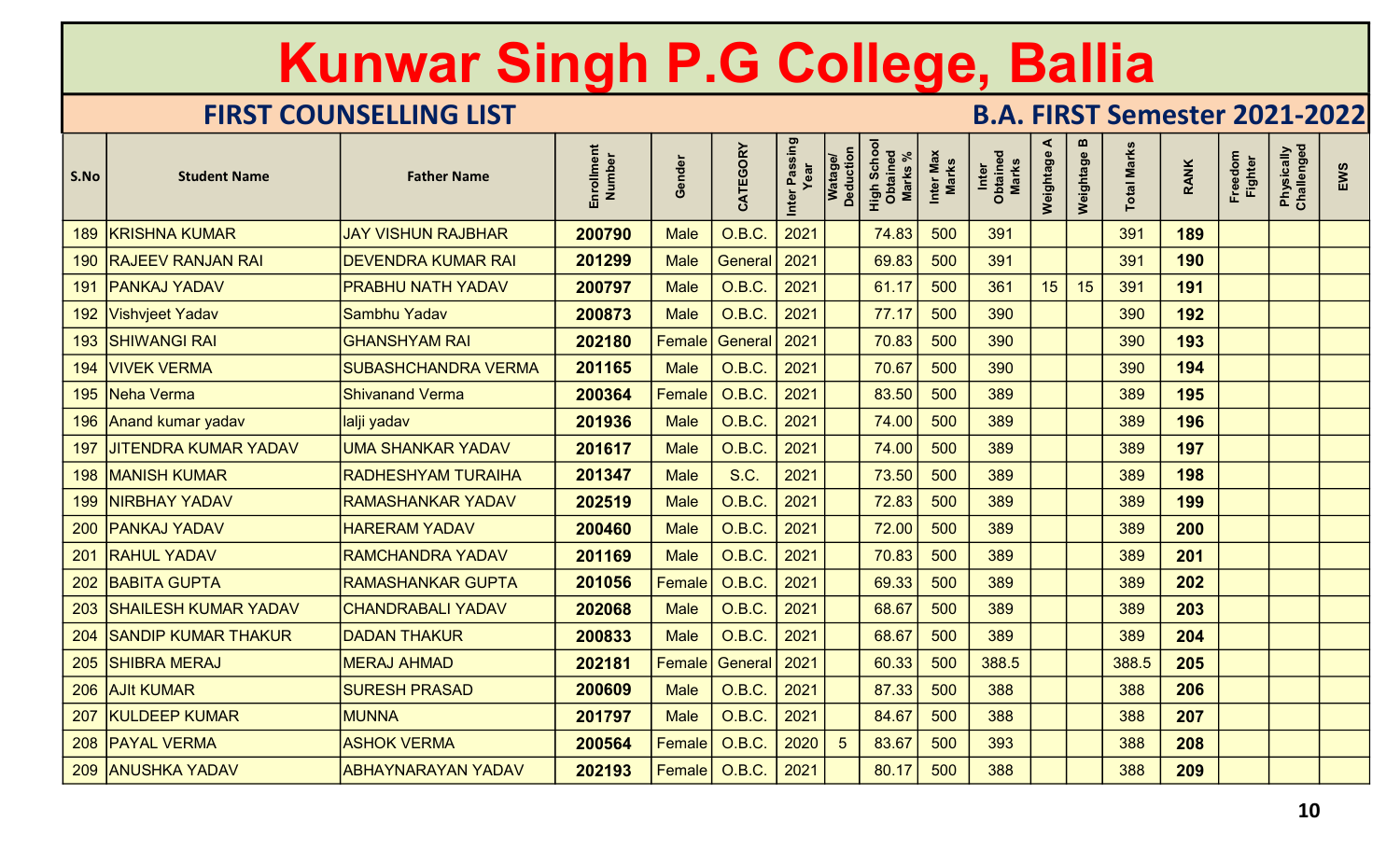|                |                               | Kunwar Singh P.G College, Ballia<br><b>FIRST COUNSELLING LIST</b> |                      |               |                            |                       |                                                                  |                           | <b>B.A. FIRST Semester 2021-2022</b> |                |                 |                    |             |                           |                          |     |
|----------------|-------------------------------|-------------------------------------------------------------------|----------------------|---------------|----------------------------|-----------------------|------------------------------------------------------------------|---------------------------|--------------------------------------|----------------|-----------------|--------------------|-------------|---------------------------|--------------------------|-----|
| S.No           | <b>Student Name</b>           | <b>Father Name</b>                                                | Enrollment<br>Number | Gender        | CATEGORY                   | Inter Passing<br>Year | Watage/<br>Deduction<br><b>High Schoo</b><br>Obtained<br>Marks % | Inter Max<br><b>Marks</b> | Inter<br>Obtained<br>Marks           | ⋖<br>Weightage | m<br>Weightage  | <b>Total Marks</b> | <b>RANK</b> | Freedom<br><b>Fighter</b> | Physically<br>Challenged | EWS |
| 210            | <b>VISHAL KUMAR YADAV</b>     | <b>JAY PRAKASH YADAV</b>                                          | 200123               | <b>Male</b>   | O.B.C.                     | 2021                  | 74.17                                                            | 500                       | 388                                  |                |                 | 388                | 210         |                           |                          |     |
| 211            | <b>ANAND KUMAR YADAV</b>      | <b>RANJAY YADAV</b>                                               | 201365               | <b>Male</b>   | O.B.C.                     | 2021                  | 73.83                                                            | 500                       | 388                                  |                |                 | 388                | 211         |                           |                          |     |
|                | 212 PRIYANKA YADAV            | <b>YOGENDRA YADAV</b>                                             | 200187               | Female        | <b>O.B.C.</b>              | 2021                  | 70.83                                                            | 500                       | 388                                  |                |                 | 388                | 212         |                           |                          |     |
|                | 213 Nikita Gupta              | <b>Anil Gupta</b>                                                 | 200703               | Female        | O.B.C.                     | 2021                  | 69.17                                                            | 500                       | 388                                  |                |                 | 388                | 213         |                           |                          |     |
|                | 214 RAJ YADAV                 | <b>CHITESHWAR YADAV</b>                                           | 200688               | <b>Male</b>   | O.B.C.                     | 2021                  | 67.00                                                            | 500                       | 378                                  |                | 10              | 388                | 214         |                           |                          |     |
|                | 215 NEETU SHARMA              | <b>JAGDISH SHARMA</b>                                             | 200725               | Female        | O.B.C.                     | 2021                  | 66.83                                                            | 500                       | 388                                  |                |                 | 388                | 215         |                           |                          |     |
|                | 216 NILAM KUMARI              | <b>PANCHANAND YADAV</b>                                           | 201302               | Female        | <b>O.B.C.</b>              | 2021                  | 64.80                                                            | 500                       | 388                                  |                |                 | 388                | 216         |                           |                          |     |
|                | <b>FIRST COUNSELLING LIST</b> |                                                                   |                      |               |                            |                       |                                                                  |                           |                                      |                |                 |                    |             | <b>Female General</b>     |                          |     |
|                | <b>PRIYA RAJAK</b>            | <b>SUDARSHAN RAM</b>                                              | 201412               | <b>Female</b> | S.C.                       | 2021                  | 62.50                                                            | 500                       | 388                                  |                |                 | 388                | 217         |                           |                          |     |
|                | 2 ASTHA VERMA                 | <b>OMPRAKASH VERMA</b>                                            | 201854               |               | Female   O.B.C.            | 2021                  | 78.67                                                            | 500                       | 387                                  |                |                 | 387                | 219         |                           |                          |     |
|                | 3 SHIVANI SINGH               | <b>JITENDRA SINGH</b>                                             | 201782               |               | <b>Female General 2021</b> |                       | 76.33                                                            | $-500$                    | 387                                  |                |                 | 387                | <b>220</b>  |                           |                          |     |
| $\overline{4}$ | <b>KHUSHABU NESHA</b>         | <b>NIJAMUDDIN ANSARI</b>                                          | 200628               |               | Female 0.B.C.              | 2021                  |                                                                  | $75.50$ 500               | 382                                  |                | $5\overline{)}$ | 387                | 221         |                           |                          |     |
| 5 <sub>1</sub> | Mridulata                     | khadag bahadur                                                    | 201006               |               | <b>Female General</b> 2021 |                       | 71.20                                                            | 500                       | 387                                  |                |                 | 387                | 223         |                           |                          |     |
|                | 6 RINA BHARDWAJ               | <b>ASHOK RAJBHAR</b>                                              | 200863               |               | Female   O.B.C.   2021     |                       |                                                                  | $ 69.33 $ 500             | 387                                  |                |                 | 387                | 224         |                           |                          |     |

|                 |                               |                           | ᇤᅎ     | ৺               | $\mathbf{\ddot{3}}$   | Inte | اة <sup>≍</sup> ا | $rac{5}{5}$ $rac{5}{5}$ $\ge$ | $\Xi$ | $\overline{\mathsf{o}}$ | Wei | <b>S</b>        | P   |            | ᄠᄟ                    | 6 중 |  |
|-----------------|-------------------------------|---------------------------|--------|-----------------|-----------------------|------|-------------------|-------------------------------|-------|-------------------------|-----|-----------------|-----|------------|-----------------------|-----|--|
|                 | 210 VISHAL KUMAR YADAV        | <b>JAY PRAKASH YADAV</b>  | 200123 | <b>Male</b>     | O.B.C.                | 2021 |                   | 74.17                         | 500   | 388                     |     |                 | 388 | 210        |                       |     |  |
|                 | 211 ANAND KUMAR YADAV         | <b>RANJAY YADAV</b>       | 201365 | <b>Male</b>     | <b>O.B.C.</b>         | 2021 |                   | 73.83                         | 500   | 388                     |     |                 | 388 | 211        |                       |     |  |
|                 | 212 PRIYANKA YADAV            | <b>YOGENDRA YADAV</b>     | 200187 | <b>Female</b>   | <b>O.B.C.</b>         | 2021 |                   | 70.83                         | 500   | 388                     |     |                 | 388 | 212        |                       |     |  |
|                 | 213 Nikita Gupta              | <b>Anil Gupta</b>         | 200703 | <b>Female</b>   | <b>O.B.C.</b>         | 2021 |                   | 69.17                         | 500   | 388                     |     |                 | 388 | 213        |                       |     |  |
|                 | 214 RAJ YADAV                 | <b>CHITESHWAR YADAV</b>   | 200688 | <b>Male</b>     | O.B.C.                | 2021 |                   | 67.00                         | 500   | 378                     |     | 10 <sup>°</sup> | 388 | 214        |                       |     |  |
|                 | 215 NEETU SHARMA              | <b>JAGDISH SHARMA</b>     | 200725 | Female          | <b>O.B.C.</b>         | 2021 |                   | 66.83                         | 500   | 388                     |     |                 | 388 | 215        |                       |     |  |
|                 | 216 NILAM KUMARI              | <b>PANCHANAND YADAV</b>   | 201302 | Female   O.B.C. |                       | 2021 |                   | 64.80                         | 500   | 388                     |     |                 | 388 | 216        |                       |     |  |
|                 |                               |                           |        |                 |                       |      |                   |                               |       |                         |     |                 |     |            |                       |     |  |
|                 | <b>FIRST COUNSELLING LIST</b> |                           |        |                 |                       |      |                   |                               |       |                         |     |                 |     |            | <b>Female General</b> |     |  |
|                 | <b>PRIYA RAJAK</b>            | <b>SUDARSHAN RAM</b>      | 201412 | Female          | <b>S.C.</b>           | 2021 |                   | 62.50                         | 500   | 388                     |     |                 | 388 | 217        |                       |     |  |
| 2 <sup>1</sup>  | <b>ASTHA VERMA</b>            | <b>OMPRAKASH VERMA</b>    | 201854 | <b>Female</b>   | 0.B.C.                | 2021 |                   | 78.67                         | 500   | 387                     |     |                 | 387 | 219        |                       |     |  |
| 3 <sup>1</sup>  | <mark>ISHIVANI SINGH</mark>   | <b>JITENDRA SINGH</b>     | 201782 |                 | Female General        | 2021 |                   | 76.33                         | 500   | 387                     |     |                 | 387 | <b>220</b> |                       |     |  |
|                 | <b>KHUSHABU NESHA</b>         | <b>NIJAMUDDIN ANSARI</b>  | 200628 | Female   O.B.C. |                       | 2021 |                   | 75.50                         | 500   | 382                     |     | $5\overline{)}$ | 387 | 221        |                       |     |  |
| 5 <sub>1</sub>  | <u>Mridulata</u>              | khadag bahadur            | 201006 |                 | <b>Female</b> General | 2021 |                   | 71.20                         | 500   | 387                     |     |                 | 387 | 223        |                       |     |  |
| 6 <sup>1</sup>  | <b>RINA BHARDWAJ</b>          | <b>ASHOK RAJBHAR</b>      | 200863 | <b>Female</b>   | O.B.C.                | 2021 |                   | 69.33                         | 500   | 387                     |     |                 | 387 | 224        |                       |     |  |
|                 | <b>SHWETA GUPTA</b>           | sunil gupta               | 201258 | <b>Female</b>   | <b>O.B.C.</b>         | 2021 |                   | 74.00                         | 500   | 386                     |     |                 | 386 | 226        |                       |     |  |
| 8 <sup>°</sup>  | <b>KHUSHI PRASAD</b>          | <b>DAYA SHANKAR</b>       | 201215 | <b>Female</b>   | O.B.C.                | 2021 |                   | 69.00                         | 500   | 386                     |     |                 | 386 | 228        |                       |     |  |
| 9 <sup>°</sup>  | <b>ANISHA YADAV</b>           | <b>HRIDAYANAND YADAV</b>  | 202328 | Female          | <b>O.B.C.</b>         | 2021 |                   | 68.67                         | 500   | 386                     |     |                 | 386 | 229        |                       |     |  |
| 10 <sup>°</sup> | <b>ANKITA YADAV</b>           | <b>JANARDAN YADAV</b>     | 201460 | <b>Female</b>   | O.B.C.                | 2021 |                   | 61.83                         | 500   | 386                     |     |                 | 386 | 232        |                       |     |  |
| 11              | <b>AWANTIKA KUMARI</b>        | <b>Bhrigunath Prasad</b>  | 200595 |                 | Female General        | 2021 |                   | 81.17                         | 500   | 385                     |     |                 | 385 | 234        |                       |     |  |
| 12 <sup>2</sup> | <b>KRITI SINGH</b>            | <b>PRAMOD KUMAR SINGH</b> | 200986 |                 | <b>Female</b> General | 2021 |                   | 78.17                         | 500   | 385                     |     |                 | 385 | 236        |                       |     |  |
|                 |                               |                           |        |                 |                       |      |                   |                               |       |                         |     |                 |     |            |                       | 11  |  |
|                 |                               |                           |        |                 |                       |      |                   |                               |       |                         |     |                 |     |            |                       |     |  |
|                 |                               |                           |        |                 |                       |      |                   |                               |       |                         |     |                 |     |            |                       |     |  |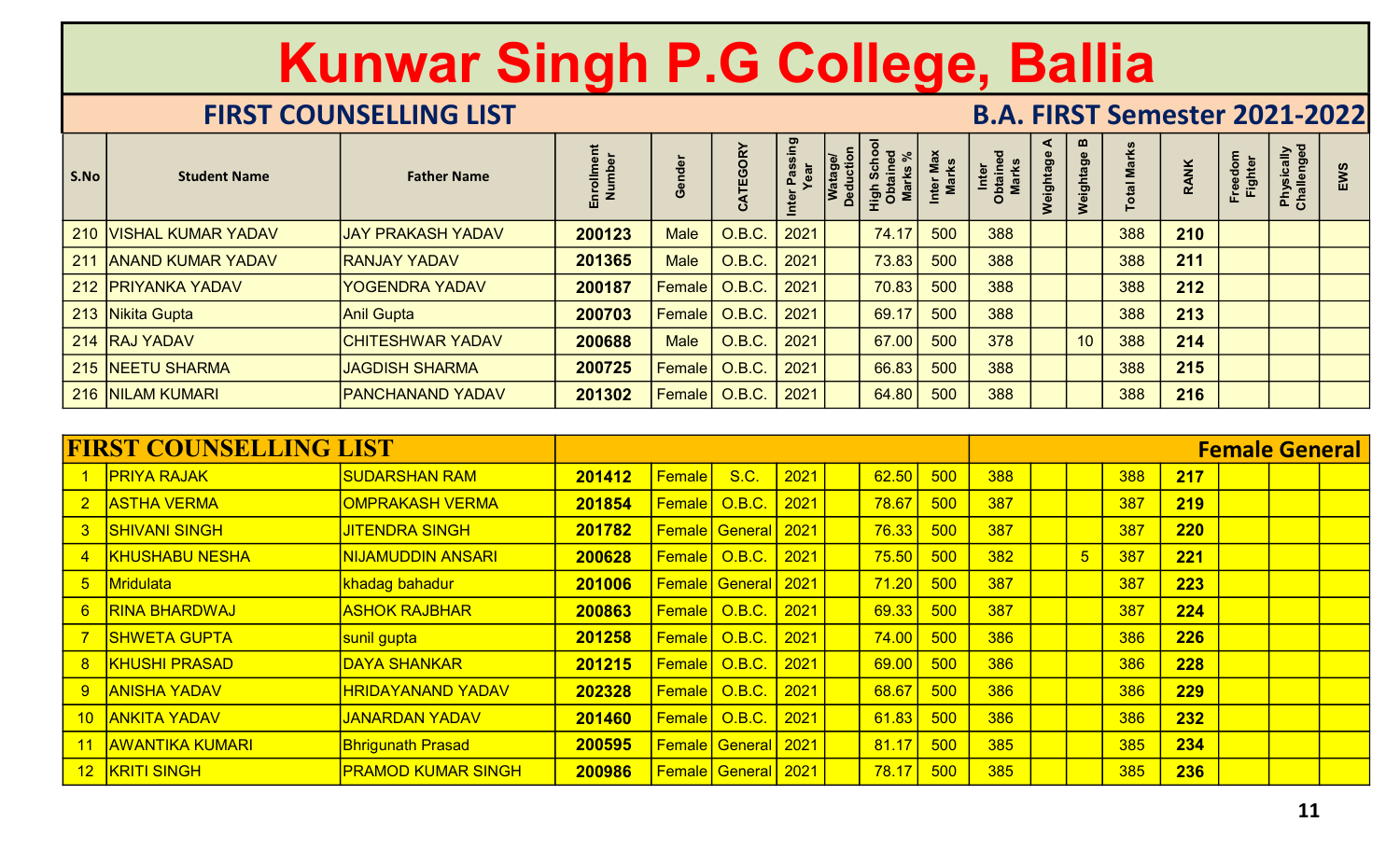|                 |                           | Kunwar Singh P.G College, Ballia |                      |               |                                 |                       |                                    |                                                      |                           |                                      |                |                |                    |             |                    |                          |     |
|-----------------|---------------------------|----------------------------------|----------------------|---------------|---------------------------------|-----------------------|------------------------------------|------------------------------------------------------|---------------------------|--------------------------------------|----------------|----------------|--------------------|-------------|--------------------|--------------------------|-----|
|                 |                           | <b>FIRST COUNSELLING LIST</b>    |                      |               |                                 |                       |                                    |                                                      |                           | <b>B.A. FIRST Semester 2021-2022</b> |                |                |                    |             |                    |                          |     |
| S.No            | <b>Student Name</b>       | <b>Father Name</b>               | Enrollment<br>Number | Gender        | CATEGORY                        | Inter Passing<br>Year | <b>Deduction</b><br><b>Watage/</b> | <b>High School</b><br>Obtained<br>Marks <sup>'</sup> | Inter Max<br><b>Marks</b> | Inter<br>Obtained<br>Marks           | ⋖<br>Weightage | m<br>Weightage | <b>Total Marks</b> | <b>RANK</b> | Freedom<br>Fighter | Physically<br>Challenged | EWS |
| 13              | <b>VARNIKA MISHRA</b>     | <b>PRASHANT MISHRA</b>           | 200266               | <b>Female</b> | Genera                          | 2021                  |                                    | 63.67                                                | 500                       | 385                                  |                |                | 385                | 240         |                    |                          |     |
| 14              | <b>AKRITI VERMA</b>       | <b>SACHCHIDANAND VERMA</b>       | 201917               | Female        | <b>O.B.C.</b>                   | 2021                  |                                    | 58.50                                                | 500                       | 385                                  |                |                | 385                | 241         |                    |                          |     |
| 15              | <b>KHUSHI VERMA</b>       | <b>SANTOSH VERMA</b>             | 200555               | <b>Female</b> | $\overline{\phantom{a}}$ O.B.C. | 2021                  |                                    | 79.17                                                | 500                       | 384                                  |                |                | 384                | 244         |                    |                          |     |
|                 | <b>KM SHIVANGEE RAJAK</b> | <b>ABHAY RAJAK</b>               | 201775               | Female        | <b>S.C.</b>                     | 2021                  |                                    | 77.00                                                | 500                       | 384                                  |                |                | 384                | 245         |                    |                          |     |
| 17              | <b>MADHURI CHAUHAN</b>    | <b>NAGENDRA CHAUHAN</b>          | 200131               | Female        | <b>O.B.C.</b>                   | 2021                  |                                    | 74.67                                                | 500                       | 384                                  |                |                | 384                | 247         | yes                |                          |     |
| 18              | <b>ANSHUPRIYA CHAUBEY</b> | <b>SATYA PRAKASH CHAUBEY</b>     | 200397               | Female        | General                         | 2021                  |                                    | 72.83                                                | 500                       | 384                                  |                |                | 384                | 249         |                    |                          |     |
| 19              | <b>SAIJAL GUPTA</b>       | LAXMI KUMAR                      | 202369               | <b>Female</b> | O.B.C                           | 2021                  |                                    | 67.83                                                | 500                       | 384                                  |                |                | 384                | 251         |                    |                          |     |
| 20              | <b>SWETA PATEL</b>        | <b>OMPRAKASH PATEL</b>           | 201066               |               | Female   O.B.C.                 | 2021                  |                                    | 61.17                                                | 500                       | 384                                  |                |                | 384                | 252         |                    |                          |     |
| 21              | <b>RIPINSHI GUPTA</b>     | DHANANJAY GUPTA                  | 201285               |               | Female O.B.C. 2021              |                       |                                    | 83.00                                                | 500<br><u>, vvv</u>       | 383                                  |                |                | 383                | 253         |                    |                          |     |
|                 | 22 ROSHANI CHAUHAN        | <b>MUNA CHAUHAN</b>              | 201691               |               | │ <mark>Female│ O.B.C.</mark>   | 2021                  |                                    | 70.50                                                | 500                       | 383                                  |                |                | 383                | 255         |                    |                          |     |
|                 | 23 SULBHA YADAV           | <b>RAM NARAYAN YADAV</b>         | 200548               |               |                                 | $ 2021\rangle$        |                                    | 67.83                                                | 600                       | 383                                  |                |                | 383                | 256         |                    |                          |     |
|                 | 24 AMBIYA MERAJ           | <b>MERAJ AHMAD</b>               | 202160               |               | <b>Female General</b> 2021      |                       |                                    | $ 56.83 $ 500                                        |                           | 382.5                                |                |                | 382.5              | <b>260</b>  |                    |                          |     |
| 25              | Vishakha singh            | Vinod Kumar singh                | 202539               |               | <b>Female General 2020</b>      |                       | $-5$                               | $81.17$ 500                                          |                           | 387                                  |                |                | 382                | 262         |                    |                          | Yes |
| 26              | <b>INDU VERMA</b>         | <b>RAMNISHAN VERMA</b>           | 202156               |               | Female   O.B.C.                 | 2021                  |                                    | 79.17                                                | 500                       | 382                                  |                |                | 382                | 263         |                    |                          |     |
|                 | 27 BABY GUPTA             | <b>HIRA LAL GUPTA</b>            | 201250               |               | Female   O.B.C.                 | 2021                  |                                    | 77.33                                                | 500                       | 382                                  |                |                | 382                | 264         |                    |                          |     |
| 28              | <b>SAROJ VERMA</b>        | <b>SUMER VERMA</b>               | 200620               |               | Female 0.B.C.                   | $ 2021\rangle$        |                                    | 75.00                                                | 500                       | 382                                  |                |                | 382                | 265         |                    |                          |     |
| 29 <sub>o</sub> | <b>KALPANA YADAV</b>      | <b>HARIMOHAN YADAV</b>           | 201973               |               | Female 0.B.C.                   | $ 2021\rangle$        |                                    | $ 68.00 $ 500                                        |                           | 382                                  |                |                | 382                | 268         |                    |                          |     |
| 30 <sub>o</sub> | <b>RAFIYA PRAVEEN</b>     | <b>NASIR ARAFAT</b>              | 200102               |               | Female 0.B.C.                   | 2020                  | $-5$                               | 85.67                                                | 500                       | 386                                  |                |                | 381                | 270         |                    |                          |     |
|                 | 31   PRATIMA VERMA        | <b>SUNIL KUMAR VERMA</b>         | 200325               |               | Female 0.B.C.                   | 2021                  |                                    | 82.00                                                | 500                       | 381                                  |                |                | 381                | 271         |                    |                          |     |
| 32 <sub>2</sub> | <b>RUPA BHARDWAJ</b>      | bharat ram                       | 201446               |               | Female   O.B.C.                 | 2021                  |                                    | 81.33                                                | 500                       | 381                                  |                |                | 381                | 273         |                    |                          |     |
|                 | 33 KM PRIYANSHU YADAV     | <b>SHAILENDRA YADAV</b>          | 201848               |               | Female   O.B.C.                 | $ 2021\rangle$        |                                    | 76.50                                                | 500                       | 381                                  |                |                | 381                | 277         |                    |                          |     |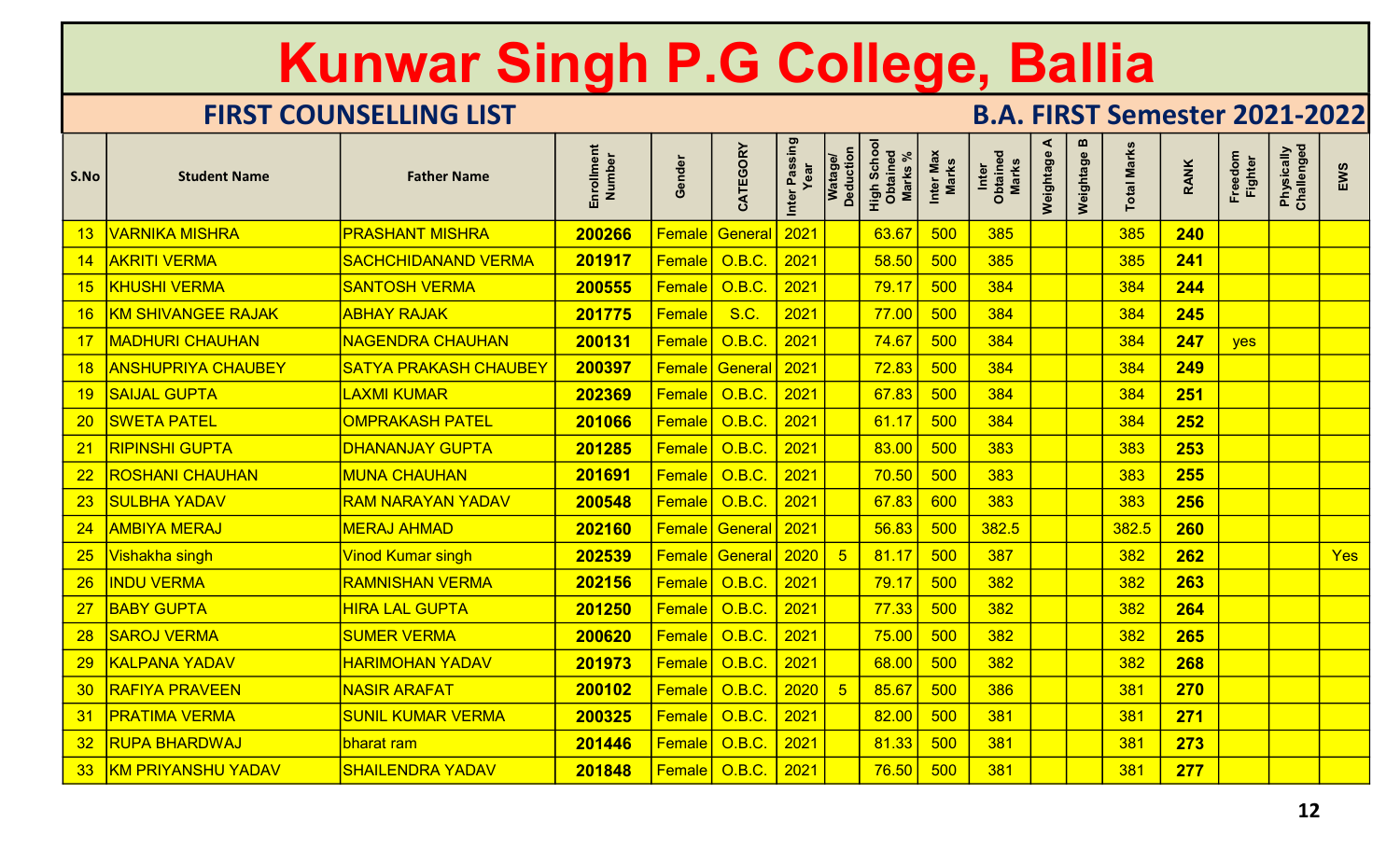|                 |                                 | Kunwar Singh P.G College, Ballia |                      |               |                            |                       |                             |                                                      |                           |                                      |                |             |                    |             |                    |                          |     |
|-----------------|---------------------------------|----------------------------------|----------------------|---------------|----------------------------|-----------------------|-----------------------------|------------------------------------------------------|---------------------------|--------------------------------------|----------------|-------------|--------------------|-------------|--------------------|--------------------------|-----|
|                 |                                 | <b>FIRST COUNSELLING LIST</b>    |                      |               |                            |                       |                             |                                                      |                           | <b>B.A. FIRST Semester 2021-2022</b> |                |             |                    |             |                    |                          |     |
| S.No            | <b>Student Name</b>             | <b>Father Name</b>               | Enrollment<br>Number | Gender        | CATEGORY                   | Inter Passing<br>Year | <b>Deduction</b><br>Watage/ | <b>High School</b><br>Obtained<br>Marks <sup>'</sup> | Inter Max<br><b>Marks</b> | Inter<br>Obtained<br>Marks           | ⋖<br>Weightage | Weightage B | <b>Total Marks</b> | <b>RANK</b> | Freedom<br>Fighter | Physically<br>Challenged | EWS |
| 34              | Km shalu prajapati              | shashi bhushan prajapati         | 202047               | Female        | <b>O.B.C.</b>              | 2021                  |                             | 75.50                                                | 500                       | 381                                  |                |             | 381                | 278         |                    |                          |     |
| 35              | <b>AKRITI SINGH</b>             | <b>MANOJ KUMAR SINGH</b>         | 200178               | Female        | General                    | 2021                  |                             | 74.33                                                | 500                       | 381                                  |                |             | 381                | 279         |                    |                          | Yes |
| 36              | <b>KANCHAN YADAV</b>            | <b>MAHANAGU YADAV</b>            | 200127               | <b>Female</b> | ⊦ <mark>  O.B.C.</mark>    | 2021                  |                             | 72.67                                                | 500                       | 381                                  |                |             | 381                | 280         |                    |                          |     |
| 37              | <b>SANGAM YADAV</b>             | <b>DAYASHANKAR YADAV</b>         | 201046               | <b>Female</b> | <b>O.B.C.</b>              | 2021                  |                             | 67.67                                                | 500                       | 381                                  |                |             | 381                | 284         |                    |                          |     |
| 38              | <b>KARISHMA VERMA</b>           | <b>BACHCHA LAL VERMA</b>         | 201855               | Female        | <b>O.B.C.</b>              | 2021                  |                             | 67.00                                                | 500                       | 381                                  |                |             | 381                | 285         |                    |                          |     |
| 39              | <b>POONAM YADAV</b>             | <b>UMASHANKAR YADAV</b>          | 200558               | Female        | <b>O.B.C.</b>              | 2021                  |                             | 75.67                                                | 500                       | 380                                  |                |             | 380                | 295         |                    |                          |     |
| 40              | <b>MANISHA GUPTA</b>            | <b>MUKTESHWAR GUPTA</b>          | 200097               | <b>Female</b> | O.B.C                      | 2021                  |                             | 73.67                                                | 500                       | 380                                  |                |             | 380                | 296         |                    |                          |     |
| 41              | <b>TANNU GUPTA</b>              | <b>SANJAY GUPTA</b>              | 202442               |               | Female   O.B.C.            | 2021                  |                             | 68.00                                                | 500                       | 380                                  |                |             | 380                | <b>299</b>  |                    |                          |     |
| 42 <sub>2</sub> | <b>ANKITA PATEL</b>             | <b>SHRI PRAKASH CHAUDHARY</b>    | 201071               |               | Female O.B.C. 2021         |                       |                             | 62.83                                                | 500<br><u>, vvv</u>       | 380                                  |                |             | 380                | 300         |                    |                          |     |
|                 | 43 JYOTI KUMARI                 | <b>OM PRAKASH</b>                | 201034               |               | Female O.B.C.              | 2020                  | $-5$                        | 52.80                                                | 500                       | 385                                  |                |             | 380                | 302         |                    |                          |     |
|                 | 44   PRIYA YADAV                | <b>YOGENDRA YADAV</b>            | 200530               |               |                            | $ 2021\rangle$        |                             | 76.67                                                | 500                       | 379                                  |                |             | 379                | 304         |                    |                          |     |
|                 | 45 Sonam Yadav                  | Dhodha Yadav                     | 202079               |               | Female   O.B.C.            | 2021                  |                             | <mark>76.33 500</mark>                               |                           | 379                                  |                |             | 379                | 305         |                    |                          |     |
|                 | 46 SAMPADA SINGH                | <b>AJIT KUMAR SINGH</b>          | 202163               |               | <b>Female General 2021</b> |                       |                             | 73.83                                                | 500                       | 379                                  |                |             | 379                | 308         |                    |                          |     |
|                 | 47 Khushi Pandey                | <b>Mahesh Kumar Pandey</b>       | 202109               |               | <b>Female General</b> 2021 |                       |                             | 68.20                                                | 500                       | 379                                  |                |             | 379                | 312         |                    |                          |     |
| 48              | <b>SHIKSHA TIWARI</b>           | <b>SHIVANAND TIWARI</b>          | 200305               |               | <b>Female General</b> 2021 |                       |                             | 88.33                                                | 500                       | 378                                  |                |             | 378                | 315         |                    |                          |     |
|                 | 49 RIYA SHARMA                  | <b>PRAMOD KUMAR SHARMA</b>       | 200212               |               | Female   O.B.C.            | $ 2021\rangle$        |                             | 81.83                                                | 500                       | 378                                  |                |             | 378                | 316         |                    |                          |     |
| 50 <sub>o</sub> | <b>KM POOJA</b>                 | RAMA SHANKER PRASAD              | 201065               | <b>Female</b> | <b>S.C.</b>                | 2021                  |                             | <mark>75.83</mark> 500                               |                           | 378                                  |                |             | 378                | 318         |                    |                          |     |
|                 | <b>51 KAJAL BHARDWAJ</b>        | <b>RAMNATH BHARDWAJ</b>          | 200887               |               | Female   O.B.C.            | 2021                  |                             | $74.17$ 500                                          |                           | 378                                  |                |             | 378                | 319         |                    |                          |     |
|                 | 52 DEEPIKA YADAV                | <b>RADHESHYAM YADAV</b>          | 202032               |               | Female   O.B.C.            | 2021                  |                             | 72.00                                                | 500                       | 378                                  |                |             | 378                | 322         |                    |                          |     |
| 53 <sub>o</sub> | <b>ANKITA BHARTI</b>            | <b>MITHILESH KUMAR</b>           | 202483               | <b>Female</b> | <b>S.C.</b>                | 2021                  |                             | 69.17                                                | 500                       | 378                                  |                |             | 378                | 324         |                    |                          |     |
|                 | <mark>_54   Amrita Yadav</mark> | <mark>Janardan Yadav</mark>      | 201235               |               | Female   O.B.C.            | 2021                  |                             | 67.50                                                | 500                       | 378                                  |                |             | 378                | 326         |                    |                          |     |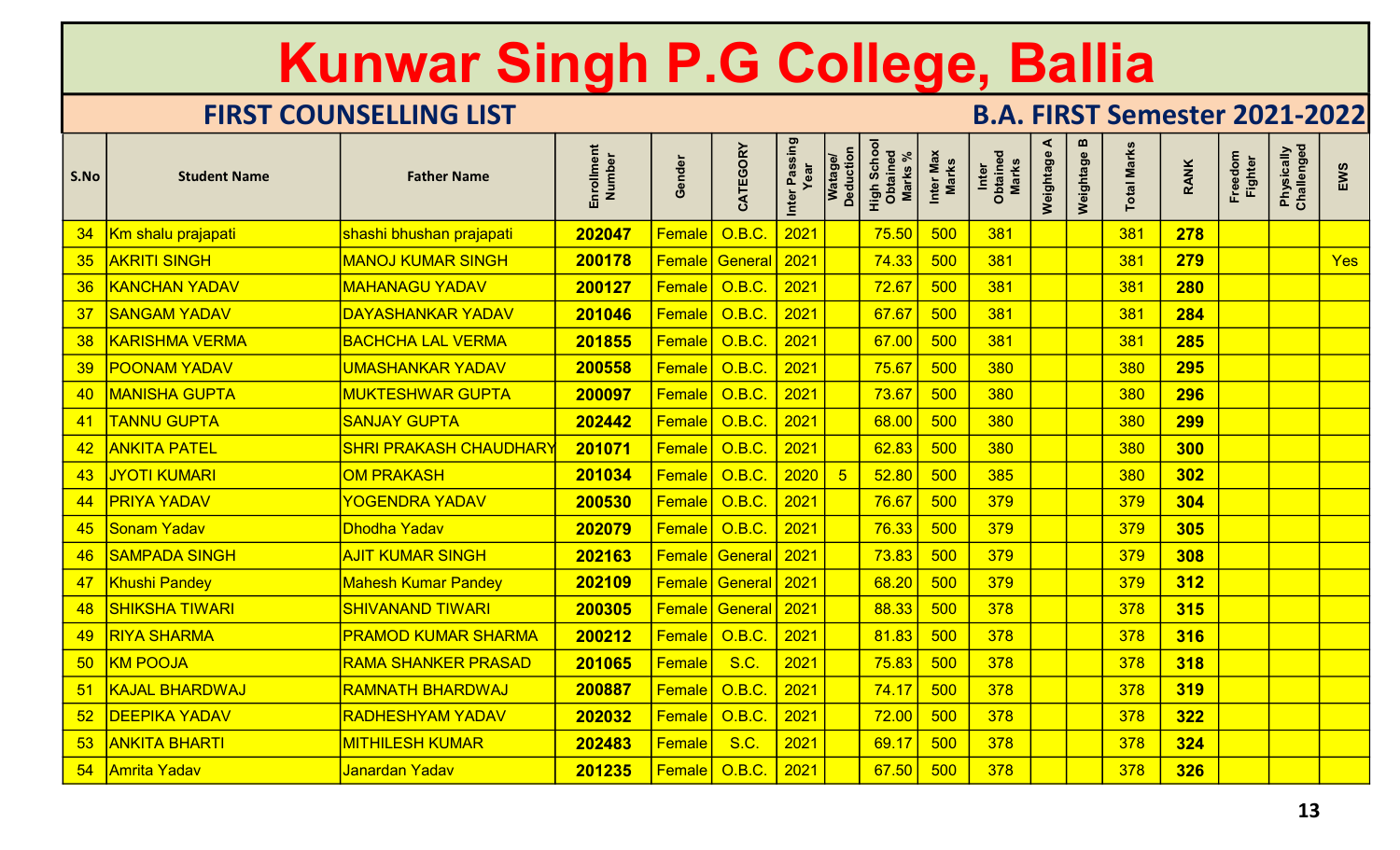# Kunwar Singh P.G College, Ballia FIRST COUNSELLING LIST<br>
FIRST COUNSELLING LIST<br>
Father Name  $\begin{array}{|c|c|c|c|}\hline \text{F+RST} & \text{F+RST} & \text{F+RST} & \text{F+RST} & \text{F+RST} & \text{F+RST} & \text{F+RST} \end{array}$

|                |            | semester    |  |
|----------------|------------|-------------|--|
| m<br>leightage | otal Marks | <b>RANK</b> |  |

|                |                               | Kunwar Singh P.G College, Ballia |                      |              |                         |                       |                      |                                    |                    |                                      |                |                                    |                    |                                 |                    |                          |            |
|----------------|-------------------------------|----------------------------------|----------------------|--------------|-------------------------|-----------------------|----------------------|------------------------------------|--------------------|--------------------------------------|----------------|------------------------------------|--------------------|---------------------------------|--------------------|--------------------------|------------|
|                |                               | <b>FIRST COUNSELLING LIST</b>    |                      |              |                         |                       |                      |                                    |                    | <b>B.A. FIRST Semester 2021-2022</b> |                |                                    |                    |                                 |                    |                          |            |
| S.No           | <b>Student Name</b>           | <b>Father Name</b>               | Enrollment<br>Number | Gender       | CATEGORY                | Inter Passing<br>Year | Watage/<br>Deduction | High School<br>Obtained<br>Marks % | Inter Max<br>Marks | Obtained<br>Marks<br>Inter           | ⋖<br>Weightage | $\boldsymbol{\omega}$<br>Weightage | <b>Total Marks</b> | <b>RANK</b>                     | Freedom<br>Fighter | Physically<br>Challenged | EWS        |
|                | <b>FIRST COUNSELLING LIST</b> |                                  |                      |              |                         |                       |                      |                                    |                    |                                      |                |                                    |                    |                                 |                    |                          |            |
|                | <b>ISHTIKHAR AHMAD</b>        | <b>NOOR MOHAMMAD</b>             | 202376               |              | General                 | 2021                  |                      |                                    | 500                | 381                                  |                |                                    |                    | <b>Ecomicaly Weaker Section</b> |                    |                          |            |
|                | <b>GYAN PRAKASH MISHRA</b>    | <b>AWADH BIHARI MISHRA</b>       | 201924               | Male<br>Male | General                 | 2021                  |                      | 68.50<br>62.17                     | 500                | 381                                  |                |                                    | 381<br>381         | 282<br>288                      |                    |                          | Yes<br>Yes |
| $\mathbf{3}$   | SARTAJ                        | <b>MD ZUBER KHAN</b>             | 202378               | Male         | General                 | 2021                  |                      | 72.00                              | 500                | 379                                  |                |                                    | 379                | 310                             |                    |                          | Yes        |
|                | <b>ASHWANI KUMAR RAI</b>      | <b>SATYENDRA KUMAR RAI</b>       | 201808               | Male         | General                 | 2021                  |                      | 87.40                              | 500                | 377                                  |                |                                    | 377                | 330                             |                    |                          | Yes        |
|                | <b>GAURAV KUMAR PANDEY</b>    | <b>VINOD KUMAR PANDEY</b>        | 200515               | Male         | General                 | 2020                  | 5 <sup>5</sup>       | 81.83                              | 500                | 382                                  |                |                                    | 377                | 331                             |                    |                          | Yes        |
| 6 <sup>1</sup> | <b>PRIYA TIWARI</b>           | <b>Sarveshwar Tiwari</b>         | 200877               | Female       | General                 | 2021                  |                      | 71.17                              | 500                | 375                                  |                |                                    | 375                | 369                             |                    |                          | Yes        |
|                | <b>PRIYANSHU SHEKHAR RAI</b>  | <b>RAVIKANT RAI</b>              | 201738               | Male         | General                 | 2021                  |                      | 71.17                              | 500                | 365                                  | 10             |                                    | 375                | 370                             |                    |                          | Yes        |
|                | <b>SATYAM SINGH</b>           | <b>SHIVJI SINGH</b>              | 201602               | Male         | General                 | 2021                  |                      | 60.50                              | 500                | 371                                  |                |                                    | 371                | 427                             |                    |                          | Yes        |
|                | <b>MUHAMMAD AADAB</b>         | <b>ZUBER AHMAD</b>               | 202224               | Male         | General   2021          |                       |                      | 71.67                              | 500                | 370                                  |                |                                    | 370                | 436                             |                    |                          | Yes        |
| 10             | <b>PRIYASHU PANDEY</b>        | <b>MANOJ PANDEY</b>              | 200335               | Female       | General                 | 2021                  |                      | 73.83                              | 500                | 369                                  |                |                                    | 369                | 452                             |                    |                          | Yes        |
|                | 11 ANJALI MISHRA              | <b>DEVBRAT MISHRA</b>            | 201221               |              | Female   General   2021 |                       |                      | 68.40                              | 500                | 366                                  |                |                                    | 366                | 502                             |                    |                          | Yes        |
|                | 12 RISHIKESH SINGH            | <b>VIJAY SHANKAR SINGH</b>       | 201663               | Male         | General 2021            |                       |                      | 61.33                              | 500                | 356                                  |                | 10                                 | 366                | 508                             |                    |                          | Yes        |
|                | 13 SUNIL KUMAR                | <b>RAMAI GOND</b>                | 201584               | Male         | General   2021          |                       |                      | 69.00                              | 500                | 359                                  |                |                                    | 359                | 613                             |                    |                          | Yes        |
|                | 14 Amit singh                 | Veer bahadur singh               | 202218               | Male         | General 2021            |                       |                      | 79.17                              | 500                | 351                                  |                |                                    | 351                | 778                             |                    |                          | Yes        |
|                | 15   Rahul singh              | Veer bahadur singh               | 202147               | Male         | General   2020          |                       | 5 <sup>5</sup>       | 83.00                              | 500                | 355                                  |                |                                    | 350                | 792                             |                    |                          | Yes        |
|                | 16   HARSHIT SINGH            | <b>PRAMOD SINGH</b>              | 201659               | Male         | General 2021            |                       |                      | 66.50                              | 500                | 338                                  |                | 10                                 | 348                | 839                             |                    |                          | Yes        |
|                | 17 RAHNUMA PARVEEN            | <b>MOHD IRSHAD ALI</b>           | 200604               |              | Female General 2021     |                       |                      | 80.67                              | 500                | 333                                  |                |                                    | 333                | 1070                            |                    |                          | Yes        |
|                | 18   PRIYA SINGH              | <b>HARDEV SINGH</b>              | 200096               |              | Female   General   2021 |                       |                      | 58.67                              | 500                | 325                                  |                |                                    | 325                | 1194                            |                    |                          | Yes        |
|                | 19   Prerna singh             | Sunil Kumar singh                | 201310               |              | Female   General   2021 |                       |                      | 52.33                              | 500                | 325                                  |                |                                    | 325                | 1200                            |                    |                          | Yes        |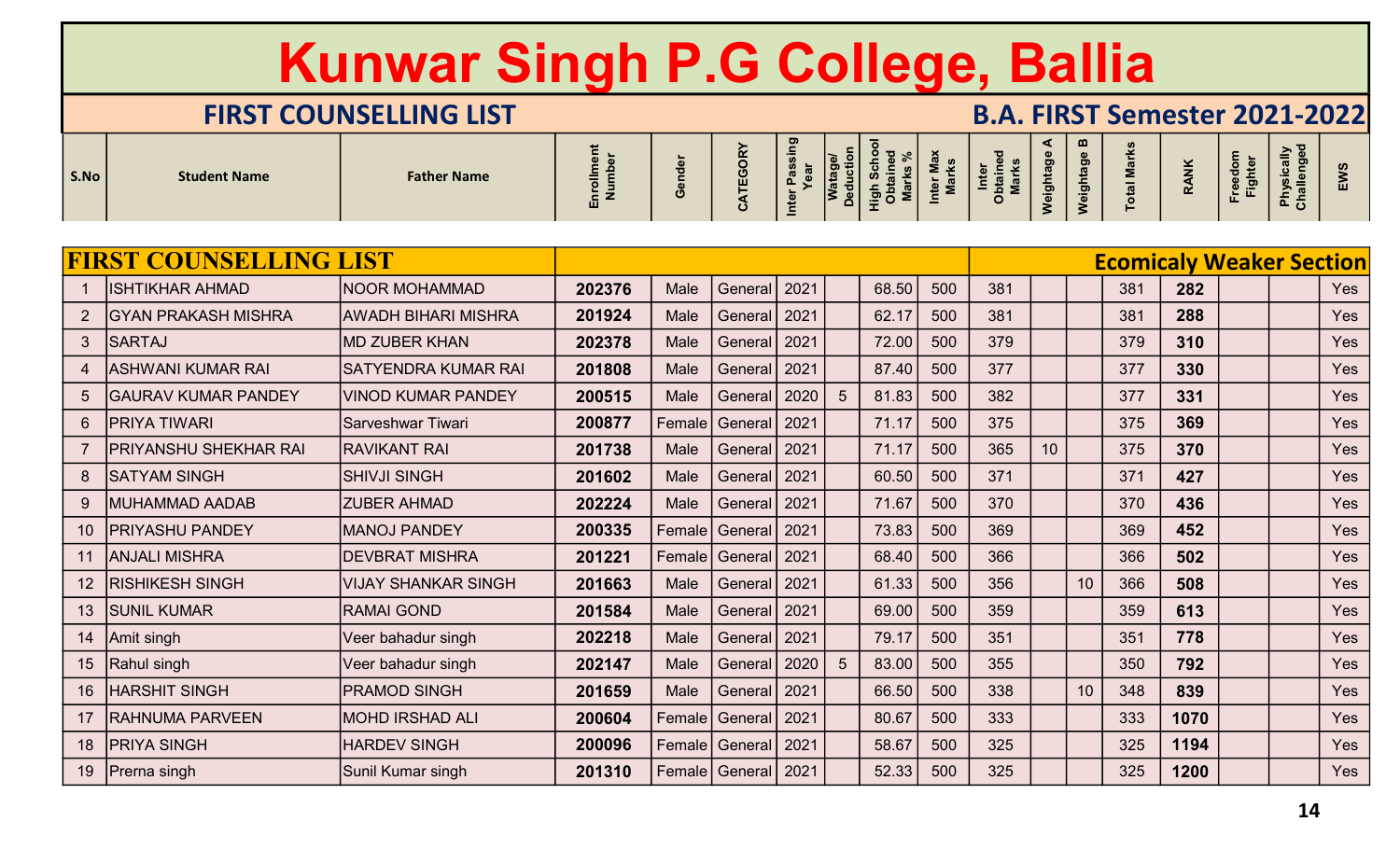|                |                               | Kunwar Singh P.G College, Ballia                    |                      |               |                                         |                       |                            |                                         |                           |                                                                           |                |             |                    |              |                    |                          |             |
|----------------|-------------------------------|-----------------------------------------------------|----------------------|---------------|-----------------------------------------|-----------------------|----------------------------|-----------------------------------------|---------------------------|---------------------------------------------------------------------------|----------------|-------------|--------------------|--------------|--------------------|--------------------------|-------------|
| S.No           | <b>Student Name</b>           | <b>FIRST COUNSELLING LIST</b><br><b>Father Name</b> | Enrollment<br>Number | Gender        | CATEGORY                                | Inter Passing<br>Year | <b>Deduction</b><br>Watago | <b>High Schoon</b><br>Obtained<br>Marks | Inter Max<br><b>Marks</b> | <b>B.A. FIRST Semester 2021-2022</b><br>Inter<br>Obtained<br><b>Marks</b> | ⋖<br>Weightage | Weightage B | <b>Total Marks</b> | <b>RANK</b>  | Freedom<br>Fighter | Physically<br>Challenged | EWS         |
| 20             | <b>SHIVAM PANDEY</b>          | <b>JEETENDRA PANDEY</b>                             | 202302               | Male          | General                                 | 2021                  |                            | 85.40                                   | 500                       | 311                                                                       |                |             | 311                | 1336         |                    |                          | Yes         |
| 21             | Ravi kishan tiwari            | prakash tiwari                                      | 200847               | Male          | General                                 | 2021                  |                            | 63.00                                   | 500                       | 310                                                                       |                |             | 310                | 1352         |                    |                          | Yes         |
| 22             | MANJIT KESHARI                | <b>SHIVJI KESHRI</b>                                | 200437               | Male          | General   2021                          |                       |                            | 57.83                                   | 500                       | 308                                                                       |                |             | 308                | 1371         |                    |                          | Yes         |
| 23             | <b>DIVYANSHU TIWARI</b>       | ANIL KUMAR TIWARI                                   | 200724               | Male          | General                                 | 2020                  | 5                          | 75.00                                   | 500                       | 310                                                                       |                |             | 305                | 1390         |                    |                          | Yes         |
| 24             | <b>SHUBHAM SINGH</b>          | <b>MRITYUNJAY SINGH</b>                             | 202182               | Male          | General                                 | 2020                  | $\sqrt{5}$                 | 65.17                                   | 500                       | 309                                                                       |                |             | 304                | 1400         |                    |                          | Yes         |
| 25             | RUDRA PRATAP PANDEY           | <b>AJEET PANDEY</b>                                 | 201501               | Male          | General <sup>1</sup>                    | 2020                  | $5\overline{)}$            | 79.67                                   | 500                       | 284                                                                       |                |             | 279                | 1553         |                    |                          | Yes         |
| 26             | MUSKAN SINGH                  | <b>SANTOSH KUMAR SINGH</b>                          | 200838               | Female        | General   2021                          |                       |                            | 60.00                                   | 500                       | 278                                                                       |                |             | 278                | 1561         |                    |                          | Yes         |
| 27             | HIMANSHU SINGH                | SUNIL SINGH                                         | 200447               | Male          | General   2020                          |                       | $5\overline{)}$            | 57.17                                   | 500                       | 270                                                                       |                |             | 265                | 1604         |                    |                          | Yes         |
|                | 28 GURU PRIYA RAI             | SATISH KUMAR RAI                                    | 200181               |               | Male   General   2020   5   69.00   500 |                       |                            |                                         |                           | 263                                                                       |                |             |                    | $258$   1634 |                    |                          | Yes         |
|                |                               |                                                     |                      |               |                                         |                       |                            |                                         |                           |                                                                           |                |             |                    |              |                    |                          |             |
|                | <b>FIRST COUNSELLING LIST</b> |                                                     |                      |               |                                         |                       |                            |                                         |                           |                                                                           |                |             |                    |              |                    |                          | <b>S.T.</b> |
|                | <b>SUDHEER KUMAR PRASAD</b>   | <b>ATMA PRASAD</b>                                  | 200275               | Male          | S.T.                                    | 2021                  |                            | 66.83                                   | 500                       | 382                                                                       |                |             | 382                | 269          |                    |                          |             |
| $\overline{2}$ | <b>PREMSAGAR PRASAD</b>       | <b>NARAYAN PRASAD</b>                               | 202271               | Male          | S.T.                                    | 2021                  |                            | 72.50                                   | 500                       | 379                                                                       |                |             | 379                | 309          |                    |                          |             |
| 3 <sup>2</sup> | <b>LAL BAHADUR GOND</b>       | <b>RAMASHANKAR GOND</b>                             | 202456               | Male          | S.T.                                    | 2021                  |                            | 68.67                                   | 500                       | 378                                                                       |                |             | 378                | 325          |                    |                          |             |
|                | <b>ABHINANDAN KUMAR SHAH</b>  | <b>HARERAM SHAH</b>                                 | 201880               | Male          | S.T.                                    | 2021                  |                            | 66.50                                   | 500                       | 378                                                                       |                |             | 378                | 327          |                    |                          |             |
|                | 5 JAYCHAND KUMAR              | <b>SUGRIV PRASAD</b>                                | 200383               | Male          | <b>S.T.</b>                             | 2021                  |                            | 68.67                                   | 500                       | 374                                                                       |                |             | 374                | 385          |                    |                          |             |
| 6 <sup>1</sup> | <b>SHALINI KHARWAR</b>        | <b>ANOOP KHARWAR</b>                                | 201865               | <b>Female</b> | S.T.                                    | 2021                  |                            | 75.50                                   | 500                       | 370                                                                       |                |             | 370                | 432          |                    |                          |             |
|                | UMESH KUMAR PRASAD            | <b>PANCHDEV PRASAD</b>                              | 202516               | Male          | S.T.                                    | 2019                  | 10                         | 79.67                                   | 500                       | 379                                                                       |                |             | 369                | 450          |                    |                          |             |

| 22             | <b>MANJIT KESHARI</b>         | <b>SHIVJI KESHRI</b>       | 200437 | Male   | General   2021 |      |                 | 57.83 | 500 | 308 |  | 308 | 1371 | Yes         |
|----------------|-------------------------------|----------------------------|--------|--------|----------------|------|-----------------|-------|-----|-----|--|-----|------|-------------|
| 23             | <b>DIVYANSHU TIWARI</b>       | <b>ANIL KUMAR TIWARI</b>   | 200724 | Male   | General        | 2020 | $5\phantom{.0}$ | 75.00 | 500 | 310 |  | 305 | 1390 | Yes         |
| 24             | <b>SHUBHAM SINGH</b>          | <b>MRITYUNJAY SINGH</b>    | 202182 | Male   | General        | 2020 | $5\phantom{.0}$ | 65.17 | 500 | 309 |  | 304 | 1400 | Yes         |
| 25             | <b>IRUDRA PRATAP PANDEY</b>   | <b>AJEET PANDEY</b>        | 201501 | Male   | General        | 2020 | $5\overline{)}$ | 79.67 | 500 | 284 |  | 279 | 1553 | Yes         |
| 26             | <b>IMUSKAN SINGH</b>          | <b>SANTOSH KUMAR SINGH</b> | 200838 |        | Female General | 2021 |                 | 60.00 | 500 | 278 |  | 278 | 1561 | Yes         |
| 27             | <b>HIMANSHU SINGH</b>         | <b>SUNIL SINGH</b>         | 200447 | Male   | General        | 2020 | $5\phantom{.0}$ | 57.17 | 500 | 270 |  | 265 | 1604 | Yes         |
| 28             | <b>GURU PRIYA RAI</b>         | <b>SATISH KUMAR RAI</b>    | 200181 | Male   | General   2020 |      | $5\overline{)}$ | 69.00 | 500 | 263 |  | 258 | 1634 | Yes         |
|                |                               |                            |        |        |                |      |                 |       |     |     |  |     |      |             |
|                | <b>FIRST COUNSELLING LIST</b> |                            |        |        |                |      |                 |       |     |     |  |     |      | <b>S.T.</b> |
|                | <b>SUDHEER KUMAR PRASAD</b>   | <b>ATMA PRASAD</b>         | 200275 | Male   | S.T.           | 2021 |                 | 66.83 | 500 | 382 |  | 382 | 269  |             |
|                | <b>PREMSAGAR PRASAD</b>       | <b>NARAYAN PRASAD</b>      | 202271 | Male   | S.T.           | 2021 |                 | 72.50 | 500 | 379 |  | 379 | 309  |             |
|                | <b>LAL BAHADUR GOND</b>       | <b>RAMASHANKAR GOND</b>    | 202456 | Male   | S.T.           | 2021 |                 | 68.67 | 500 | 378 |  | 378 | 325  |             |
|                | <b>ABHINANDAN KUMAR SHAH</b>  | <b>HARERAM SHAH</b>        | 201880 | Male   | S.T.           | 2021 |                 | 66.50 | 500 | 378 |  | 378 | 327  |             |
| 5 <sup>5</sup> | <b>JAYCHAND KUMAR</b>         | <b>SUGRIV PRASAD</b>       | 200383 | Male   | S.T.           | 2021 |                 | 68.67 | 500 | 374 |  | 374 | 385  |             |
| 6 <sup>1</sup> | <b>SHALINI KHARWAR</b>        | <b>ANOOP KHARWAR</b>       | 201865 | Female | <b>S.T.</b>    | 2021 |                 | 75.50 | 500 | 370 |  | 370 | 432  |             |
|                | UMESH KUMAR PRASAD            | <b>PANCHDEV PRASAD</b>     | 202516 | Male   | <b>S.T.</b>    | 2019 | 10              | 79.67 | 500 | 379 |  | 369 | 450  |             |
| 8              | <b>SHIV KUMAR RAM</b>         | <b>SUBHASH RAM</b>         | 201662 | Male   | S.T.           | 2021 |                 | 65.83 | 500 | 369 |  | 369 | 458  |             |
| 9 <sup>°</sup> | <b>NEETU PRASAD</b>           | <b>VISHRAM PRASAD</b>      | 200601 | Female | <b>S.T.</b>    | 2021 |                 | 74.67 | 500 | 362 |  | 362 | 554  |             |
|                |                               |                            |        |        |                |      |                 |       |     |     |  |     |      |             |
|                |                               |                            |        |        |                |      |                 |       |     |     |  |     |      | 15          |
|                |                               |                            |        |        |                |      |                 |       |     |     |  |     |      |             |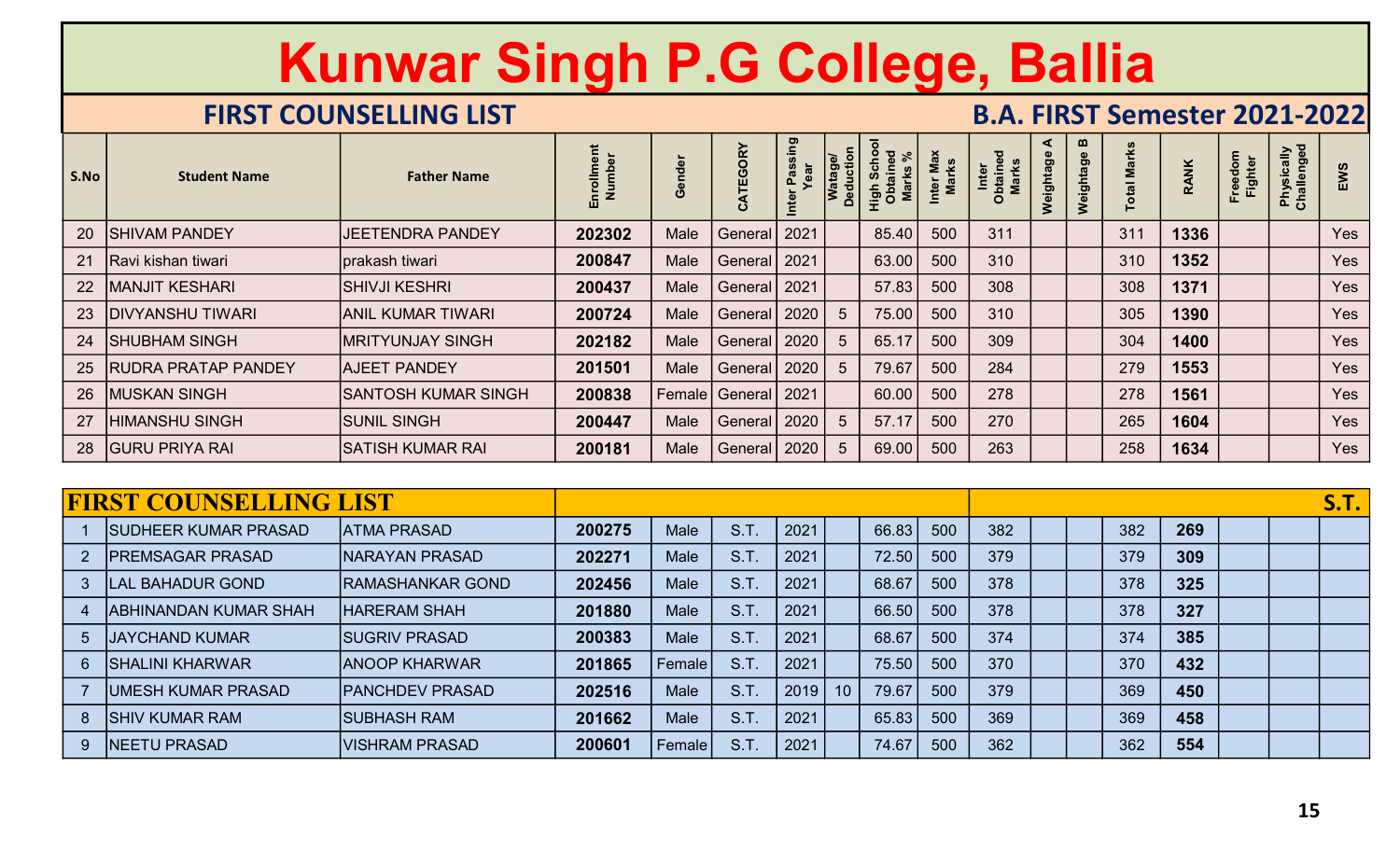|                |                               | Kunwar Singh P.G College, Ballia |                      |        |             |                       |                      |                                    |                    |                                      |                               |                    |      |                    |                          |             |
|----------------|-------------------------------|----------------------------------|----------------------|--------|-------------|-----------------------|----------------------|------------------------------------|--------------------|--------------------------------------|-------------------------------|--------------------|------|--------------------|--------------------------|-------------|
|                |                               | <b>FIRST COUNSELLING LIST</b>    |                      |        |             |                       |                      |                                    |                    | <b>B.A. FIRST Semester 2021-2022</b> |                               |                    |      |                    |                          |             |
| S.No           | <b>Student Name</b>           | <b>Father Name</b>               | Enrollment<br>Number | Gender | CATEGORY    | Inter Passing<br>Year | Watage/<br>Deduction | High School<br>Obtained<br>Marks % | Inter Max<br>Marks | Inter<br>Obtained<br>Marks           | ⋖<br>Weightage B<br>Weightage | <b>Total Marks</b> | RANK | Freedom<br>Fighter | Physically<br>Challenged | EWS         |
|                | <b>FIRST COUNSELLING LIST</b> |                                  |                      |        |             |                       |                      |                                    |                    |                                      |                               |                    |      |                    | <b>Female S.T.</b>       |             |
|                | 1 JYOTI                       | <b>SHIV SAGAR RAM</b>            | 200767               | Female | <b>S.T.</b> | 2021                  |                      | 65.00                              | 500                | 349                                  |                               | 349                | 819  |                    |                          |             |
|                | 2 Amrita                      | Daya Shankar Ram                 | 200910               | Female | S.T.        | 2021                  |                      | 66.00                              | 500                | 347                                  |                               | 347                | 854  |                    |                          |             |
|                | <b>FIRST COUNSELLING LIST</b> |                                  |                      |        |             |                       |                      |                                    |                    |                                      |                               |                    |      |                    |                          | <b>S.C.</b> |
|                | <b>ARMAN</b>                  | <b>ANIL KUMAR</b>                | 201551               | Male   | S.C.        | 2021                  |                      | 70.00                              | 500                | 382                                  |                               | 382                | 267  |                    | yes                      |             |
| 2 <sup>7</sup> | <b>ABHISHEK KUMAR</b>         | <b>CHHOTAK PRASAD</b>            | 202500               | Male   | S.C.        | 2021                  |                      | 65.33                              | 500                | 381                                  |                               | 381                | 286  |                    |                          |             |
| 3 <sup>5</sup> | <b>AWANISH KUMAR GAUTAM</b>   | <b>SARVDEV GAUTAM</b>            | 200840               | Male   | S.C.        | 2019                  | 10                   | 80.83                              | 500                | 390                                  |                               | 380                | 290  |                    |                          |             |
|                | <b>ABHISHEK KUMAR PRASAD</b>  | <b>ANIL PRASAD</b>               | 200996               | Male   | S.C.        | 2021                  |                      | 77.67                              | 600                | 379                                  |                               | 379                | 303  |                    |                          |             |
| 5 <sup>5</sup> | <b>VISHAL PASWAN</b>          | <b>PANCHARATAN RAM</b>           | 200906               | Male   | S.C.        | 2021                  |                      | 74.17                              | 500                | 379                                  |                               | 379                | 307  |                    |                          |             |

|                 |                               | Nullwal Əliiğli F.G College, Dalila |                      |        |             |                       |                      |                                               |                           |                            |           |             |                    |                                      |                    |                          |             |
|-----------------|-------------------------------|-------------------------------------|----------------------|--------|-------------|-----------------------|----------------------|-----------------------------------------------|---------------------------|----------------------------|-----------|-------------|--------------------|--------------------------------------|--------------------|--------------------------|-------------|
|                 |                               | <b>FIRST COUNSELLING LIST</b>       |                      |        |             |                       |                      |                                               |                           |                            |           |             |                    | <b>B.A. FIRST Semester 2021-2022</b> |                    |                          |             |
| S.No            | <b>Student Name</b>           | <b>Father Name</b>                  | Enrollment<br>Number | Gender | CATEGORY    | Inter Passing<br>Year | Watage/<br>Deduction | High School<br>Obtained<br>Marks <sup>'</sup> | Inter Max<br><b>Marks</b> | Obtained<br>Marks<br>Inter | Weightage | Weightage B | <b>Total Marks</b> | <b>RANK</b>                          | Freedom<br>Fighter | Physically<br>Challenged | EWS         |
|                 | <b>FIRST COUNSELLING LIST</b> |                                     |                      |        |             |                       |                      |                                               |                           |                            |           |             |                    |                                      |                    | <b>Female</b>            | <b>S.T.</b> |
| $\overline{1}$  | <b>JYOTI</b>                  | <b>SHIV SAGAR RAM</b>               | 200767               | Female | <b>S.T.</b> | 2021                  |                      | 65.00                                         | 500                       | 349                        |           |             | 349                | 819                                  |                    |                          |             |
| $\mathbf{2}$    | Amrita                        | Daya Shankar Ram                    | 200910               | Female | <b>S.T.</b> | 2021                  |                      | 66.00                                         | 500                       | 347                        |           |             | 347                | 854                                  |                    |                          |             |
|                 |                               |                                     |                      |        |             |                       |                      |                                               |                           |                            |           |             |                    |                                      |                    |                          |             |
|                 | <b>FIRST COUNSELLING LIST</b> |                                     |                      |        |             |                       |                      |                                               |                           |                            |           |             |                    |                                      |                    |                          | <b>S.C.</b> |
|                 | <b>ARMAN</b>                  | <b>ANIL KUMAR</b>                   | 201551               | Male   | S.C.        | 2021                  |                      | 70.00                                         | 500                       | 382                        |           |             | 382                | 267                                  |                    | yes                      |             |
| $\overline{2}$  | <b>ABHISHEK KUMAR</b>         | <b>CHHOTAK PRASAD</b>               | 202500               | Male   | S.C.        | 2021                  |                      | 65.33                                         | 500                       | 381                        |           |             | 381                | 286                                  |                    |                          |             |
| 3               | <b>AWANISH KUMAR GAUTAM</b>   | <b>SARVDEV GAUTAM</b>               | 200840               | Male   | S.C.        | 2019                  | 10                   | 80.83                                         | 500                       | 390                        |           |             | 380                | 290                                  |                    |                          |             |
|                 | <b>ABHISHEK KUMAR PRASAD</b>  | <b>ANIL PRASAD</b>                  | 200996               | Male   | S.C.        | 2021                  |                      | 77.67                                         | 600                       | 379                        |           |             | 379                | 303                                  |                    |                          |             |
| 5               | <b>VISHAL PASWAN</b>          | <b>PANCHARATAN RAM</b>              | 200906               | Male   | S.C.        | 2021                  |                      | 74.17                                         | 500                       | 379                        |           |             | 379                | 307                                  |                    |                          |             |
| 6               | <b>RAJESH KUMAR RAJAK</b>     | <b>ABHAY RAM</b>                    | 201413               | Male   | S.C.        | 2021                  |                      | 69.33                                         | 500                       | 378                        |           |             | 378                | 323                                  |                    |                          |             |
|                 | <b>VIVEK KUMAR PASWAN</b>     | <b>VIJAY PASWAN</b>                 | 200716               | Male   | S.C.        | 2021                  |                      | 68.50                                         | 500                       | 377                        |           |             | 377                | 344                                  |                    |                          |             |
| 8               | <b>ANJALI RAO</b>             | <b>SANTOSH KUMAR AZAD</b>           | 201382               | Female | S.C.        | 2021                  |                      | 75.50                                         | 500                       | 376                        |           |             | 376                | 351                                  |                    |                          |             |
|                 | <b>KUMARI PRITI</b>           | <b>ANIL KUMAR</b>                   | 201555               | Female | S.C.        | 2021                  |                      | 67.50                                         | 500                       | 376                        |           |             | 376                | 359                                  |                    |                          |             |
|                 | <b>ANISH KUMAR</b>            | <b>BHARAT RAM</b>                   | 201295               | Male   | S.C.        | 2021                  |                      | 82.67                                         | 500                       | 375                        |           |             | 375                | 363                                  |                    |                          |             |
|                 | <b>NIRANJAN KUMAR</b>         | <b>BHRIGUMUNI RAM</b>               | 200380               | Male   | S.C.        | 2021                  |                      | 79.40                                         | 500                       | 375                        |           |             | 375                | 365                                  |                    |                          |             |
| 12              | <b>KM MADHU</b>               | <b>PREMCHAND PRASAD</b>             | 200939               | Female | S.C.        | 2021                  |                      | 73.83                                         | 500                       | 374                        |           |             | 374                | 380                                  |                    |                          |             |
|                 | <b>AYUSH KUMAR BHARTI</b>     | NAKCHHEDI RAM                       | 202054               | Male   | S.C.        | 2021                  |                      | 73.17                                         | 500                       | 374                        |           |             | 374                | 381                                  |                    |                          |             |
|                 | 14   PRIYANSHU KUMAR          | <b>LALLU PRASAD</b>                 | 201367               | Male   | S.C.        | 2021                  |                      | 67.67                                         | 500                       | 374                        |           |             | 374                | 386                                  |                    |                          |             |
| 15 <sup>2</sup> | HIMANSHU KUMAR                | <b>HARINARAYAN RAM</b>              | 202144               | Male   | S.C.        | 2021                  |                      | 78.50                                         | 500                       | 373                        |           |             | 373                | 394                                  |                    |                          |             |
| 16              | <b>JITENDRA KUMAR</b>         | MUKURDHAN RAM                       | 202158               | Male   | S.C.        | 2021                  |                      | 65.17                                         | 500                       | 373                        |           |             | 373                | 403                                  |                    |                          |             |
|                 |                               |                                     |                      |        |             |                       |                      |                                               |                           |                            |           |             |                    |                                      |                    | <b>16</b>                |             |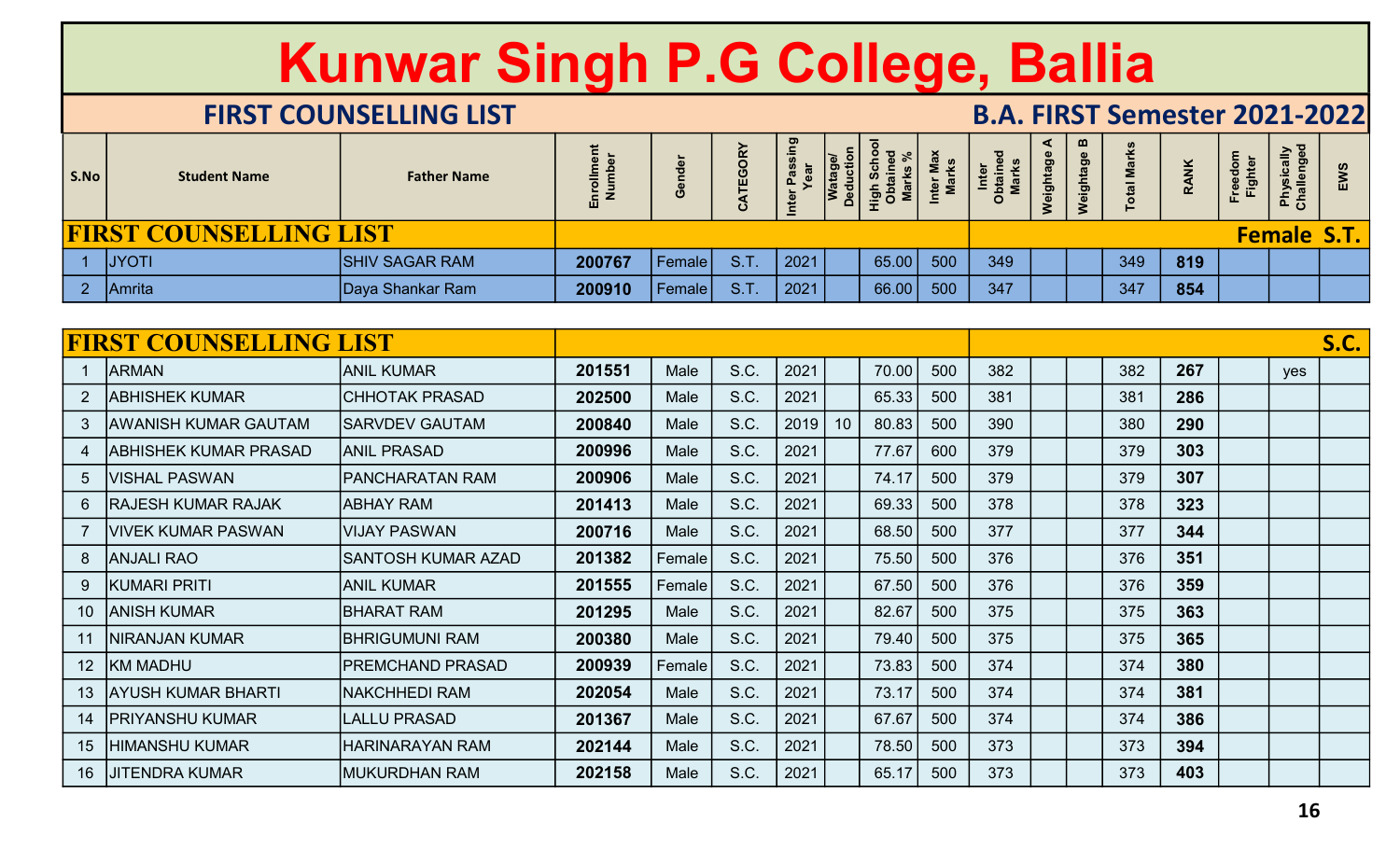|                 |                              | Kunwar Singh P.G College, Ballia |                      |        |          |                       |                      |                                              |                           |                                      |                |                |                    |             |                    |                          |     |
|-----------------|------------------------------|----------------------------------|----------------------|--------|----------|-----------------------|----------------------|----------------------------------------------|---------------------------|--------------------------------------|----------------|----------------|--------------------|-------------|--------------------|--------------------------|-----|
|                 |                              | <b>FIRST COUNSELLING LIST</b>    |                      |        |          |                       |                      |                                              |                           | <b>B.A. FIRST Semester 2021-2022</b> |                |                |                    |             |                    |                          |     |
| S.No            | <b>Student Name</b>          | <b>Father Name</b>               | Enrollment<br>Number | Gender | CATEGORY | Inter Passing<br>Year | Watage/<br>Deduction | High Schoc<br>Obtained<br>Marks <sup>q</sup> | Inter Max<br><b>Marks</b> | Inter<br>Obtained<br>Marks           | ⋖<br>Weightage | m<br>Weightage | <b>Total Marks</b> | <b>RANK</b> | Freedom<br>Fighter | Physically<br>Challenged | EWS |
| 17              | <b>DIPU KUMAR</b>            | <b>SAMPATI LAL RAM</b>           | 201595               | Male   | S.C.     | 2021                  |                      | 63.00                                        | 500                       | 371                                  |                |                | 371                | 424         |                    |                          |     |
| 18              | VIVEK KANNOUJIYA             | <b>HARINDRA PRASAD</b>           | 200448               | Male   | S.C.     | 2021                  |                      | 62.00                                        | 500                       | 371                                  |                |                | 371                | 425         |                    |                          |     |
| 19              | <b>NEHA</b>                  | <b>BASANT KUMAR</b>              | 201477               | Female | S.C.     | 2021                  |                      | 73.67                                        | 500                       | 370                                  |                |                | 370                | 434         |                    |                          |     |
| 20              | <b>ARUN KUMAR RAM</b>        | <b>SURAJ RAM</b>                 | 201404               | Male   | S.C.     | 2021                  |                      | 69.00                                        | 500                       | 370                                  |                |                | 370                | 440         |                    |                          |     |
| 21              | <b>CHANCHAL KUMAR BHARTI</b> | <b>SHIVBACHAN RAM</b>            | 200569               | Male   | S.C.     | 2021                  |                      | 67.33                                        | 500                       | 370                                  |                |                | 370                | 442         |                    |                          |     |
| 22              | <b>KAVITA</b>                | VIJAY SHANKAR                    | 201417               | Female | S.C.     | 2021                  |                      | 66.17                                        | 500                       | 369                                  |                |                | 369                | 457         |                    |                          |     |
| 23              | NARENDRA KUMAR BHARTI        | <b>HULASH RAM</b>                | 202403               | Male   | S.C.     | 2021                  |                      | 63.33                                        | 500                       | 368                                  |                |                | 368                | 475         |                    |                          |     |
| 24              | <b>SWETA KUMARI</b>          | <b>VIDYASAGAR</b>                | 200048               | Male   | S.C.     | 2021                  |                      | 75.67                                        | <b>500</b>                | 367                                  |                |                | 367                | 484         |                    |                          |     |
| 25              | KABITA                       | <b>DINESH RAM</b>                | 201038               | Female | S.C.     | 2021                  |                      | 68.00                                        | 500                       | 367                                  |                |                | 367                | 491         |                    |                          |     |
| 26              | <b>ROHIT BHARTI</b>          | <b>TRIBHUVAN RAM</b>             | 201792               | Male   | S.C.     | 2021                  |                      | 67.50                                        | 500                       | 367                                  |                |                | 367                | 492         |                    |                          |     |
| 27              | <b>ARPITA PASWAN</b>         | <b>NANDLAL PASWAN</b>            | 200052               | Female | S.C.     | 2021                  |                      | 81.50                                        | 500                       | 366                                  |                |                | 366                | 497         |                    |                          |     |
| 28              | Abhishek kumar               | Babban kumar bharti              | 201298               | Male   | S.C.     | 2021                  |                      | 61.33                                        | 500                       | 366                                  |                |                | 366                | 507         |                    |                          |     |
| 29              | Akash Kumar                  | Musaphir Ram                     | 201025               | Male   | S.C.     | 2021                  |                      | 61.00                                        | 500                       | 366                                  |                |                | 366                | 509         |                    |                          |     |
| 30 <sup>°</sup> | <b>ADITYA SAGAR</b>          | <b>GANGA SAGAR</b>               | 201255               | Male   | S.C.     | 2021                  |                      | 63.50                                        | 500                       | 365                                  |                |                | 365                | 516         |                    |                          |     |
| 31              | SHOBHA BHARTI                | <b>GHURA RAM</b>                 | 200637               | Female | S.C.     | 2021                  |                      | 70.17                                        | 500                       | 364                                  |                |                | 364                | 524         |                    |                          |     |
| 32 <sup>2</sup> | MANISH KUMAR PASWAN          | <b>HARENDRA PASWAN</b>           | 201359               | Male   | S.C.     | 2021                  |                      | 57.50                                        | 500                       | 364                                  |                |                | 364                | 537         |                    |                          |     |
| 33              | MANJEET KUMAR                | <b>LALLAN PASWAN</b>             | 200935               | Male   | S.C.     | 2021                  |                      | 77.17                                        | 500                       | 363                                  |                |                | 363                | 538         |                    |                          |     |
| 34              | Shashi kant paswan           | Ganga sagar paswan               | 201471               | Male   | S.C.     | 2021                  |                      | 58.50                                        | 500                       | 363                                  |                |                | 363                | 551         |                    |                          |     |
|                 | 35   RAVI RANJAN             | <b>RAMDAYAL PASI</b>             | 201035               | Male   | S.C.     | 2021                  |                      | 20.06                                        | 500                       | 362                                  |                |                | 362                | 567         |                    |                          |     |
| 36              | <b>BRIJ MOHAN</b>            | <b>LAL SAHAB</b>                 | 200503               | Male   | S.C.     | 2021                  |                      | 67.67                                        | 500                       | 361                                  |                |                | 361                | 571         |                    |                          |     |
|                 | 37   RAVISHANKAR PASWAN      | <b>SUNIL PASWAN</b>              | 201360               | Male   | S.C.     | 2021                  |                      | 57.50                                        | 500                       | 361                                  |                |                | 361                | 584         |                    |                          |     |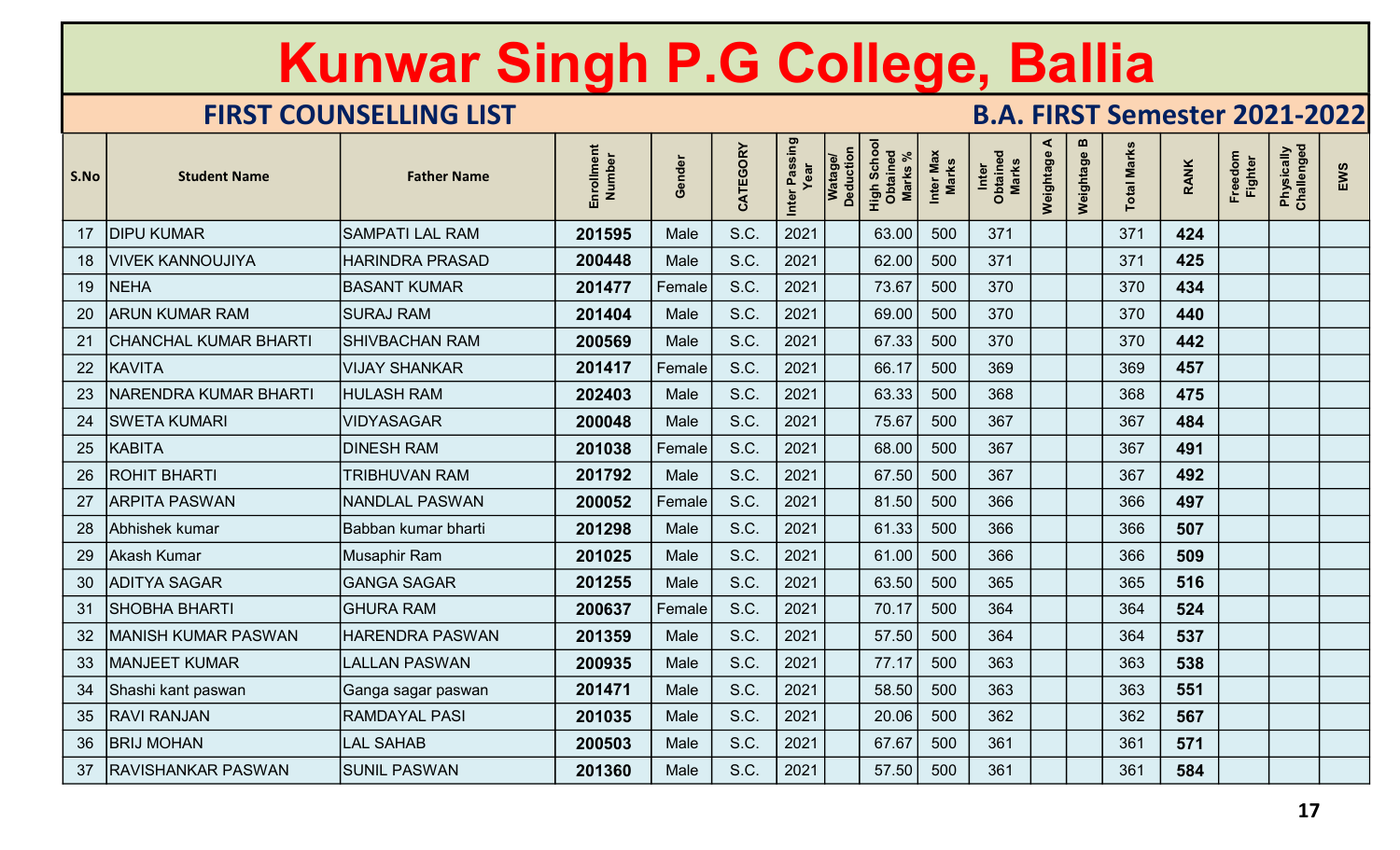|      |                               | <b>Kunwar Singh P.G College, Ballia</b> |                      |               |          |                       |                             |                                                |                           |                                      |                |             |                    |             |                    |                          |     |
|------|-------------------------------|-----------------------------------------|----------------------|---------------|----------|-----------------------|-----------------------------|------------------------------------------------|---------------------------|--------------------------------------|----------------|-------------|--------------------|-------------|--------------------|--------------------------|-----|
|      |                               | <b>FIRST COUNSELLING LIST</b>           |                      |               |          |                       |                             |                                                |                           | <b>B.A. FIRST Semester 2021-2022</b> |                |             |                    |             |                    |                          |     |
| S.No | <b>Student Name</b>           | <b>Father Name</b>                      | Enrollment<br>Number | Gender        | CATEGORY | Inter Passing<br>Year | <b>Deduction</b><br>Watage/ | <b>High Schoon</b><br>Obtained<br><b>Marks</b> | Inter Max<br><b>Marks</b> | Inter<br>Obtained<br>Marks           | ⋖<br>Weightage | Weightage B | <b>Total Marks</b> | <b>RANK</b> | Freedom<br>Fighter | Physically<br>Challenged | EWS |
| 38   | <b>ROHAN KUMAR</b>            | <b>DILIP KUMAR RAWAT</b>                | 202197               | Male          | S.C.     | 2021                  |                             | 65.00                                          | 500                       | 360                                  |                |             | 360                | 599         |                    |                          |     |
| 39   | <b>ANUJ KUMAR PASWAN</b>      | <b>SURESH PASWAN</b>                    | 202133               | Male          | S.C.     | 2021                  |                             | 74.33                                          | 500                       | 359                                  |                |             | 359                | 609         |                    |                          |     |
| 40   | <b>BITTU KUMAR BHARTI</b>     | <b>CHANDARDIP RAM</b>                   | 200657               | Male          | S.C.     | 2021                  |                             | 70.50                                          | 500                       | 358                                  |                |             | 358                | 630         |                    |                          |     |
| 41   | <b>CHINTU RAM</b>             | <b>SURESH CHAND RAM</b>                 | 202235               | Male          | S.C.     | 2021                  |                             | 56.33                                          | 500                       | 358                                  |                |             | 358                | 644         |                    |                          |     |
| 42   | <b>DURGESH KUMAR</b>          | <b>GUMANI RAM</b>                       | 202150               | Male          | S.C.     | 2021                  |                             | 66.67                                          | 500                       | 356                                  |                |             | 356                | 675         |                    |                          |     |
| 43   | <b>ANKUR</b>                  | <b>JIUT PASWAN</b>                      | 202551               | Female        | S.C.     | 2021                  |                             | 64.83                                          | 500                       | 356                                  |                |             | 356                | 680         |                    |                          |     |
| 44   | <b>GYANENDRA BAHADUR</b>      | VIJAY BAHADUR                           | 200962               | Male          | S.C.     | 2021                  |                             | 64.50                                          | 500                       | 356                                  |                |             | 356                | 681         |                    |                          |     |
| 45   | <b>RAVISHANKAR RAM</b>        | <b>AWADHBIHARI RAM</b>                  | 201549               | Male          | S.C.     | 2021                  |                             | 60.83                                          | 500                       | 356                                  |                |             | 356                | 682         |                    |                          |     |
|      | 46 SURAJ KUMAR BHARTI         | <b>GHURA RAM</b>                        | 200081               | Male          | S.C.     | 2021                  |                             | 79.83                                          | 500                       | 355                                  |                |             | 355                | 688         |                    |                          |     |
| 47   | <b>GAURAV RAWAT</b>           | CHHOTELAL RAWAT                         | 202185               | Male          | S.C.     | 2021                  |                             | 70.50                                          | 600                       | 355                                  |                |             | 355                | 691         |                    |                          |     |
|      | 48   PANKAJ KUMAR             | <b>OMPRAKASH</b>                        | 201166               | Male          | S.C.     | 2021                  |                             | 70.00                                          | 500                       | 355                                  |                |             | 355                | 692         |                    |                          |     |
| 49   | LALITA BHARATI                | <b>UMA SHANKAR RAM</b>                  | 201957               | Female        | S.C.     | 2021                  |                             | 61.67                                          | 500                       | 355                                  |                |             | 355                | 700         |                    |                          |     |
|      | 50 MITHUN KUMAR PASWAN        | <b>JAY KUMAR PASWAN</b>                 | 202045               | Male          | S.C.     | 2021                  |                             | 58.50                                          | 500                       | 355                                  |                |             | 355                | 704         |                    |                          |     |
| 51   | <b>INDRAJEET KUMAR BHARTI</b> | <b>CHHOTELAL RAM</b>                    | 202325               | Male          | S.C.     | 2021                  |                             | 81.33                                          | 500                       | 354                                  |                |             | 354                | 711         |                    |                          |     |
| 52   | KARAN KUMAR BHARTI            | <b>KAMLESH PRASAD</b>                   | 200913               | Male          | S.C.     | 2021                  |                             | 76.33                                          | 500                       | 354                                  |                |             | 354                | 712         |                    |                          |     |
| 53   | <b>NEHA</b>                   | <b>RAM NARAYAN RAM</b>                  | 200514               | Female        | S.C.     | 2021                  |                             | 66.33                                          | 500                       | 354                                  |                |             | 354                | 717         |                    |                          |     |
| 54   | Pawan                         | <b>Virender Prasad</b>                  | 202102               | Male          | S.C.     | 2019                  | 10                          | 60.67                                          | 500                       | 364                                  |                |             | 354                | 725         |                    |                          |     |
| 55   | <b>PAPPU KUMAR BHARTI</b>     | RAJENDRA RAM                            | 200614               | Male          | S.C.     | 2021                  |                             | 51.83                                          | 500                       | 324                                  | 15             | 15          | 354                | 729         |                    |                          |     |
| 56   | <b>PRADEEP KUMAR</b>          | OM PRAKASH PRASAD                       | 200312               | Male          | S.C.     | 2021                  |                             | 76.17                                          | 500                       | 353                                  |                |             | 353                | 731         |                    |                          |     |
| 57   | <b>GUNJA</b>                  | <b>RAJENDRA PASWAN</b>                  | 201742               | <b>Female</b> | S.C.     | 2021                  |                             | 71.50                                          | 600                       | 353                                  |                |             | 353                | 736         |                    |                          |     |
|      | 58   ARTI KUMARI BHARTI       | <b>RAM JI RAM</b>                       | 200650               | Female        | S.C.     | 2021                  |                             | 69.83                                          | 500                       | 353                                  |                |             | 353                | 740         |                    |                          |     |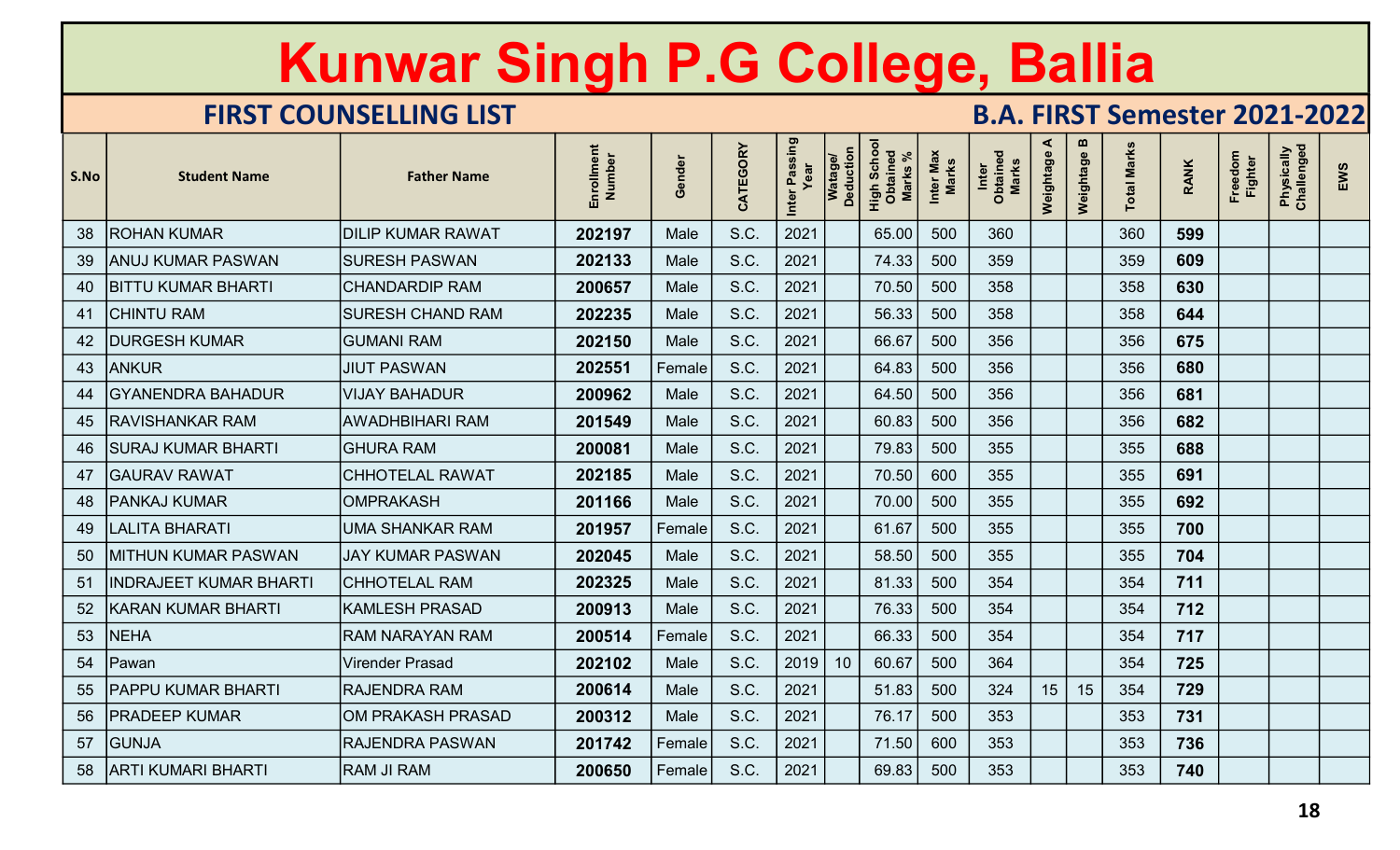|      |                            | <b>Kunwar Singh P.G College, Ballia</b> |                      |               |          |                       |                                    |                                        |                           |                                      |                |                |                    |             |                    |                          |     |
|------|----------------------------|-----------------------------------------|----------------------|---------------|----------|-----------------------|------------------------------------|----------------------------------------|---------------------------|--------------------------------------|----------------|----------------|--------------------|-------------|--------------------|--------------------------|-----|
|      |                            | <b>FIRST COUNSELLING LIST</b>           |                      |               |          |                       |                                    |                                        |                           | <b>B.A. FIRST Semester 2021-2022</b> |                |                |                    |             |                    |                          |     |
| S.No | <b>Student Name</b>        | <b>Father Name</b>                      | Enrollment<br>Number | Gender        | CATEGORY | Inter Passing<br>Year | <b>Deduction</b><br><b>Watage/</b> | High Schoo<br>Obtained<br><b>Marks</b> | Inter Max<br><b>Marks</b> | Inter<br>Obtained<br><b>Marks</b>    | ⋖<br>Weightage | m<br>Weightage | <b>Total Marks</b> | <b>RANK</b> | Freedom<br>Fighter | Physically<br>Challenged | EWS |
| 59   | ROSHAN KUMAR PASWAN        | <b>RAM RAJ PASWAN</b>                   | 201774               | Male          | S.C.     | 2021                  |                                    | 65.17                                  | 500                       | 353                                  |                |                | 353                | 746         |                    |                          |     |
| 60   | <b>KOMAL</b>               | <b>KAMLESH KUMAR PASWAN</b>             | 201619               | Female        | S.C.     | 2021                  |                                    | 73.00                                  | 500                       | 352                                  |                |                | 352                | 759         |                    |                          |     |
| 61   | <b>RAVI PASI</b>           | <b>RAMESHWAR PASI</b>                   | 201055               | Male          | S.C.     | 2021                  |                                    | 65.17                                  | 500                       | 352                                  |                |                | 352                | 764         |                    |                          |     |
| 62   | <b>LOVELY</b>              | <b>MOHAN</b>                            | 200174               | Female        | S.C.     | 2021                  |                                    | 63.83                                  | 500                       | 352                                  |                |                | 352                | 766         |                    |                          |     |
| 63   | <b>TANVI RAWAT</b>         | <b>DILIP RAWAT</b>                      | 202435               | Female        | S.C.     | 2021                  |                                    | 60.67                                  | 500                       | 351                                  |                |                | 351                | 786         |                    |                          |     |
| 64   | ANKIT KUMAR RAJAK          | PANNA LAL PRASAD                        | 201036               | Male          | S.C.     | 2021                  |                                    | 60.83                                  | 500                       | 350                                  |                |                | 350                | 801         |                    |                          |     |
| 65   | <b>KHUSHBOO</b>            | <b>AJESH KUMAR BHARTI</b>               | 200101               | Female        | S.C.     | 2021                  |                                    | 58.83                                  | 500                       | 350                                  |                |                | 350                | 804         |                    |                          |     |
| 66   | <b>SAROJ</b>               | <b>LATE CHANDAGI RAM</b>                | 201579               | Female        | S.C.     | 2021                  |                                    | 58.67                                  | 500                       | 350                                  |                |                | 350                | 805         |                    |                          |     |
| 67   | <b>DEEPAK KUMAR PASWAN</b> | JYOTI SHANKAR PASWAN                    | 200310               | Male          | S.C.     | 2021                  |                                    | 73.17                                  | 500                       | 349                                  |                |                | 349                | 814         |                    |                          |     |
|      | 68 SONU KUMAR RAJAK        | <b>BASANT RAJAK</b>                     | 201049               | Male          | S.C.     | 2021                  |                                    | 57.50                                  | 500                       | 349                                  |                |                | 349                | 831         |                    |                          |     |
|      | 69   DURGESH KUMAR BHARTI  | <b>RAJESH RAM</b>                       | 200228               | Male          | S.C.     | 2021                  |                                    | 79.50                                  | 500                       | 348                                  |                |                | 348                | 834         |                    |                          |     |
|      | 70 SANDEEP KUMAR PASWAN    | DADAN PASWAN                            | 201950               | Male          | S.C.     | 2021                  |                                    | 75.83                                  | 500                       | 348                                  |                |                | 348                | 835         |                    |                          |     |
|      | 71   GOLU KUMAR BHARATI    | <b>BHARAT RAM</b>                       | 200240               | Male          | S.C.     | 2021                  |                                    | 66.33                                  | 500                       | 348                                  |                |                | 348                | 840         |                    |                          |     |
|      | 72   ANSHU BHARTI          | <b>NAND KUMAR BHARTI</b>                | 201505               | Female        | S.C.     | 2021                  |                                    | 60.67                                  | 500                       | 348                                  |                |                | 348                | 847         |                    |                          |     |
|      | 73 PINKI                   | <b>MUDRIKA PRASAD</b>                   | 202044               | <b>Female</b> | S.C.     | 2021                  |                                    | 59.67                                  | 500                       | 348                                  |                |                | 348                | 848         |                    |                          |     |
|      | 74 SITU RAJAK              | <b>DHANJI RAJAK</b>                     | 202438               | Male          | S.C.     | 2021                  |                                    | 59.83                                  | 500                       | 347                                  |                |                | 347                | 863         |                    |                          |     |
|      | 75   ANKIT KUMAR PASWAN    | <b>HARERAM PASWAN</b>                   | 200353               | Male          | S.C.     | 2021                  |                                    | 57.83                                  | 500                       | 347                                  |                |                | 347                | 865         |                    |                          |     |
|      | 76   SWARGJEET KUMAR       | <b>CHHOTELAL RAM</b>                    | 201911               | Male          | S.C.     | 2021                  |                                    | 83.67                                  | 500                       | 346                                  |                |                | 346                | 868         |                    |                          |     |
| 77   | <b>LUSHEE</b>              | <b>CHANDRADEV RAM</b>                   | 200862               | Female        | S.C.     | 2021                  |                                    | 67.00                                  | 500                       | 346                                  |                |                | 346                | 875         |                    |                          |     |
|      | 78   POOJA                 | RAJKUMAR KANAUJIYA                      | 200133               | Female        | S.C.     | 2021                  |                                    | 63.17                                  | 500                       | 346                                  |                |                | 346                | 878         |                    |                          |     |
|      | 79 SALONEE RAJAK           | <b>ABHAY RAJAK</b>                      | 201771               | Female        | S.C.     | 2021                  |                                    | 54.67                                  | 500                       | 346                                  |                |                | 346                | 881         |                    |                          |     |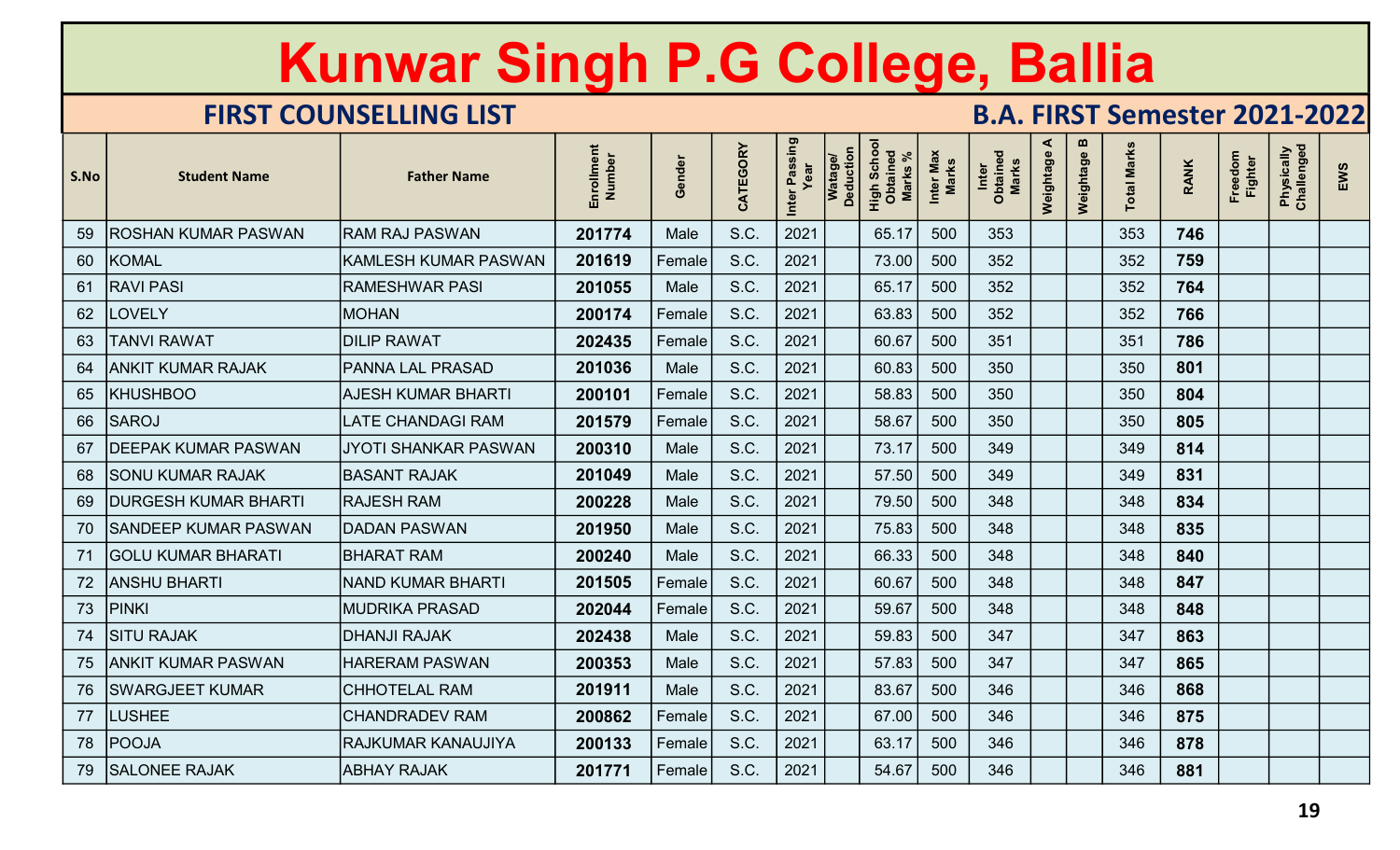|                |                               | <b>Kunwar Singh P.G College, Ballia</b> |                      |        |          |                       |                             |                                                |                           |                                      |                |             |                    |             |                    |                          |                    |
|----------------|-------------------------------|-----------------------------------------|----------------------|--------|----------|-----------------------|-----------------------------|------------------------------------------------|---------------------------|--------------------------------------|----------------|-------------|--------------------|-------------|--------------------|--------------------------|--------------------|
|                |                               |                                         |                      |        |          |                       |                             |                                                |                           |                                      |                |             |                    |             |                    |                          |                    |
|                |                               | <b>FIRST COUNSELLING LIST</b>           |                      |        |          |                       |                             |                                                |                           | <b>B.A. FIRST Semester 2021-2022</b> |                |             |                    |             |                    |                          |                    |
| S.No           | <b>Student Name</b>           | <b>Father Name</b>                      | Enrollment<br>Number | Gender | CATEGORY | Inter Passing<br>Year | <b>Deduction</b><br>Watage/ | <b>High Schoon</b><br>Obtained<br><b>Marks</b> | Inter Max<br><b>Marks</b> | Inter<br>Obtained<br>Marks           | ⋖<br>Weightage | Weightage B | <b>Total Marks</b> | <b>RANK</b> | Freedom<br>Fighter | Physically<br>Challenged | EWS                |
| 80             | Neeraj Kumar                  | Shyam Mohan                             | 200458               | Male   | S.C.     | 2021                  |                             | 16.50                                          | 500                       | 346                                  |                |             | 346                | 882         |                    |                          |                    |
| 81             | <b>RAMSAGAR BHARTI</b>        | <b>RAMJI RAM</b>                        | 200484               | Male   | S.C.     | 2021                  |                             | 67.67                                          | 500                       | 344                                  |                |             | 344                | 899         |                    |                          |                    |
| 82             | RAJMANGAL PASWAN              | <b>RAJKISHOR PASWAN</b>                 | 202512               | Male   | S.C.     | 2021                  |                             | 67.17                                          | 500                       | 343                                  |                |             | 343                | 918         |                    |                          |                    |
| 83             | MUKESH KUMAR RAM              | <b>SURENDRA RAM</b>                     | 200471               | Male   | S.C.     | 2021                  |                             | 61.83                                          | 500                       | 343                                  |                |             | 343                | 921         |                    |                          |                    |
| 84             | <b>ROHIT PASWAN</b>           | <b>SHIVANAND PASAWN</b>                 | 201776               | Male   | S.C.     | 2021                  |                             | 58.33                                          | 500                       | 343                                  |                |             | 343                | 923         |                    |                          |                    |
| 85             | <b>MOHIT PASWAN</b>           | <b>JITENDRA PASWAN</b>                  | 202553               | Male   | S.C.     | 2021                  |                             | 62.00                                          | 500                       | 342                                  |                |             | 342                | 932         |                    |                          |                    |
| 86             | <b>MANISH KUMAR BHARTI</b>    | <b>VIRLAL RAM</b>                       | 202226               | Male   | S.C.     | 2021                  |                             | 55.67                                          | 500                       | 342                                  |                |             | 342                | 938         |                    |                          |                    |
| 87             | <b>RAJESH KUMAR RAM</b>       | <b>RAJ BIHARI RAM</b>                   | 201557               | Male   | S.C.     | 2021                  |                             | 66.83                                          | 500                       | 341                                  |                |             | 341                | 946         |                    |                          |                    |
| 88             | SHUBHAM KUMAR                 | VIJAY BAHADUR PASWAN                    | 202210               | Male   | S.C.     | 2021                  |                             | 56.67                                          | 500                       | 341                                  |                |             | 341<br>ᇅ           | 954         |                    |                          |                    |
|                | 89 SATENDRA KUMAR             | <b>RAMESH PASWAN</b>                    | 200723               | Male   | S.C.     | 2021                  |                             | 72.33                                          | 500                       | 340                                  |                |             | 340                | 960         |                    |                          |                    |
|                | 90   DEEPU KUMAR RAM          | SHYAM BIHARI RAM                        | 200917               | Male   | S.C.     | 2021                  |                             | 62.83                                          | 500                       | 340                                  |                |             | 340                | 970         |                    |                          |                    |
|                |                               |                                         |                      |        |          |                       |                             |                                                |                           |                                      |                |             |                    |             |                    |                          |                    |
|                | <b>FIRST COUNSELLING LIST</b> |                                         |                      |        |          |                       |                             |                                                |                           |                                      |                |             |                    |             |                    |                          | <b>Female S.C.</b> |
|                | 1 JYOTI                       | <b>ARVIND KUMAR</b>                     | 201715               | Female | S.C.     | 2021                  |                             | 55.50                                          | 500                       | 334                                  |                |             | 334                | 1066        |                    |                          |                    |
| 2 <sup>1</sup> | ANJALI                        | <b>PARAMHANS RAM</b>                    | 202056               | Female | S.C.     | 2021                  |                             | 59.00                                          | 500                       | 332                                  |                |             | 332                | 1090        |                    |                          |                    |
|                | 3 SHIMPI BHARTI               | <b>JIUT RAM</b>                         | 200175               | Female | S.C.     | 2021                  |                             | 58.33                                          | 500                       | 330                                  |                |             | 330                | 1123        |                    |                          |                    |
|                | <b>NEHA KUMARI</b>            | <b>AKSHAY KUMAR</b>                     | 200554               | Female | S.C.     | 2021                  |                             | 55.67                                          | 500                       | 327                                  |                |             | 327                | 1167        |                    |                          |                    |
| 5 <sup>5</sup> | <b>SUHANI KHARWAR</b>         | <b>RAVINDRA KHARWAR</b>                 | 201053               | Female | S.C.     | 2021                  |                             | 37.80                                          | 500                       | 326                                  |                |             | 326                | 1181        |                    |                          |                    |
|                | 6 PRIYA                       | <b>KAMESHWAR PASI</b>                   | 201214               | Female | S.C.     | 2021                  |                             | 60.17                                          | 500                       | 321                                  |                |             | 321                | 1241        |                    |                          |                    |

| 83             | <b>MUKESH KUMAR RAM</b>       | <b>SURENDRA RAM</b>         | 200471 | Male   | S.C. | 2021 | 61.83 | 500 | 343 | 343 | 921  |                    |  |
|----------------|-------------------------------|-----------------------------|--------|--------|------|------|-------|-----|-----|-----|------|--------------------|--|
| 84             | <b>ROHIT PASWAN</b>           | <b>SHIVANAND PASAWN</b>     | 201776 | Male   | S.C. | 2021 | 58.33 | 500 | 343 | 343 | 923  |                    |  |
| 85             | <b>MOHIT PASWAN</b>           | <b>JITENDRA PASWAN</b>      | 202553 | Male   | S.C. | 2021 | 62.00 | 500 | 342 | 342 | 932  |                    |  |
| 86             | <b>MANISH KUMAR BHARTI</b>    | <b>VIRLAL RAM</b>           | 202226 | Male   | S.C. | 2021 | 55.67 | 500 | 342 | 342 | 938  |                    |  |
| 87             | <b>RAJESH KUMAR RAM</b>       | RAJ BIHARI RAM              | 201557 | Male   | S.C. | 2021 | 66.83 | 500 | 341 | 341 | 946  |                    |  |
| 88             | <b>SHUBHAM KUMAR</b>          | <b>VIJAY BAHADUR PASWAN</b> | 202210 | Male   | S.C. | 2021 | 56.67 | 500 | 341 | 341 | 954  |                    |  |
| 89             | <b>SATENDRA KUMAR</b>         | <b>RAMESH PASWAN</b>        | 200723 | Male   | S.C. | 2021 | 72.33 | 500 | 340 | 340 | 960  |                    |  |
|                | 90   DEEPU KUMAR RAM          | <b>SHYAM BIHARI RAM</b>     | 200917 | Male   | S.C. | 2021 | 62.83 | 500 | 340 | 340 | 970  |                    |  |
|                |                               |                             |        |        |      |      |       |     |     |     |      |                    |  |
|                | <b>FIRST COUNSELLING LIST</b> |                             |        |        |      |      |       |     |     |     |      | <b>Female S.C.</b> |  |
|                | <b>JYOTI</b>                  | <b>ARVIND KUMAR</b>         | 201715 | Female | S.C. | 2021 | 55.50 | 500 | 334 | 334 | 1066 |                    |  |
| 2 <sup>1</sup> | ANJALI                        | <b>PARAMHANS RAM</b>        | 202056 | Female | S.C. | 2021 | 59.00 | 500 | 332 | 332 | 1090 |                    |  |
|                | <b>SHIMPI BHARTI</b>          | <b>JIUT RAM</b>             | 200175 | Female | S.C. | 2021 | 58.33 | 500 | 330 | 330 | 1123 |                    |  |
|                | <b>NEHA KUMARI</b>            | <b>AKSHAY KUMAR</b>         | 200554 | Female | S.C. | 2021 | 55.67 | 500 | 327 | 327 | 1167 |                    |  |
| 5 <sup>1</sup> | <b>SUHANI KHARWAR</b>         |                             |        |        |      |      |       | 500 | 326 | 326 | 1181 |                    |  |
|                |                               | RAVINDRA KHARWAR            | 201053 | Female | S.C. | 2021 | 37.80 |     |     |     |      |                    |  |
| 6 <sup>1</sup> | <b>PRIYA</b>                  | <b>KAMESHWAR PASI</b>       | 201214 | Female | S.C. | 2021 | 60.17 | 500 | 321 | 321 | 1241 |                    |  |
|                | BABITA                        | <b>RAJENDRA RAM</b>         | 201182 | Female | S.C. | 2021 | 60.17 | 500 | 319 | 319 | 1264 |                    |  |
|                | 8 Shalu bharti                | Surendra prashad            | 202386 | Female | S.C. | 2021 | 48.60 | 500 | 318 | 318 | 1279 |                    |  |
|                |                               |                             |        |        |      |      |       |     |     |     |      |                    |  |
|                |                               |                             |        |        |      |      |       |     |     |     |      | 20                 |  |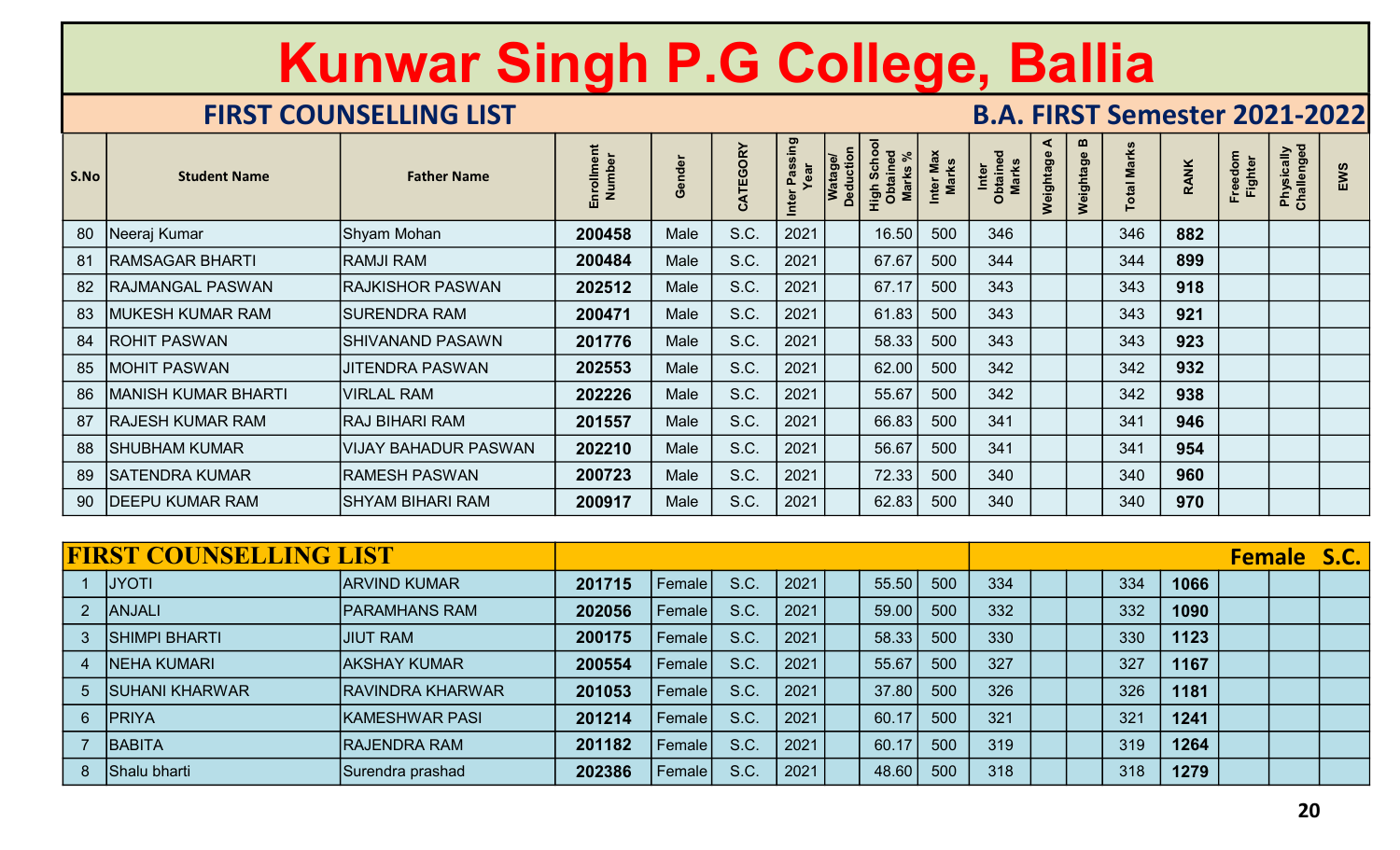|                 |                               | Kunwar Singh P.G College, Ballia |                      |                |          |                       |                      |                                        |                    |                                      |                |             |                    |             |                    |                          |               |
|-----------------|-------------------------------|----------------------------------|----------------------|----------------|----------|-----------------------|----------------------|----------------------------------------|--------------------|--------------------------------------|----------------|-------------|--------------------|-------------|--------------------|--------------------------|---------------|
|                 |                               | <b>FIRST COUNSELLING LIST</b>    |                      |                |          |                       |                      |                                        |                    | <b>B.A. FIRST Semester 2021-2022</b> |                |             |                    |             |                    |                          |               |
| S.No            | <b>Student Name</b>           | <b>Father Name</b>               | Enrollment<br>Number | Gender         | CATEGORY | Inter Passing<br>Year | Watage/<br>Deduction | High Schoc<br>Obtained<br><b>Marks</b> | Inter Max<br>Marks | Inter<br>Obtained<br><b>Marks</b>    | ⋖<br>Weightage | Weightage B | <b>Total Marks</b> | <b>RANK</b> | Freedom<br>Fighter | Physically<br>Challenged | EWS           |
| 9 <sup>°</sup>  | <b>ARCHANA</b>                | <b>TARACHAND RAM</b>             | 200511               | Female         | S.C.     | 2021                  |                      | 74.40                                  | 500                | 316                                  |                |             | 316                | 1289        |                    |                          |               |
| 10 <sup>°</sup> | <b>SANDHYA</b>                | <b>BIRENDRA KUMAR</b>            | 201058               | Female         | S.C.     | 2021                  |                      | 52.83                                  | 500                | 312                                  |                |             | 312                | 1335        |                    |                          |               |
|                 | 11 ANJALI                     | ASHISH KUMAR                     | 200469               | Female         | S.C.     | 2021                  |                      | 77.50                                  | 500                | 311                                  |                |             | 311                | 1337        |                    |                          |               |
| 12              | <b>JYOTI BHARTI</b>           | <b>PRABHU NATH RAM</b>           | 201432               | Female         | S.C.     | 2021                  |                      | 62.33                                  | 500                | 310                                  |                |             | 310                | 1353        |                    |                          |               |
| 13 <sup>°</sup> | <b>SONI PASWAN</b>            | VIJAY SHANKAR PASWAN             | 200822               | Female         | S.C.     | 2020                  | 5                    | 57.67                                  | 500                | 308                                  |                |             | 303                | 1412        |                    |                          |               |
| 14              | <b>KM MAHIMA</b>              | DADAN BHARATI                    | 200684               | Female         | S.C.     | 2021                  |                      | 67.67                                  | 500                | 300                                  |                |             | 300                | 1441        |                    |                          |               |
| 15              | <b>KM RANJAN</b>              | <b>SATYA PRAKASH RAM</b>         | 200557               | Female         | S.C.     | 2020                  | 5                    | 63.00                                  | 500                | 302                                  |                |             | 297                | 1458        |                    |                          |               |
| 16              | <b>IPREETI KANNAUJIYA</b>     | <b>BAL BACHAN KANNAUJIYA</b>     | 202365               | Female         | S.C.     | 2020                  | 5                    | 51.00                                  | 500                | 300                                  |                |             | 295                | 1478        |                    |                          |               |
|                 | 17   SHWETA PASWAN            | <b>UMESH PASWAN</b>              | 201976               | Female         | S.C.     | 2021                  |                      | 50.17                                  | 500                | 292                                  |                |             | 292                | 1497        |                    |                          |               |
|                 | 18   PRIYANKA BHARTI          | DADAN RAM                        | 201653               | $ $ Female $ $ | S.C.     | 2021                  |                      | 60.67                                  | 500                | 289                                  |                |             | 289                | 1517        |                    |                          |               |
|                 | 19 JULEE KANAUJIYA            | <b>SHESHNATH KANAUJIYA</b>       | 200981               | Female         | S.C.     | 2020                  | $5\overline{5}$      | 56.00                                  | 500                | 277                                  |                |             | 272                | 1583        |                    |                          |               |
|                 | 20   SHWETA BHARATI           | VIJAY SHANKAR                    | 200121               | <b>Female</b>  | S.C.     | 2020                  | -5                   | 65.50                                  | 500                | 273                                  |                |             | 268                | 1596        |                    |                          |               |
|                 | 21 PRAMILA KUMARI             | <b>UTTAM KUMAR</b>               | 202233               | Female         | S.C.     | 2020                  | -5                   | 62.00                                  | 500                | 255                                  |                |             | 250                | 1655        |                    |                          |               |
|                 | 22   KM SONALEE BHARTI        | <b>RAMESH CHANDRA BHARTI</b>     | 200331               | Female         | S.C.     | 2021                  |                      | 63.67                                  | 500                | 248                                  |                |             | 248                | 1661        |                    |                          |               |
|                 | 23 MOHIT BHASKAR              | KRISHNA BIHARI PASWAN            | 202290               | Male           | S.C.     | 2021                  |                      | 72.40                                  | 500                | 339                                  |                |             | 339                | 976         |                    |                          |               |
|                 |                               |                                  |                      |                |          |                       |                      |                                        |                    |                                      |                |             |                    |             |                    |                          |               |
|                 | <b>FIRST COUNSELLING LIST</b> |                                  |                      |                |          |                       |                      |                                        |                    |                                      |                |             |                    |             |                    |                          | <b>O.B.C.</b> |
|                 | <b>DIMPU VERMA</b>            | <b>ANIRUDHA VERMA</b>            | 201327               | Male           | O.B.C.   | 2021                  |                      | 72.83                                  | 500                | 387                                  |                |             | 387                | 222         |                    |                          |               |
|                 | 2   MOHAMMED SARIM            | <b>HABEEBUR RAHMAN ANSAR</b>     | 200332               | Male           | O.B.C.   | 2021                  |                      | 75.67                                  | 500                | 386                                  |                |             | 386                | 225         |                    |                          |               |
|                 | 3   FAIZAN AHMAD              | KHURSHEED AHAMAD                 | 201807               | Male           | O.B.C.   | 2021                  |                      | 71.17                                  | 500                | 386                                  |                |             | 386                | 227         |                    |                          |               |
|                 | 4   Manjit Bhardwaj           | Harivansh Bhardwaj               | 201729               | Male           | O.B.C.   | 2021                  |                      | 65.50                                  | 500                | 386                                  |                |             | 386                | 231         |                    |                          |               |

| <b>FIRST COUNSELLING LIST</b> |                         |        |             |       |      |       |     |     |  |     |     |  | <b>O.B.C.</b> |
|-------------------------------|-------------------------|--------|-------------|-------|------|-------|-----|-----|--|-----|-----|--|---------------|
| <b>DIMPU VERMA</b>            | <b>ANIRUDHA VERMA</b>   | 201327 | <b>Male</b> | O.B.C | 2021 | 72.83 | 500 | 387 |  | 387 | 222 |  |               |
| <b>IMOHAMMED SARIM</b>        | HABEEBUR RAHMAN ANSAR   | 200332 | Male        | O.B.C | 2021 | 75.67 | 500 | 386 |  | 386 | 225 |  |               |
| FAIZAN AHMAD                  | <b>KHURSHEED AHAMAD</b> | 201807 | Male        | O.B.C | 2021 | 71.17 | 500 | 386 |  | 386 | 227 |  |               |
| Manjit Bhardwaj               | Harivansh Bhardwaj      | 201729 | Male        | O.B.C | 2021 | 65.50 | 500 | 386 |  | 386 | 231 |  |               |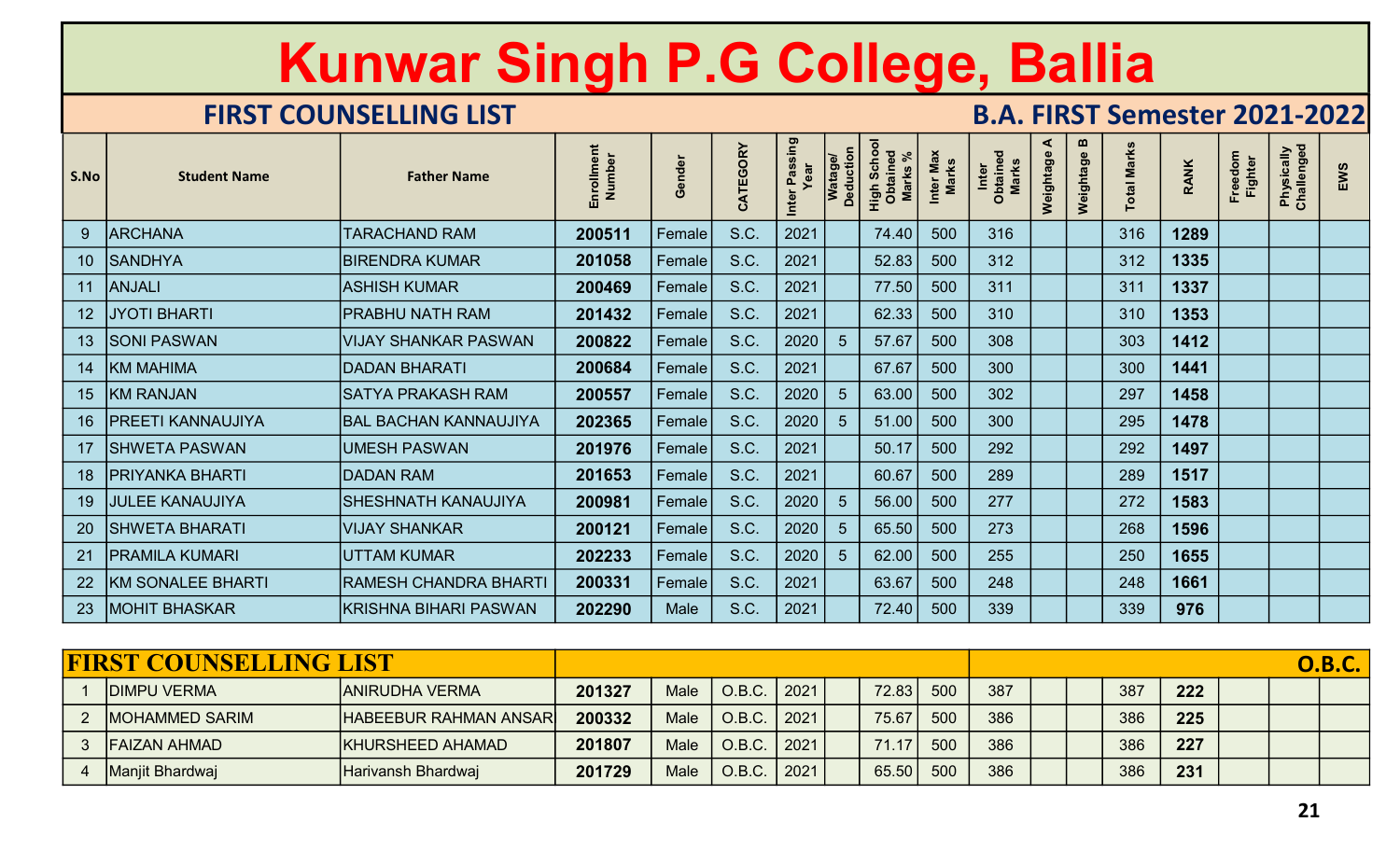|                 |                               | Kunwar Singh P.G College, Ballia |                      |             |          |                       |                             |                                        |                           |                                      |                |                |                    |             |                    |                          |     |
|-----------------|-------------------------------|----------------------------------|----------------------|-------------|----------|-----------------------|-----------------------------|----------------------------------------|---------------------------|--------------------------------------|----------------|----------------|--------------------|-------------|--------------------|--------------------------|-----|
|                 |                               | <b>FIRST COUNSELLING LIST</b>    |                      |             |          |                       |                             |                                        |                           | <b>B.A. FIRST Semester 2021-2022</b> |                |                |                    |             |                    |                          |     |
| S.No            | <b>Student Name</b>           | <b>Father Name</b>               | Enrollment<br>Number | Gender      | CATEGORY | Inter Passing<br>Year | Deduction<br><b>Watage/</b> | High Schoo<br>Obtained<br><b>Marks</b> | Inter Max<br><b>Marks</b> | Inter<br>Obtained<br><b>Marks</b>    | ⋖<br>Weightage | m<br>Weightage | <b>Total Marks</b> | <b>RANK</b> | Freedom<br>Fighter | Physically<br>Challenged | EWS |
|                 | <b>MOHAMMED SHAHID</b>        | <b>AZEEZUR RAHMAN</b>            | 200333               | <b>Male</b> | O.B.C.   | 2021                  |                             | 76.83                                  | 500                       | 385.5                                |                |                | 385.5              | 233         |                    |                          |     |
|                 | <b>JAVED AKHTAR</b>           | <b>MD AKHTAR ALI</b>             | 201307               | <b>Male</b> | O.B.C.   | 2021                  |                             | 74.83                                  | 500                       | 385                                  |                |                | 385                | 237         |                    |                          |     |
|                 | AJEET KUMAR YADAV             | <b>HARENDRA YADAV</b>            | 200615               | Male        | O.B.C.   | 2021                  |                             | 68.67                                  | 500                       | 385                                  |                |                | 385                | 239         |                    |                          |     |
| 8               | <b>ALOK YADAV</b>             | <b>JANGALI YADAV</b>             | 200080               | Male        | O.B.C.   | 2021                  |                             | 80.67                                  | 500                       | 384                                  |                |                | 384                | 242         |                    |                          |     |
| 9               | <b>NITESH YADAV</b>           | <b>MADAN YADAV</b>               | 201698               | Male        | O.B.C.   | 2021                  |                             | 76.83                                  | 500                       | 384                                  |                |                | 384                | 246         |                    |                          |     |
| 10              | <b>KRISHNA YADAV</b>          | <b>JAYNATH YADAV</b>             | 202248               | <b>Male</b> | O.B.C.   | 2021                  |                             | 73.50                                  | 500                       | 384                                  |                |                | 384                | 248         |                    |                          |     |
| 11              | <b>AJAY YADAV</b>             | <b>RAMKUMAR YADAV</b>            | 201011               | Male        | O.B.C.   | 2021                  |                             | 71.17                                  | 500                       | 384                                  |                |                | 384                | 250         |                    |                          |     |
| 12 <sub>2</sub> | <b>SHRAVAN RAJBHAR</b>        | <b>MADAN RAJBHAR</b>             | 202549               | Male        | O.B.C.   | 2021                  |                             | 70.67                                  | 500                       | 383                                  |                |                | 383                | 254         |                    |                          |     |
|                 | 13   NAFIS ANSARI             | <b>ABDULAH ANSARI</b>            | 200466               | Male        | O.B.C.   | $\vert 2021 \vert$    |                             | 67.17                                  | 500                       | 383                                  |                |                | 383                | 257         |                    |                          |     |
|                 | 14   VIMALESH KUMAR           | <b>FULENA PRASAD</b>             | 202319               | Male        | O.B.C.   | 2021                  |                             | 67.00                                  | 500                       | 383                                  |                |                | 383                | 258         |                    |                          |     |
|                 | 15   SATENDRA YADAV           | <b>ACCHELAL YADAV</b>            | 200823               | Male        | O.B.C.   | 2021                  |                             | 66.17                                  | 500                       | 383                                  |                |                | 383                | 259         |                    |                          |     |
|                 | 16 ADITYA KUMAR               | SHRI JANARDAN PRASAD             | 202593               | Male        | O.B.C.   | 2021                  |                             | 82.33                                  | 500                       | 382                                  |                |                | 382                | 261         |                    |                          |     |
|                 | 17 PUSHKAR YADAV              | <b>VASUDEV YADAV</b>             | 201780               | Male        | O.B.C.   | 2021                  |                             | 74.33                                  | 500                       | 382                                  |                |                | 382                | 266         |                    |                          |     |
|                 | 18   Vishal yadav             | Shiv kumar yadav                 | 202453               | Male        | O.B.C.   | 2021                  |                             | 77.67                                  | 500                       | 381                                  |                |                | 381                | 275         |                    |                          |     |
| 19              | <b>ANKIT KUMAR YADAV</b>      | <b>LALBABU YADAV</b>             | 201116               | Male        | O.B.C.   | 2021                  |                             | 68.33                                  | 500                       | 381                                  |                |                | 381                | 283         |                    |                          |     |
|                 | 20 SHRAVAN KUMAR YADAV        | <b>JAYNATH YADAV</b>             | 201899               | Male        | O.B.C.   | 2021                  |                             | 64.83                                  | 500                       | 381                                  |                |                | 381                | 287         |                    |                          |     |
| 21              | <b>VISHAL KUMAR YADAV</b>     | <b>SHIVKUMAR YADAV</b>           | 202440               | Male        | O.B.C.   | 2020                  | $5\overline{)}$             | 83.50                                  | 500                       | 385                                  |                |                | 380                | 289         |                    |                          |     |
| 22              | <b>AKASH KUMAR CHAURASIYA</b> | <b>RAMESH CHAURASIYA</b>         | 202309               | Male        | O.B.C.   | 2021                  |                             | 79.67                                  | 500                       | 380                                  |                |                | 380                | 291         |                    |                          |     |
|                 | 23 Aditya kumar yadav         | rajendra yadav                   | 201121               | Male        | O.B.C.   | 2021                  |                             | 77.67                                  | 500                       | 380                                  |                |                | 380                | 292         |                    |                          |     |
| 24              | <b>NIKESH YADAV</b>           | <b>RAJESH YADAV</b>              | 201845               | Male        | O.B.C.   | $\vert$ 2021          |                             | 77.33                                  | 500                       | 380                                  |                |                | 380                | 293         |                    |                          |     |
|                 | 25 ROHAN YADAV                | <b>JITENDRA YADAV</b>            | 202161               | Male        | O.B.C.   | 2021                  |                             | 76.67                                  | 500                       | 380                                  |                |                | 380                | 294         |                    |                          |     |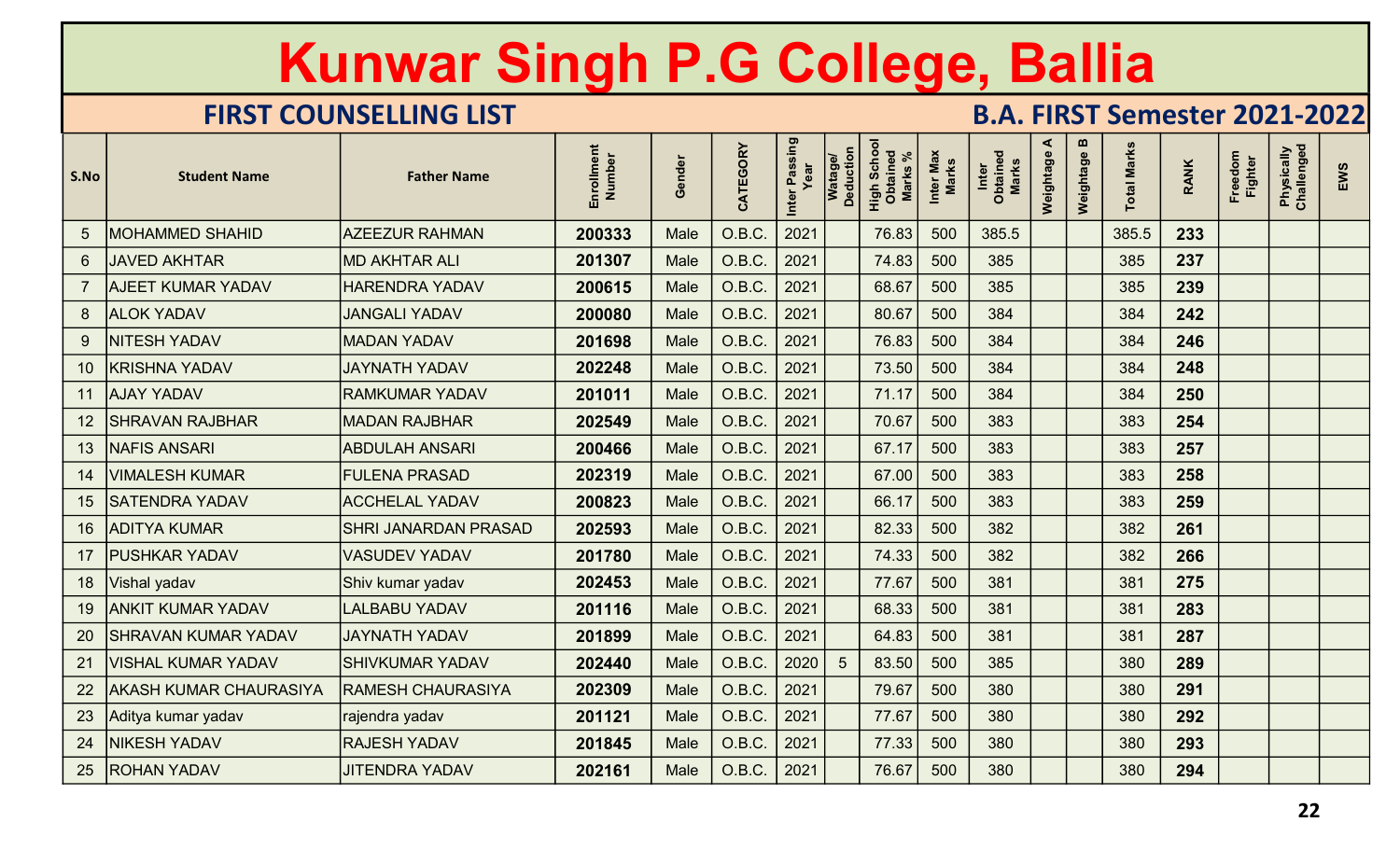|      |                                | Kunwar Singh P.G College, Ballia |                      |             |                 |                       |                             |                                        |                           |                                      |                |                |                    |             |                    |                          |     |
|------|--------------------------------|----------------------------------|----------------------|-------------|-----------------|-----------------------|-----------------------------|----------------------------------------|---------------------------|--------------------------------------|----------------|----------------|--------------------|-------------|--------------------|--------------------------|-----|
|      |                                | <b>FIRST COUNSELLING LIST</b>    |                      |             |                 |                       |                             |                                        |                           | <b>B.A. FIRST Semester 2021-2022</b> |                |                |                    |             |                    |                          |     |
| S.No | <b>Student Name</b>            | <b>Father Name</b>               | Enrollment<br>Number | Gender      | CATEGORY        | Inter Passing<br>Year | Deduction<br><b>Watage/</b> | High Schoo<br>Obtained<br><b>Marks</b> | Inter Max<br><b>Marks</b> | Inter<br>Obtained<br><b>Marks</b>    | ⋖<br>Weightage | m<br>Weightage | <b>Total Marks</b> | <b>RANK</b> | Freedom<br>Fighter | Physically<br>Challenged | EWS |
| 26   | <b>ANUJ KUMAR YADAV</b>        | <b>MANOJ KUMAR YADAV</b>         | 201076               | <b>Male</b> | O.B.C.          | 2021                  |                             | 71.33                                  | 500                       | 380                                  |                |                | 380                | 297         |                    |                          |     |
| 27   | <b>/IKASH KUMAR CHAURASIYA</b> | <b>DINANATH CHAURASIYA</b>       | 201520               | <b>Male</b> | O.B.C.          | 2021                  |                             | 70.33                                  | 500                       | 380                                  |                |                | 380                | 298         |                    |                          |     |
| 28   | <b>GANGASAGAR VERMA</b>        | <b>RAJENDRA VERMA</b>            | 201648               | Male        | O.B.C.          | 2021                  |                             | 75.67                                  | 500                       | 379                                  |                |                | 379                | 306         |                    |                          |     |
| 29   | <b>MANU KUMAR YADAV</b>        | <b>BHAGAWAN YADAV</b>            | 200424               | <b>Male</b> | O.B.C.          | 2021                  |                             | 69.67                                  | 500                       | 379                                  |                |                | 379                | 311         |                    |                          |     |
| 30   | <b>AJEET KUMAR YADAV</b>       | <b>MANMOHAN YADAV</b>            | 201422               | Male        | O.B.C.          | 2021                  |                             | 79.67                                  | 500                       | 368                                  |                | 10             | 378                | 317         |                    |                          |     |
| 31   | <b>ADITYA YADAV</b>            | <b>RAMESH CHANDRA YADAV</b>      | 202398               | <b>Male</b> | O.B.C.          | 2021                  |                             | 73.00                                  | 500                       | 378                                  |                |                | 378                | 320         |                    |                          |     |
| 32   | <b>KHURSHID ALAM</b>           | <b>ASRAF ALI</b>                 | 201681               | Male        | O.B.C.          | 2021                  |                             | 72.17                                  | 500                       | 378                                  |                |                | 378                | 321         |                    |                          |     |
| 33   | <b>SHUBHAM CHAURASIA</b>       | <b>VIJAY KUMAR CHAURASIA</b>     | 202027               | Male        | O.B.C.          | 2021                  |                             | 64.17                                  | 500                       | 378                                  |                |                | 378                | 328         |                    |                          |     |
| 34   | Pawan Kumar Rajbhar            | Suresh Prasad                    | 201804               | Male        | O.B.C.          | $\vert 2021 \vert$    |                             | 61.67                                  | 500                       | 378                                  |                |                | 378                | 329         |                    |                          |     |
|      | 35   ROHIT KUMAR               | <b>SUGRIV KUMAR</b>              | 201915               | Male        | O.B.C.          | 2020                  | $5\overline{5}$             | 81.60                                  | 500                       | 382                                  |                |                | 377                | 332         |                    |                          |     |
|      | 36   SUNIL KUMAR YADAV         | SHIVKUMARI DEVI                  | 200969               | Male        | O.B.C.          | 2021                  |                             | 81.33                                  | 500                       | 377                                  |                |                | 377                | 333         |                    |                          |     |
|      | 37   PRIYA GUPTA               | <b>SHATA NAND GUPTA</b>          | 200764               |             | Female   O.B.C. | 2021                  |                             | 77.80                                  | 500                       | 377                                  |                |                | 377                | 334         |                    |                          |     |
| 38   | <b>NILAKSHI GUPTA</b>          | <b>VIMLESH KUMAR GUPTA</b>       | 201889               |             | Female   O.B.C. | 2021                  |                             | 77.33                                  | 500                       | 377                                  |                |                | 377                | 335         |                    |                          |     |
| 39   | VISHAL PRAJAPATI               | KANHAIYA PRAJAPATI               | 200682               | Male        | O.B.C.          | 2021                  |                             | 74.17                                  | 500                       | 377                                  |                |                | 377                | 336         |                    |                          |     |
|      | 40   MADHU GUPTA               | PRADEEP KUMAR GUPTA              | 201968               |             | Female   O.B.C. | 2021                  |                             | 74.00                                  | 500                       | 377                                  |                |                | 377                | 337         |                    |                          |     |
|      | 41   NIDHI YADAV               | <b>HARIMOHAN YADAV</b>           | 200521               | Male        | O.B.C.          | 2021                  |                             | 73.33                                  | 500                       | 377                                  |                |                | 377                | 338         |                    |                          |     |
|      | 42   ABHISHEK KUMAR YADAV      | <b>RAVINDRA NATH YADAV</b>       | 202520               | Male        | O.B.C.          | 2021                  |                             | 72.83                                  | 500                       | 377                                  |                |                | 377                | 339         |                    |                          |     |
|      | 43 Jyoti Yadav                 | <b>Haridwar Yadav</b>            | 202409               |             | Female   O.B.C. | 2021                  |                             | 69.83                                  | 500                       | 377                                  |                |                | 377                | 340         |                    |                          |     |
|      | 44   MOHIT KUMAR THAKUR        | <b>MOHAN THAKUR</b>              | 202132               | Male        | O.B.C.          | 2021                  |                             | 67.00                                  | 500                       | 377                                  |                |                | 377                | 345         |                    |                          |     |
|      | 45   DINESH KUMAR SHARMA       | <b>VISHWAKARMA SHARMA</b>        | 201581               | Male        | O.B.C.          | 2021                  |                             | 66.83                                  | 500                       | 377                                  |                |                | 377                | 346         |                    |                          |     |
|      | 46 SHOAB AKHTAR                | <b>MD ABID HUSAIN</b>            | 202262               | Male        | O.B.C.          | 2021                  |                             | 62.83                                  | 500                       | 377                                  |                |                | 377                | 348         |                    |                          |     |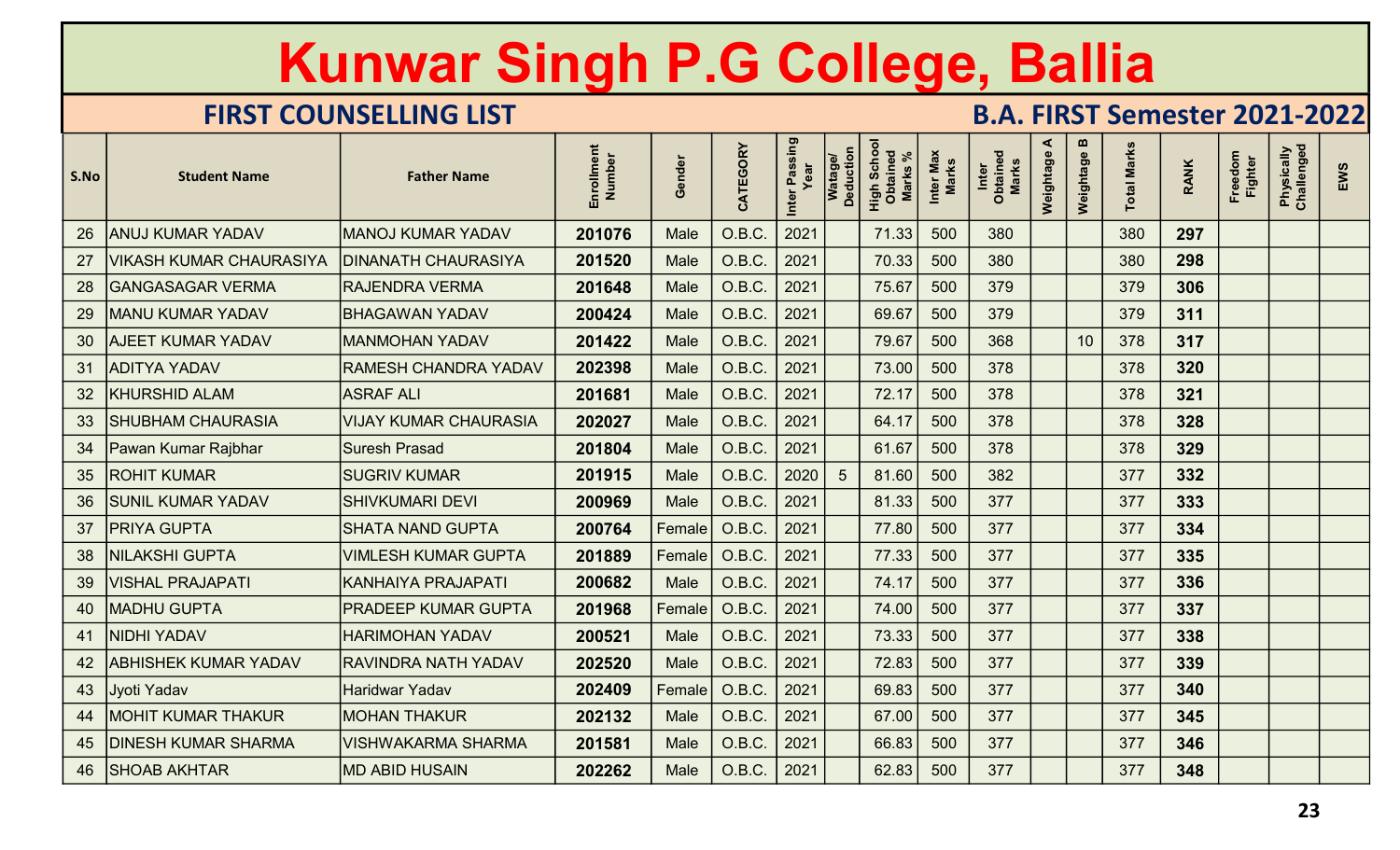|      |                           | Kunwar Singh P.G College, Ballia |                      |        |                             |                       |                                    |                                                |                           |                                      |                |             |                    |             |                    |                          |     |
|------|---------------------------|----------------------------------|----------------------|--------|-----------------------------|-----------------------|------------------------------------|------------------------------------------------|---------------------------|--------------------------------------|----------------|-------------|--------------------|-------------|--------------------|--------------------------|-----|
|      |                           | <b>FIRST COUNSELLING LIST</b>    |                      |        |                             |                       |                                    |                                                |                           | <b>B.A. FIRST Semester 2021-2022</b> |                |             |                    |             |                    |                          |     |
| S.No | <b>Student Name</b>       | <b>Father Name</b>               | Enrollment<br>Number | Gender | CATEGORY                    | Inter Passing<br>Year | <b>Deduction</b><br><b>Watage/</b> | <b>High Schoon</b><br>Obtained<br><b>Marks</b> | Inter Max<br><b>Marks</b> | Inter<br>Obtained<br><b>Marks</b>    | ⋖<br>Weightage | Weightage B | <b>Total Marks</b> | <b>RANK</b> | Freedom<br>Fighter | Physically<br>Challenged | EWS |
| 47   | <b>KHUSHBOO MAURYA</b>    | <b>GOPAL JI MAURYA</b>           | 200297               | Female | O.B.C.                      | 2021                  |                                    | 81.67                                          | 500                       | 376                                  |                |             | 376                | 349         |                    |                          |     |
| 48   | POOJA YADAV               | <b>HARISHANKAR YADAV</b>         | 200751               | Female | O.B.C.                      | 2021                  |                                    | 73.67                                          | 500                       | 376                                  |                |             | 376                | 352         |                    |                          |     |
| 49   | <b>ADITYA CHAUHAN</b>     | <b>ASHOK CHAUHAN</b>             | 200477               | Male   | O.B.C.                      | 2021                  |                                    | 73.67                                          | 500                       | 376                                  |                |             | 376                | 353         |                    |                          |     |
| 50   | KRISHNA KUMAR RAJBHAR     | <b>JOGINDRA RAJBHAR</b>          | 200769               | Male   | O.B.C.                      | 2021                  |                                    | 73.50                                          | 500                       | 376                                  |                |             | 376                | 354         |                    |                          |     |
| 51   | <b>SHIVANGI VERMA</b>     | <b>ASHOK VERMA</b>               | 200870               | Female | O.B.C.                      | 2021                  |                                    | 72.00                                          | 500                       | 376                                  |                |             | 376                | 355         |                    |                          |     |
| 52   | <b>ALKA YADAV</b>         | <b>ASHOK YADAV</b>               | 202134               | Female | O.B.C.                      | 2021                  |                                    | 71.33                                          | 500                       | 376                                  |                |             | 376                | 356         |                    |                          |     |
| 53   | <b>DHANU YADAV</b>        | <b>MURALI YADAV</b>              | 200871               | Male   | O.B.C.                      | 2021                  |                                    | 71.33                                          | 500                       | 376                                  |                |             | 376                | 357         |                    |                          |     |
| 54   | Niraj kumar maurya        | <b>GANESH MAURYA</b>             | 201087               | Male   | O.B.C.                      | 2021                  |                                    | 71.17                                          | 500                       | 376                                  |                |             | 376                | 358         |                    |                          |     |
| 55   | <b>AVINAY KUMAR YADAV</b> | <b>SURENDRA YADAV</b>            | 202253               | Male   | O.B.C.                      |                       |                                    | 66.67                                          | 500                       | 376                                  |                |             | 376                | 360         |                    |                          |     |
|      | 56   ABHAY PRATAP YADAV   | UMA SHANKAR YADAV                | 202080               | Male   | O.B.C.                      |                       |                                    | 65.00                                          | 500                       | 376                                  |                |             | 376                | 361         |                    |                          |     |
|      | 57   NITU                 | <b>ANIL KUMAR PRAJAPATI</b>      | 201261               |        | Female   O.B.C.             |                       |                                    | 62.33                                          | 500                       | 375.5                                |                |             | 375.5              | 362         |                    |                          |     |
|      | 58   ASHISH GUPTA         | <b>SHAILESH GUPTA</b>            | 202293               | Male   | $O.B.C.$ 2021               |                       |                                    | 77.67                                          | 500                       | 375                                  |                |             | 375                | 366         |                    |                          |     |
|      | 59   VIRAT YADAV          | <b>MOHAN YADAV</b>               | 200776               | Male   | $O.B.C.$ 2021               |                       |                                    | 72.33                                          | 500                       | 375                                  |                |             | 375                | 368         |                    |                          |     |
|      | 60 RAJAN PATWA            | <b>SHANKAR PRASAD PATWA</b>      | 201005               | Male   | O.B.C.                      | 2021                  |                                    | 70.17                                          | 500                       | 375                                  |                |             | 375                | 371         |                    |                          |     |
| 61   | <b>NITU</b>               | <b>ROHIT PRASAD BIND</b>         | 200988               |        | Female   O.B.C.             | $\vert 2021 \vert$    |                                    | 67.33                                          | 500                       | 375                                  |                |             | 375                | 373         |                    |                          |     |
|      | 62   VINAY PRAKASH PATEL  | <b>VINOD PRASAD</b>              | 201238               | Male   | O.B.C.                      | 2021                  |                                    | 66.33                                          | 500                       | 375                                  |                |             | 375                | 374         |                    |                          |     |
|      | 63 AJIT VERMA             | SHRI RAM AWADH VERMA             | 201335               | Male   | $O.B.C.$ 2021               |                       |                                    | 64.83                                          | 500                       | 375                                  |                |             | 375                | 376         |                    |                          |     |
| 64   | <b>AJAY KUMAR YADAV</b>   | <b>AVADHESH YADAV</b>            | 200421               | Male   | O.B.C.                      | $ 2021\rangle$        |                                    | 64.33                                          | 500                       | 375                                  |                |             | 375                | 377         |                    |                          |     |
|      | 65   RISHABH KUMAR GUPTA  | <b>RAJU KUMAR GUPTA</b>          | 201282               | Male   | O.B.C.                      | $ 2021\rangle$        |                                    | 79.17                                          | 500                       | 374                                  |                |             | 374                | 378         |                    |                          |     |
| 66   | <b>MADHAVI SONI</b>       | <b>SUNIL KUMAR VERMA</b>         | 201689               |        | Female   O.B.C.   2019      |                       | 10                                 | 77.83                                          | 500                       | 384                                  |                |             | 374                | 379         |                    |                          |     |
|      | 67 AKASH KUMAR VERMA      | <b>VISHUN CHAND VERMA</b>        | 201262               | Male   | $\vert$ O.B.C. $\vert$ 2021 |                       |                                    | 72.33                                          | 500                       | 374                                  |                |             | 374                | 382         |                    |                          |     |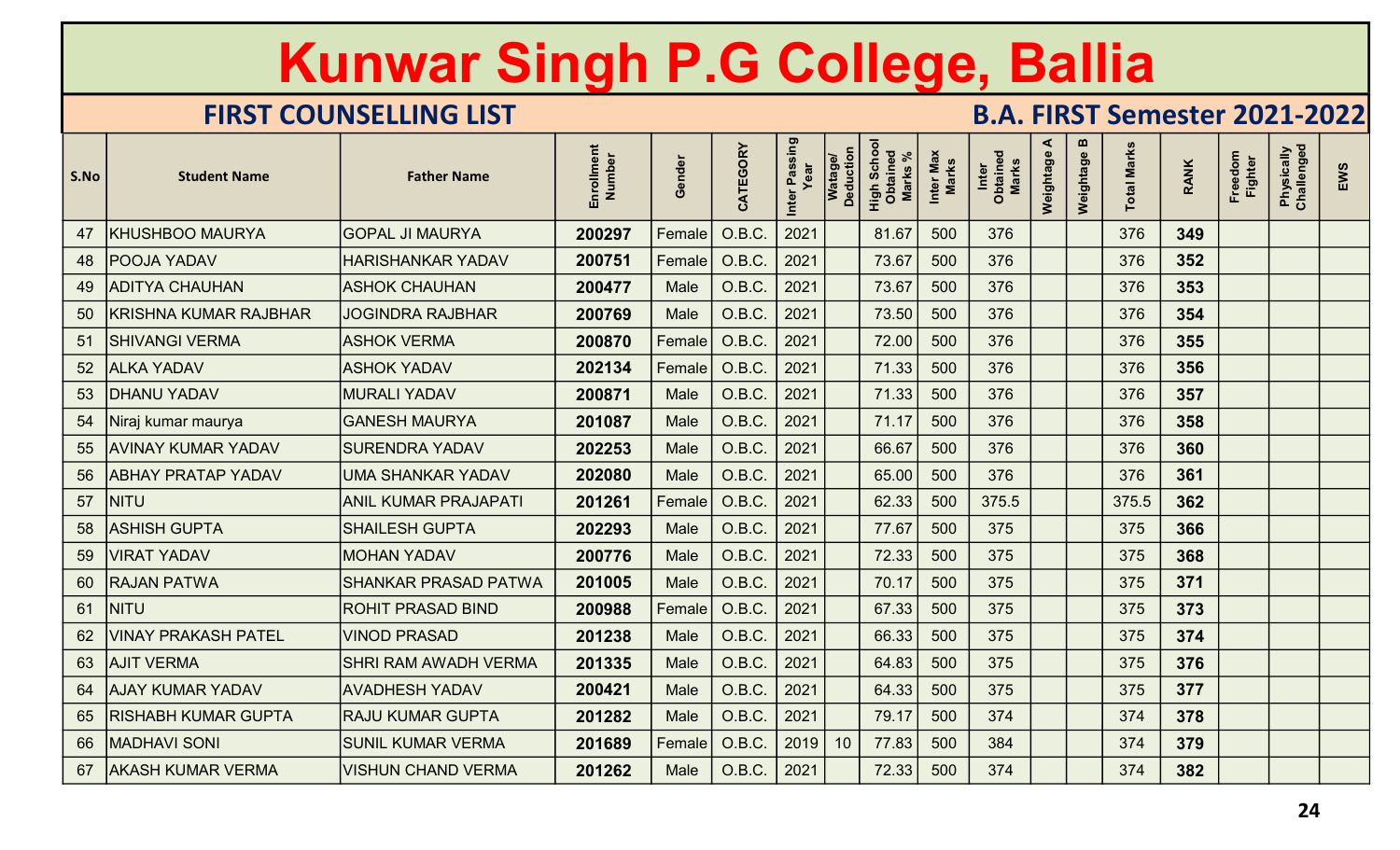|      |                              | Kunwar Singh P.G College, Ballia |                      |                |                        |                       |                                    |                                                |                           |                                      |                |                 |                    |             |                    |                          |     |
|------|------------------------------|----------------------------------|----------------------|----------------|------------------------|-----------------------|------------------------------------|------------------------------------------------|---------------------------|--------------------------------------|----------------|-----------------|--------------------|-------------|--------------------|--------------------------|-----|
|      |                              | <b>FIRST COUNSELLING LIST</b>    |                      |                |                        |                       |                                    |                                                |                           | <b>B.A. FIRST Semester 2021-2022</b> |                |                 |                    |             |                    |                          |     |
| S.No | <b>Student Name</b>          | <b>Father Name</b>               | Enrollment<br>Number | Gender         | CATEGORY               | Inter Passing<br>Year | <b>Deduction</b><br><b>Watage/</b> | <b>High Schoon</b><br>Obtained<br><b>Marks</b> | Inter Max<br><b>Marks</b> | Inter<br>Obtained<br><b>Marks</b>    | ⋖<br>Weightage | Weightage B     | <b>Total Marks</b> | <b>RANK</b> | Freedom<br>Fighter | Physically<br>Challenged | EWS |
| 68   | <b>PANKAJ KUMAR YADAV</b>    | <b>RAJA RAM YADAV</b>            | 200772               | Male           | O.B.C.                 | 2021                  |                                    | 72.20                                          | 500                       | 374                                  |                |                 | 374                | 383         |                    |                          |     |
| 69   | <b>MAMTA BHARDWAJ</b>        | PREM CHANDRA BHARDWA,            | 201372               | Female         | O.B.C.                 | 2021                  |                                    | 63.67                                          | 500                       | 374                                  |                |                 | 374                | 389         |                    |                          |     |
| 70   | <b>SHEELA VERMA</b>          | <b>RAMKUMAR VERMA</b>            | 200391               | <b>Female</b>  | O.B.C.                 | 2021                  |                                    | 62.00                                          | 500                       | 374                                  |                |                 | 374                | 392         |                    |                          |     |
| 71   | <b>SONU YADAV</b>            | <b>AJEET NARAYAN YADAV</b>       | 202577               | Male           | O.B.C.                 | 2021                  |                                    | 79.00                                          | 500                       | 373                                  |                |                 | 373                | 393         |                    |                          |     |
| 72   | <b>AMIT KUMAR KASHYAP</b>    | <b>MATHURA KASHYAP</b>           | 201019               | <b>Male</b>    | O.B.C.                 | 2021                  |                                    | 77.00                                          | 500                       | 373                                  |                |                 | 373                | 396         |                    |                          |     |
| 73   | <b>ARVIND KUMAR VERMA</b>    | SUBHASH VERMA                    | 201421               | <b>Male</b>    | O.B.C.                 | 2021                  |                                    | 74.67                                          | 500                       | 368                                  |                | $5\phantom{.0}$ | 373                | 397         |                    |                          |     |
| 74   | Pooja verma                  | <b>RAMNARAYAN VERMA</b>          | 200890               | Male           | O.B.C.                 | 2021                  |                                    | 74.17                                          | 500                       | 373                                  |                |                 | 373                | 398         |                    |                          |     |
| 75   | NISHA PAL                    | SATY NARAYAN PAL                 | 201637               | Female         | O.B.C.                 | 2021                  |                                    | 66.83                                          | 500                       | 373                                  |                |                 | 373                | 401         |                    |                          |     |
| 76   | <b>PREETI YADAV</b>          | <b>RAJESH YADAV</b>              | 200925               | $ $ Female $ $ | $O.B.C.$ 2021          |                       |                                    | 66.00                                          | 500                       | 373                                  |                |                 | 373                | 402         |                    |                          |     |
|      | 77   ANCHAL GUPTA            | SANTOSH PRASAD GUPTA             | 200524               |                | Female 0.B.C.          |                       |                                    | 62.00                                          | 500                       | 373                                  |                |                 | 373                | 405         |                    |                          |     |
|      | 78 GUDIYA YADAV              | <b>CHOTE LAL YADAV</b>           | 200854               |                | Female   O.B.C.   2021 |                       |                                    | 60.50                                          | 500                       | 373                                  |                |                 | 373                | 406         |                    |                          |     |
|      | 79   MANISH YADAV            | PRABHUNATH YADAV                 | 201639               | Male           | $O.B.C.$ 2021          |                       |                                    | 58.00                                          | 500                       | 373                                  |                |                 | 373                | 407         |                    |                          |     |
|      | 80 SWETA GUPTA               | <b>RAJIV KUMAR GUPTA</b>         | 201213               |                | Female   O.B.C.        | 2021                  |                                    | 73.83                                          | 500                       | 372                                  |                |                 | 372                | 408         |                    |                          |     |
|      | 81 APPU YADAV                | <b>DEEPAN YADAV</b>              | 201898               | Male           | O.B.C.                 | 2021                  |                                    | 72.83                                          | 500                       | 372                                  |                |                 | 372                | 409         |                    |                          |     |
|      | 82   ASHUTOSH YADAV          | <b>MANBHARAN YADAV</b>           | 202078               | Male           | O.B.C.                 |                       |                                    | 68.83                                          | 500                       | 372                                  |                |                 | 372                | 411         |                    |                          |     |
|      | 83 Raja Kumar Yadav          | Surendra Yadav                   | 202081               | Male           | O.B.C.                 | $\vert 2021 \vert$    |                                    | 68.83                                          | 500                       | 372                                  |                |                 | 372                | 412         |                    |                          |     |
|      | 84   Shaurya Kumar Yadav     | Shri Ashok Kumar Yadav           | 201291               | Male           | $O.B.C.$ 2021          |                       |                                    | 64.50                                          | 500                       | 372                                  |                |                 | 372                | 413         |                    |                          |     |
|      | 85   AYUSH KUMAR KASHYAP     | <b>SHASHIKANT KASHYAP</b>        | 201509               | Male           | O.B.C.                 | $ 2021\rangle$        |                                    | 62.17                                          | 500                       | 372                                  |                |                 | 372                | 414         |                    |                          |     |
|      | 86   ARYAN KUMAR YADAV       | <b>KANHAIYA YADAV</b>            | 200410               | Male           | O.B.C.                 | $ 2021\rangle$        |                                    | 61.00                                          | 500                       | 372                                  |                |                 | 372                | 415         |                    |                          |     |
| 87   | <b>RANJAY KUMAR BHARDWAJ</b> | <b>BHUWAL RAJBHAR</b>            | 202225               | Male           | O.B.C.                 |                       |                                    | 58.67                                          | 500                       | 372                                  |                |                 | 372                | 416         |                    |                          |     |
|      | 88   RUPA SHARMA             | <b>JAY PRAKASH SHARMA</b>        | 200539               |                | Female   O.B.C.   2021 |                       |                                    | 77.67                                          | 500                       | 371                                  |                |                 | 371                | 417         |                    |                          |     |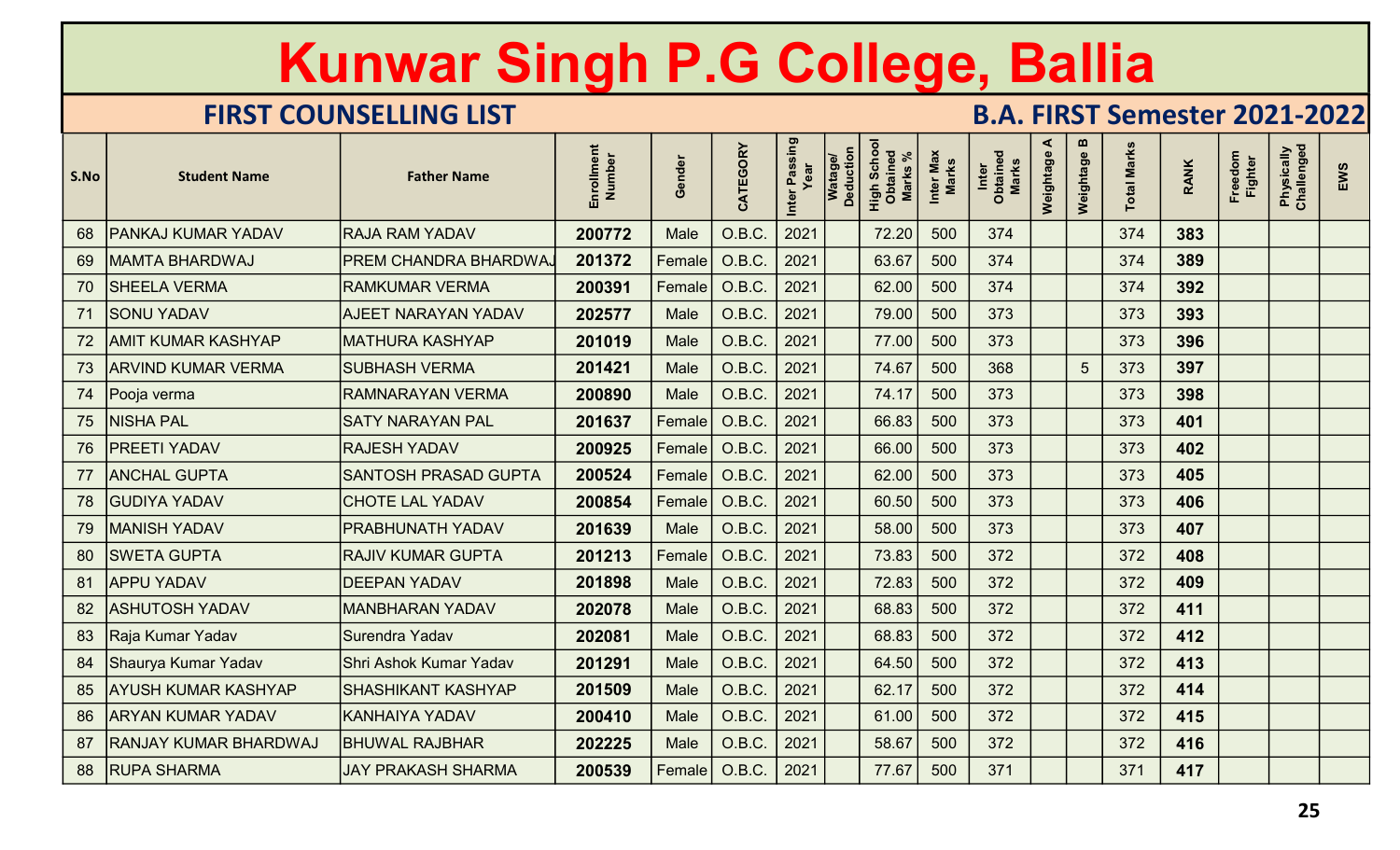|      |                              | Kunwar Singh P.G College, Ballia |                      |        |                 |                       |                                                                   |                           |                                      |                |                                    |                    |             |                           |                          |     |
|------|------------------------------|----------------------------------|----------------------|--------|-----------------|-----------------------|-------------------------------------------------------------------|---------------------------|--------------------------------------|----------------|------------------------------------|--------------------|-------------|---------------------------|--------------------------|-----|
|      |                              | <b>FIRST COUNSELLING LIST</b>    |                      |        |                 |                       |                                                                   |                           | <b>B.A. FIRST Semester 2021-2022</b> |                |                                    |                    |             |                           |                          |     |
| S.No | <b>Student Name</b>          | <b>Father Name</b>               | Enrollment<br>Number | Gender | CATEGORY        | Inter Passing<br>Year | Watage/<br>Deduction<br><b>High Schoon</b><br>Obtained<br>Marks % | Inter Max<br><b>Marks</b> | Inter<br>Obtained<br>Marks           | ⋖<br>Weightage | $\boldsymbol{\omega}$<br>Weightage | <b>Total Marks</b> | <b>RANK</b> | Freedom<br><b>Fighter</b> | Physically<br>Challenged | EWS |
| 89   | <b>SONI THAKUR</b>           | LATE. SHIVKUMAR RAM              | 201954               | Female | O.B.C.          | 2021                  | 76.00                                                             | 500                       | 371                                  |                |                                    | 371                | 418         |                           |                          |     |
| 90   | <b>MERAJ MANSURI</b>         | <b>ILTAF HUSAIN</b>              | 201515               | Male   | O.B.C.          | 2021                  | 76.00                                                             | 500                       | 371                                  |                |                                    | 371                | 419         |                           |                          |     |
| 91   | <b>ABHAY NARAYAN</b>         | <b>SUDAMA PRASAD</b>             | 201537               | Male   | O.B.C.          | 2021                  | 73.67                                                             | 500                       | 371                                  |                |                                    | 371                | 421         |                           |                          |     |
| 92   | <b>ANCHAL CHAURASIYA</b>     | <b>KEDAR CHAURASIYA</b>          | 201613               | Female | O.B.C.          | 2021                  | 67.17                                                             | 500                       | 371                                  |                |                                    | 371                | 422         |                           |                          |     |
| 93   | AMIT KUMAR YADAV             | <b>VIRENDRA YADAV</b>            | 202400               | Male   | O.B.C.          | 2021                  | 63.17                                                             | 500                       | 346                                  | 10             | 15                                 | 371                | 423         | yes                       |                          |     |
| 94   | PANKAJ KUMAR YADAV           | <b>PYARE LAL YADAV</b>           | 200439               | Male   | O.B.C.          | 2021                  | 61.83                                                             | 500                       | 371                                  |                |                                    | 371                | 426         |                           |                          |     |
| 95   | Hardik Raj Maurya            | Arun Kumar Kushwaha              | 200379               | Male   | O.B.C.          | 2021                  | 86.00                                                             | 500                       | 370                                  |                |                                    | 370                | 428         |                           |                          |     |
| 96   | <b>SWETA CHAUHAN</b>         | <b>SATYENDRA CHAUHAN</b>         | 201999               | Female | O.B.C.          | 2021                  | 79.83                                                             | 500                       | 370                                  |                |                                    | 370                | 429         |                           |                          |     |
| 97   | <b>JITESH KUMAR RAJBHAR</b>  | <b>RAM NARAYAN</b>               | 201942               | Male   | $O.B.C.$ 2021   |                       | 78.33                                                             | 500                       | 370                                  |                |                                    | 370                | 430         |                           |                          |     |
|      | 98   KM REEMA MAURYA         | <b>GULAB CHANDRA MAURYA</b>      | 200652               | Female | O.B.C.          | 2021                  | 74.50                                                             | 500                       | 370                                  |                |                                    | 370                | 433         |                           |                          |     |
|      | 99   KHUSHBU YADAV           | <b>JAYSHANKAR YADAV</b>          | 201419               |        | Female   O.B.C. | 2021                  | 71.20                                                             | 500                       | 370                                  |                |                                    | 370                | 437         |                           |                          |     |
|      | 100   NIRAJ KUMAR            | <b>VIJAY RAM</b>                 | 200298               | Male   | $O.B.C.$ 2021   |                       | 70.83                                                             | 500                       | 370                                  |                |                                    | 370                | 439         |                           |                          |     |
|      | 101 SATISH YADAV             | <b>DEVCHAND YADAV</b>            | 200535               | Male   | O.B.C.          |                       | 66.17                                                             | 500                       | 370                                  |                |                                    | 370                | 444         |                           |                          |     |
|      | 102 SHASHIKANT               | UMA SHANKAR PRAJAPATI            | 202313               | Male   | O.B.C.          | 2021                  | 64.17                                                             | 500                       | 370                                  |                |                                    | 370                | 445         |                           |                          |     |
|      | 103 ASHWANI KUMAR            | <b>RADHESHYAM PRASAD</b>         | 200378               | Male   | O.B.C.          | 2021                  | 59.00                                                             | 500                       | 370                                  |                |                                    | 370                | 449         |                           |                          |     |
|      | 104   NEETU YADAV            | <b>BHARAT YADAV</b>              | 200171               |        | Female   O.B.C. | 2021                  | 72.83                                                             | 500                       | 369                                  |                |                                    | 369                | 453         |                           |                          |     |
|      | 105 KM SONI GIRI             | <b>BACHCHA LAL GIRI</b>          | 201220               |        | Female   O.B.C. | 2021                  | 68.17                                                             | 500                       | 369                                  |                |                                    | 369                | 456         |                           |                          |     |
|      | 106 SANJU YADAV              | <b>BIRENDRA NATH YADAV</b>       | 200416               |        | Female   O.B.C. | 2021                  | 65.33                                                             | 500                       | 369                                  |                |                                    | 369                | 459         |                           |                          |     |
|      | 107 ANKIT KUMAR YADAV        | DAYASHANKAR YADAV                | 202200               | Male   | O.B.C.          | 2021                  | 64.83                                                             | 500                       | 369                                  |                |                                    | 369                | 460         |                           |                          |     |
|      | 108 SEEMA YADAV              | SHREEBHAGWAN YADAV               | 201527               |        | Female   O.B.C. | 2021                  | 61.33                                                             | 500                       | 369                                  |                |                                    | 369                | 461         |                           |                          |     |
|      | 109 AKHILESH KUMAR PRAJAPATI | <b>BHAGAWATI PRAJAPATI</b>       | 200356               | Male   | O.B.C.          | $\mid 2021$           | 58.50                                                             | 500                       | 369                                  |                |                                    | 369                | 462         |                           |                          |     |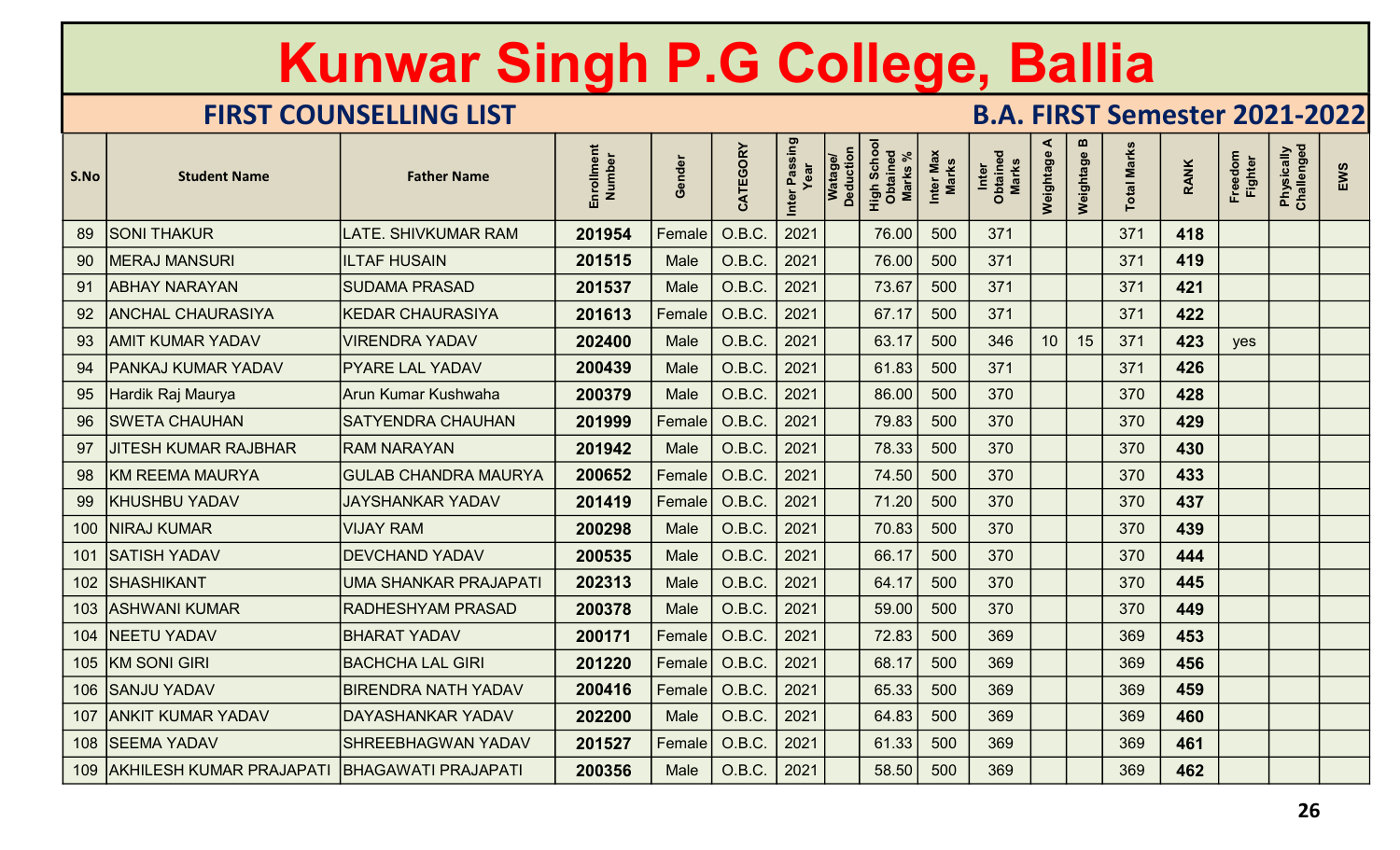|                |                               | Kunwar Singh P.G College, Ballia<br><b>FIRST COUNSELLING LIST</b> |                      |                        |                        |                       |                      |                                           |                           | <b>B.A. FIRST Semester 2021-2022</b> |                |             |                    |             |                    |                          |               |
|----------------|-------------------------------|-------------------------------------------------------------------|----------------------|------------------------|------------------------|-----------------------|----------------------|-------------------------------------------|---------------------------|--------------------------------------|----------------|-------------|--------------------|-------------|--------------------|--------------------------|---------------|
| S.No           | <b>Student Name</b>           | <b>Father Name</b>                                                | Enrollment<br>Number | Gender                 | CATEGORY               | Inter Passing<br>Year | Watage/<br>Deduction | <b>High Schoon</b><br>Obtained<br>Marks % | Inter Max<br><b>Marks</b> | Inter<br>Obtained<br>Marks           | ⋖<br>Weightage | Weightage B | <b>Total Marks</b> | <b>RANK</b> | Freedom<br>Fighter | Physically<br>Challenged | EWS           |
|                | 110 Suman prajapati           | sunil prajapati                                                   | 200572               | Female                 | O.B.C.                 | 2021                  |                      | 82.00                                     | 500                       | 368                                  |                |             | 368                | 463         |                    |                          |               |
|                | 111 NEHA PRAJAPATI            | <b>SURJEET PRAJAPATI</b>                                          | 200268               | Female                 | O.B.C.                 | 2020                  | 5                    | 79.83                                     | 500                       | 373                                  |                |             | 368                | 464         |                    |                          |               |
|                | 112 Mukesh yadav              | Shivchand yadav                                                   | 201795               | Male                   | O.B.C.                 | 2021                  |                      | 77.33                                     | 500                       | 368                                  |                |             | 368                | 466         |                    |                          |               |
|                | 113 GUDIYA YADAV              | <b>PARMESHWAR YADAV</b>                                           | 201042               | Female                 | O.B.C.                 | 2021                  |                      | 76.00                                     | 500                       | 368                                  |                |             | 368                | 467         |                    |                          |               |
| 114            | <b>ABHISHEK YADAV</b>         | <b>RADHA MOHAN YADAV</b>                                          | 202100               | Male                   | O.B.C.                 | 2020                  | 5                    | 73.00                                     | 500                       | 373                                  |                |             | 368                | 468         |                    |                          |               |
|                | 115 KRISHN KUMAR YADAV        | <b>JITENDRA YADAV</b>                                             | 201186               | Male                   | O.B.C.                 | 2021                  |                      | 71.33                                     | 500                       | 368                                  |                |             | 368                | 469         |                    |                          |               |
|                | 116 Ajeet Kumar Yadav         | <b>Tarkeshwar Yadav</b>                                           | 201783               | Male                   | O.B.C.                 | 2021                  |                      | 71.00                                     | 500                       | 368                                  |                |             | 368                | 470         |                    |                          |               |
|                |                               |                                                                   |                      |                        |                        |                       |                      |                                           |                           |                                      |                |             |                    |             |                    |                          |               |
|                | <b>FIRST COUNSELLING LIST</b> |                                                                   |                      |                        | <b>Freedom Fighter</b> |                       |                      |                                           |                           |                                      |                |             |                    |             |                    |                          | <b>O.B.C.</b> |
|                | <b>SAROJ KUMAR YADAV</b>      | <b>RAJDEV YADAV</b>                                               | 202511               | <b>Male</b>            | $O.B.C.$ 2021          |                       |                      | 64.83                                     | 500                       | 332                                  |                |             | 332                | 1088        | yes                |                          |               |
|                | <b>FIRST COUNSELLING LIST</b> |                                                                   |                      |                        |                        |                       |                      |                                           |                           |                                      |                |             |                    |             |                    | <b>Female O.B.C.</b>     |               |
|                | <b>PRATIMA</b>                | <b>BHIKHICHAND YADAV</b>                                          | 200328               | Female $\vert$ O.B.C.  |                        | 2021                  |                      | 60.67                                     | 500                       | 368                                  |                |             | 368                | 479         |                    |                          |               |
| 2 <sup>2</sup> | <b>USHA GUPTA</b>             | <b>AMARDEV GUPTA</b>                                              | 202418               |                        | Female   O.B.C.        | 2021                  |                      | 58.67                                     | 500                       | 368                                  |                |             | 368                | 480         |                    |                          |               |
| 3              | <b>SHWETA KUMARI</b>          | <b>DAYASHANKAR RAM</b>                                            | 200617               | Female   O.B.C.        |                        | $ 2021\rangle$        |                      | 77.17                                     | 500                       | 367                                  |                |             | 367                | 483         |                    |                          |               |
| $\overline{4}$ | <b>Ranjni Yadav</b>           | Lalshahab Yadav                                                   | 200782               |                        | Female $\vert$ O.B.C.  | 2021                  |                      | 74.17                                     | 500                       | 367                                  |                |             | 367                | 485         |                    |                          |               |
|                | 5  NIKITA PATEL               | <b>HARIKISHUN PATEL</b>                                           | 201961               | Female   O.B.C.   2021 |                        |                       |                      | 72.83                                     | 500                       | 367                                  |                |             | 367                | 488         |                    |                          |               |

| <b>FIRST COUNSELLING LIST</b> |                     |        |             | <b>Freedom</b> | Fighter |       |     |     |     |      |            | $\bigcap$ $\bigcap$ $\bigcap$<br>U.D.L. |  |
|-------------------------------|---------------------|--------|-------------|----------------|---------|-------|-----|-----|-----|------|------------|-----------------------------------------|--|
| <b>SAROJ KUMAR YADAV</b>      | <b>RAJDEV YADAV</b> | 202511 | <b>Male</b> | <b>O.B.C.</b>  | 2021    | 64.83 | 500 | 332 | 332 | 1088 | <b>ves</b> |                                         |  |

|                | 111 NEHA PRAJAPATI            | <b>SURJEET PRAJAPATI</b>    | 200268 | Female          | O.B.C.                 | 2020 | $5\phantom{1}$ | 79.83 | 500 | 373 |  | 368 | 464  |               |    |               |
|----------------|-------------------------------|-----------------------------|--------|-----------------|------------------------|------|----------------|-------|-----|-----|--|-----|------|---------------|----|---------------|
|                | 112 Mukesh yadav              | Shivchand yadav             | 201795 | Male            | O.B.C.                 | 2021 |                | 77.33 | 500 | 368 |  | 368 | 466  |               |    |               |
|                | 113 GUDIYA YADAV              | PARMESHWAR YADAV            | 201042 | Female          | O.B.C.                 | 2021 |                | 76.00 | 500 | 368 |  | 368 | 467  |               |    |               |
|                | 114 ABHISHEK YADAV            | <b>RADHA MOHAN YADAV</b>    | 202100 | Male            | O.B.C.                 | 2020 | 5              | 73.00 | 500 | 373 |  | 368 | 468  |               |    |               |
|                | 115 KRISHN KUMAR YADAV        | <b>JITENDRA YADAV</b>       | 201186 | Male            | O.B.C.                 | 2021 |                | 71.33 | 500 | 368 |  | 368 | 469  |               |    |               |
|                | 116 Ajeet Kumar Yadav         | <b>Tarkeshwar Yadav</b>     | 201783 | Male            | O.B.C.                 | 2021 |                | 71.00 | 500 | 368 |  | 368 | 470  |               |    |               |
|                |                               |                             |        |                 |                        |      |                |       |     |     |  |     |      |               |    |               |
|                | <b>FIRST COUNSELLING LIST</b> |                             |        |                 | <b>Freedom Fighter</b> |      |                |       |     |     |  |     |      |               |    | <b>O.B.C.</b> |
|                | 1 SAROJ KUMAR YADAV           | <b>RAJDEV YADAV</b>         | 202511 | Male            | O.B.C.                 | 2021 |                | 64.83 | 500 | 332 |  | 332 | 1088 | yes           |    |               |
|                |                               |                             |        |                 |                        |      |                |       |     |     |  |     |      |               |    |               |
|                | <b>FIRST COUNSELLING LIST</b> |                             |        |                 |                        |      |                |       |     |     |  |     |      | Female O.B.C. |    |               |
| $\overline{1}$ | <b>PRATIMA</b>                | <b>BHIKHICHAND YADAV</b>    | 200328 | Female          | O.B.C.                 | 2021 |                | 60.67 | 500 | 368 |  | 368 | 479  |               |    |               |
|                | <b>USHA GUPTA</b>             | <b>AMARDEV GUPTA</b>        | 202418 | Female          | O.B.C.                 | 2021 |                | 58.67 | 500 | 368 |  | 368 | 480  |               |    |               |
| 3              | <b>SHWETA KUMARI</b>          | <b>DAYASHANKAR RAM</b>      | 200617 | <b>Female</b>   | O.B.C.                 | 2021 |                | 77.17 | 500 | 367 |  | 367 | 483  |               |    |               |
|                | Ranjni Yadav                  | Lalshahab Yadav             | 200782 | Female          | O.B.C.                 | 2021 |                | 74.17 | 500 | 367 |  | 367 | 485  |               |    |               |
| $\overline{5}$ | <b>NIKITA PATEL</b>           | <b>HARIKISHUN PATEL</b>     | 201961 | Female          | O.B.C.                 | 2021 |                | 72.83 | 500 | 367 |  | 367 | 488  |               |    |               |
| $6\phantom{1}$ | <b>NEHA CHAUHAN</b>           | <b>SHRIBHAGAWAN CHAUHAN</b> | 201796 | Female          | O.B.C.                 | 2021 |                | 63.83 | 500 | 367 |  | 367 | 494  |               |    |               |
|                | <b>GUDIYA YADAV</b>           | <b>MUNNA YADAV</b>          | 201020 | <b>Female</b>   | O.B.C.                 | 2021 |                | 65.67 | 500 | 366 |  | 366 | 503  |               |    |               |
| 8              | <b>POOJA PATEL</b>            | <b>SUNIL KUMAR PATEL</b>    | 200976 | Female          | O.B.C.                 | 2021 |                | 69.50 | 500 | 365 |  | 365 | 512  |               |    |               |
| 9              | Anshu yadav                   | <b>Brahma Shankar Yadav</b> | 200254 | Female   O.B.C. |                        | 2021 |                | 68.17 | 500 | 365 |  | 365 | 514  |               |    |               |
|                |                               |                             |        |                 |                        |      |                |       |     |     |  |     |      |               | 27 |               |
|                |                               |                             |        |                 |                        |      |                |       |     |     |  |     |      |               |    |               |
|                |                               |                             |        |                 |                        |      |                |       |     |     |  |     |      |               |    |               |